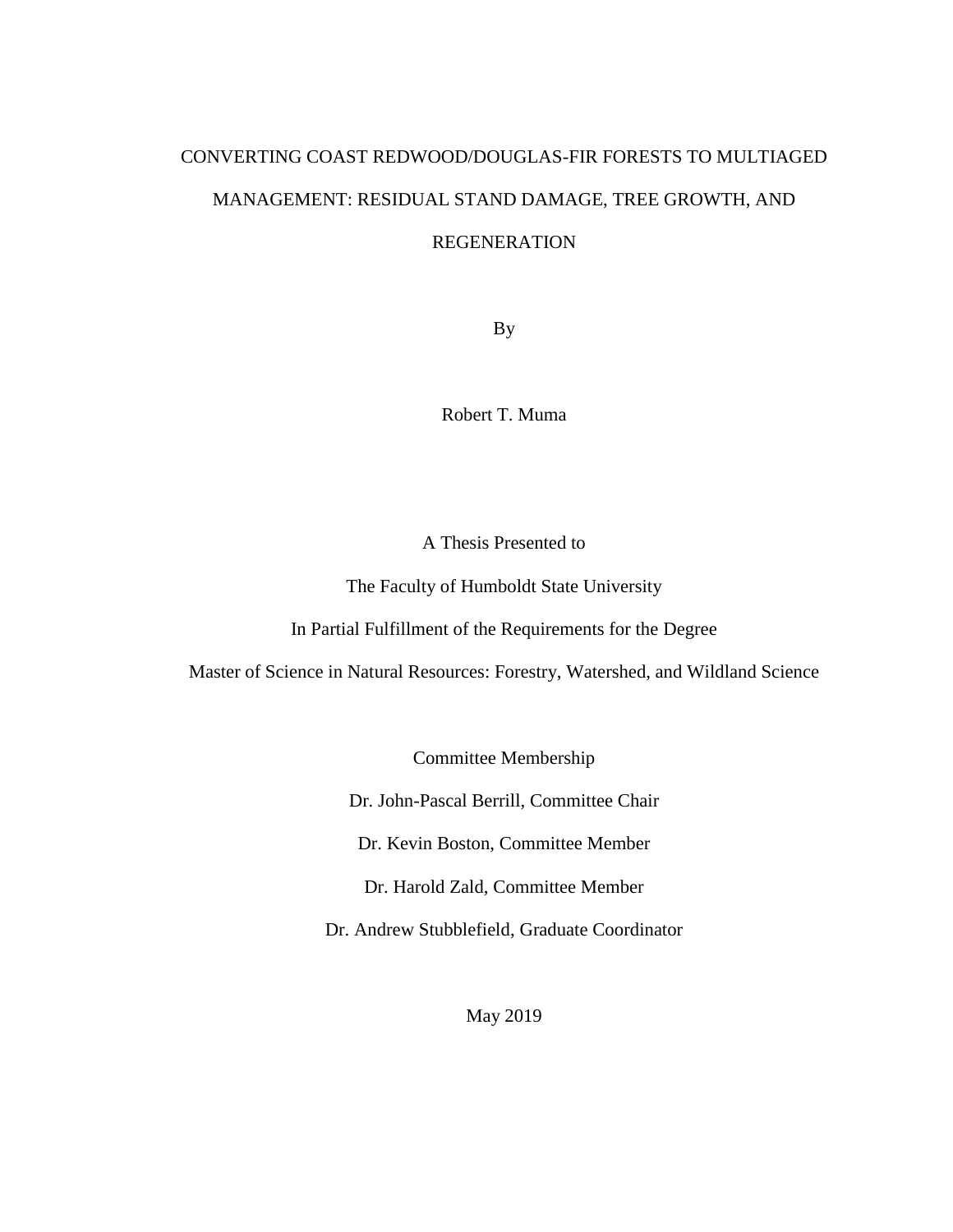#### ABSTRACT

## <span id="page-1-0"></span>CONVERTING COAST REDWOOD/DOUGLAS-FIR FORESTS TO MULTIAGED MANAGEMENT: RESIDUAL STAND DAMAGE, TREE GROWTH, AND REGENERATION

## Robert T. Muma

There is increased interest in multiaged management as a silvicultural and restoration tool in redwood forests of California. The effect of varying residual densities and spatial arrangements on residual stand damage, tree growth and regeneration was studied in a multicohort silviculture experiment on Jackson Demonstration State Forest. Four treatments varying in residual stand density or spatial arrangement were replicated at four sites. The experiment provided 4-year periodic growth measurements of residual trees and annual measurements of redwood and tanoak sprout height increments. Residual trees were more likely to sustain bole scarring when retained at higher densities. Crown damage was more likely to be sustained by smaller trees. From 2-6 years after partial harvesting, redwood trees grew faster than Douglas-fir or tanoak following harvest. The height increment of dominant redwood stump sprouts was much greater than dominant tanoak sprouts across all treatments and the growth of both species was directly correlated to understory light. No differences were detected for any dependent variables between dispersed and aggregated retention. No differences in sprout growth were detected when retaining a residual tree on the same root system as sprouting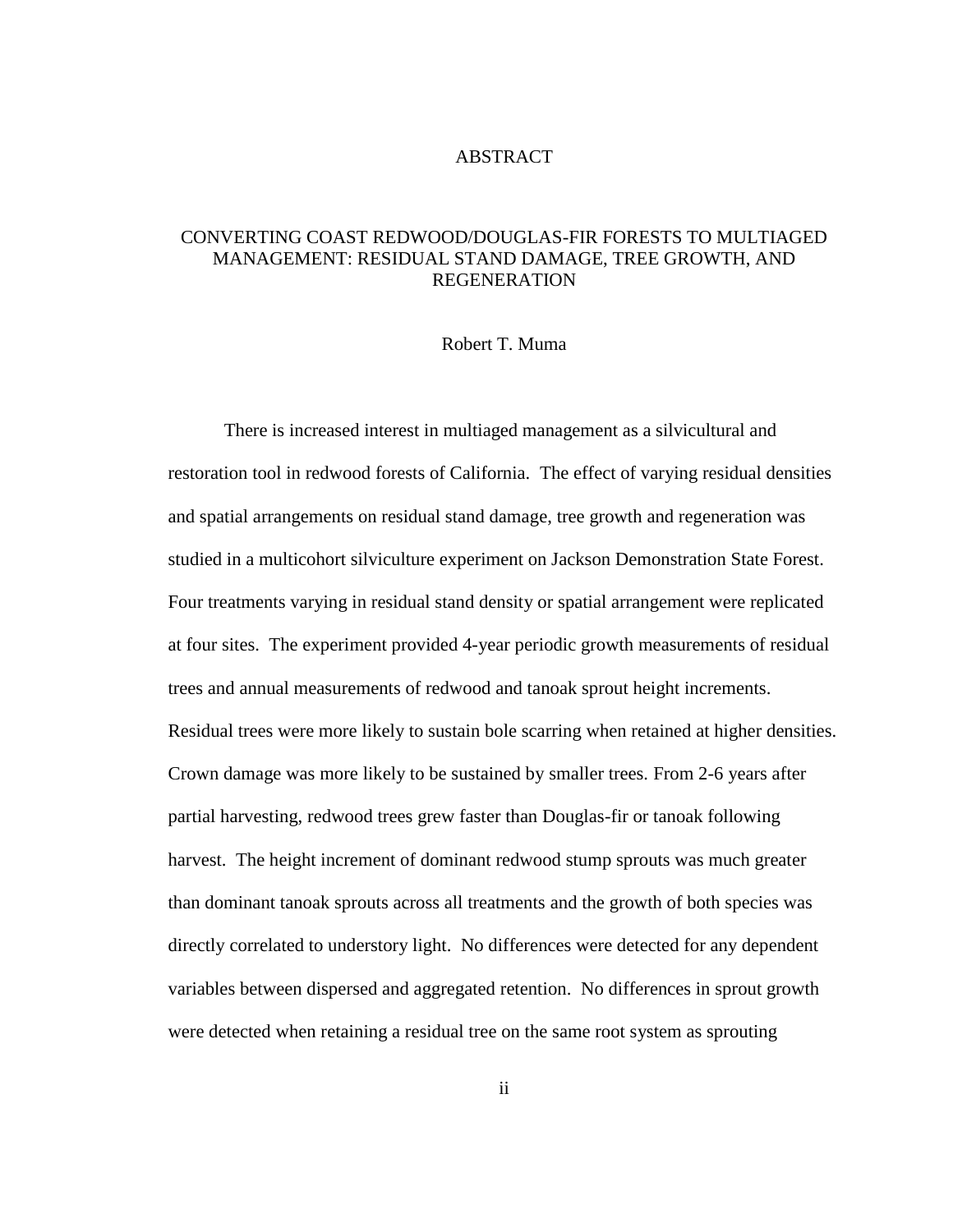redwood stumps when compared against sprouts growing on a root system after all redwood stems were cut. Overall, these results suggest that managers have flexibility to manage multiaged redwood stands at different densities, and that retention of low densities of large trees will provide a good balance between overstory tree growth and understory development in multiaged stands while reducing incidences of residual stand damage.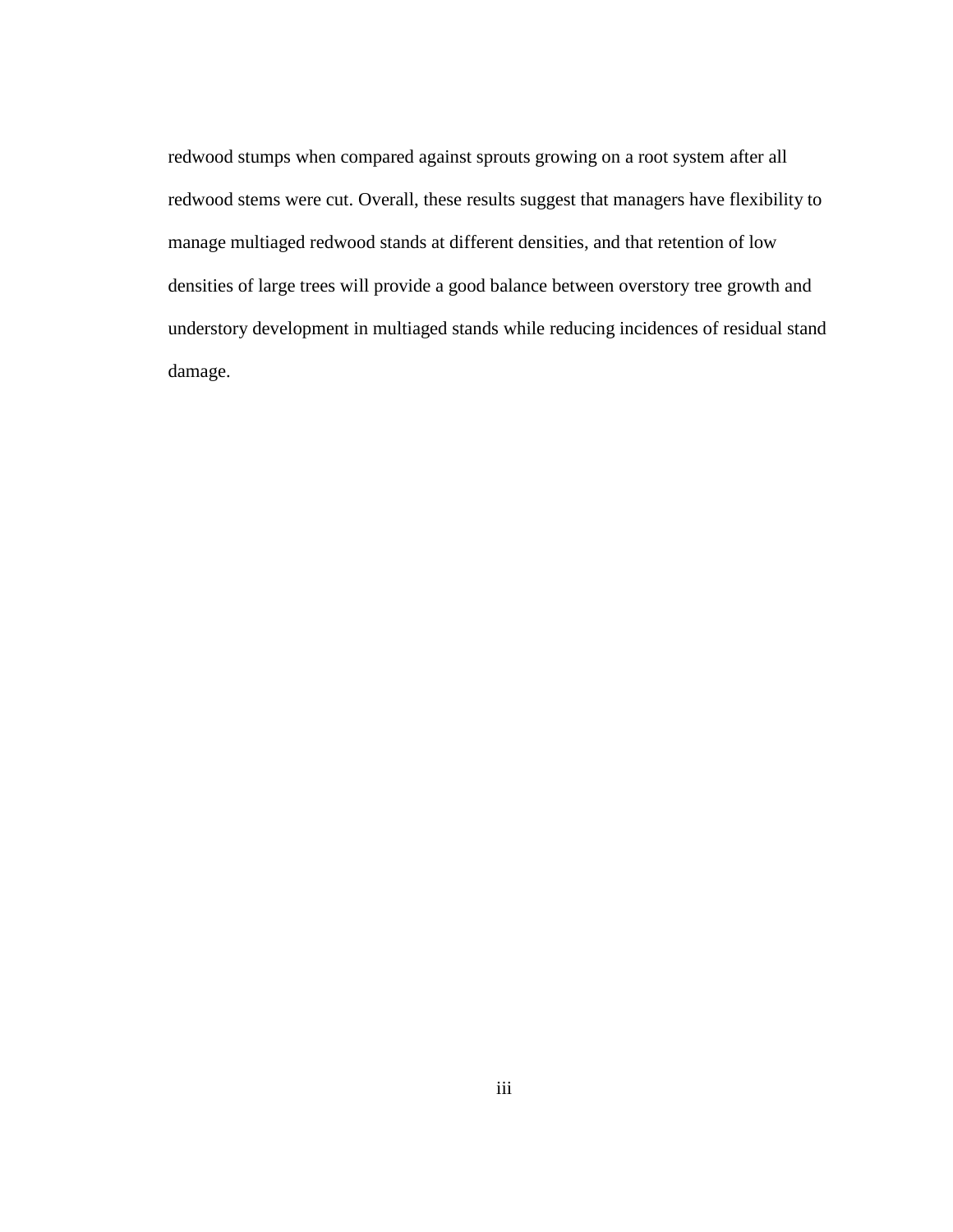#### ACKNOWLEDGEMENTS

<span id="page-3-0"></span>I am especially grateful for Lynn Webb's contributions; particularly for her leadership in establishing and maintaining the multicohort experiment, as well as providing logistical support, funding, and preharvest data. I would also like to thank my advisor, Dr. Pascal Berrill, and the other graduate committee members that provided guidance during this project: Dr. Kevin Boston and Dr. Harold Zald. Several Humboldt State University students and alumni assisted in data collection: Travis Munoz, Karl Peterson, Brian Simpson, Gabe Goff, Devin Eastman, Treelight Morgan-Menzies, Brian Wall, Melanie Alderton, and Katie Rivette- thank you all for your hard work. This study was funded in part by CAL FIRE at Jackson Demonstration Sate Forest and the McIntire-Stennis Cooperative Research Program.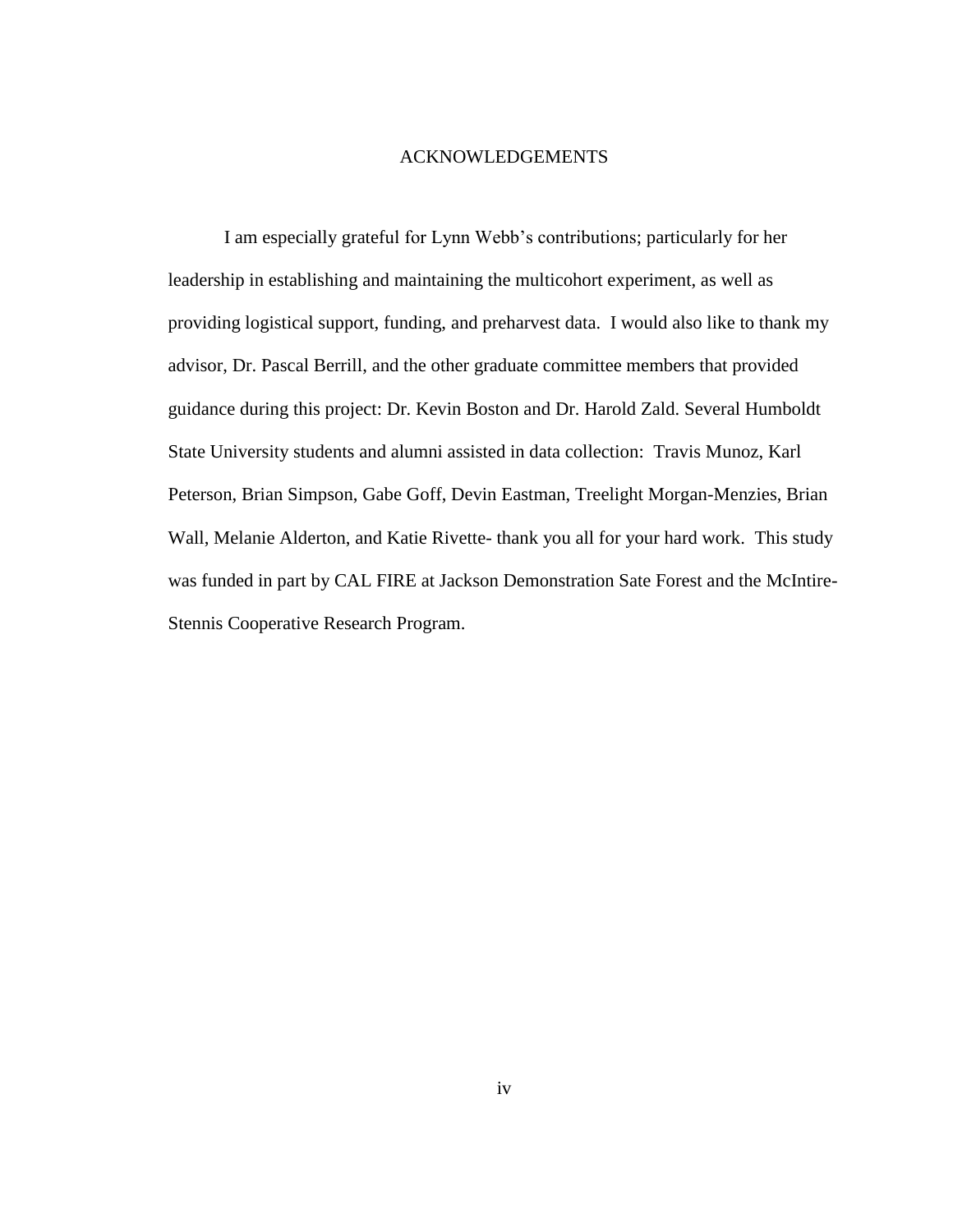# TABLE OF CONTENTS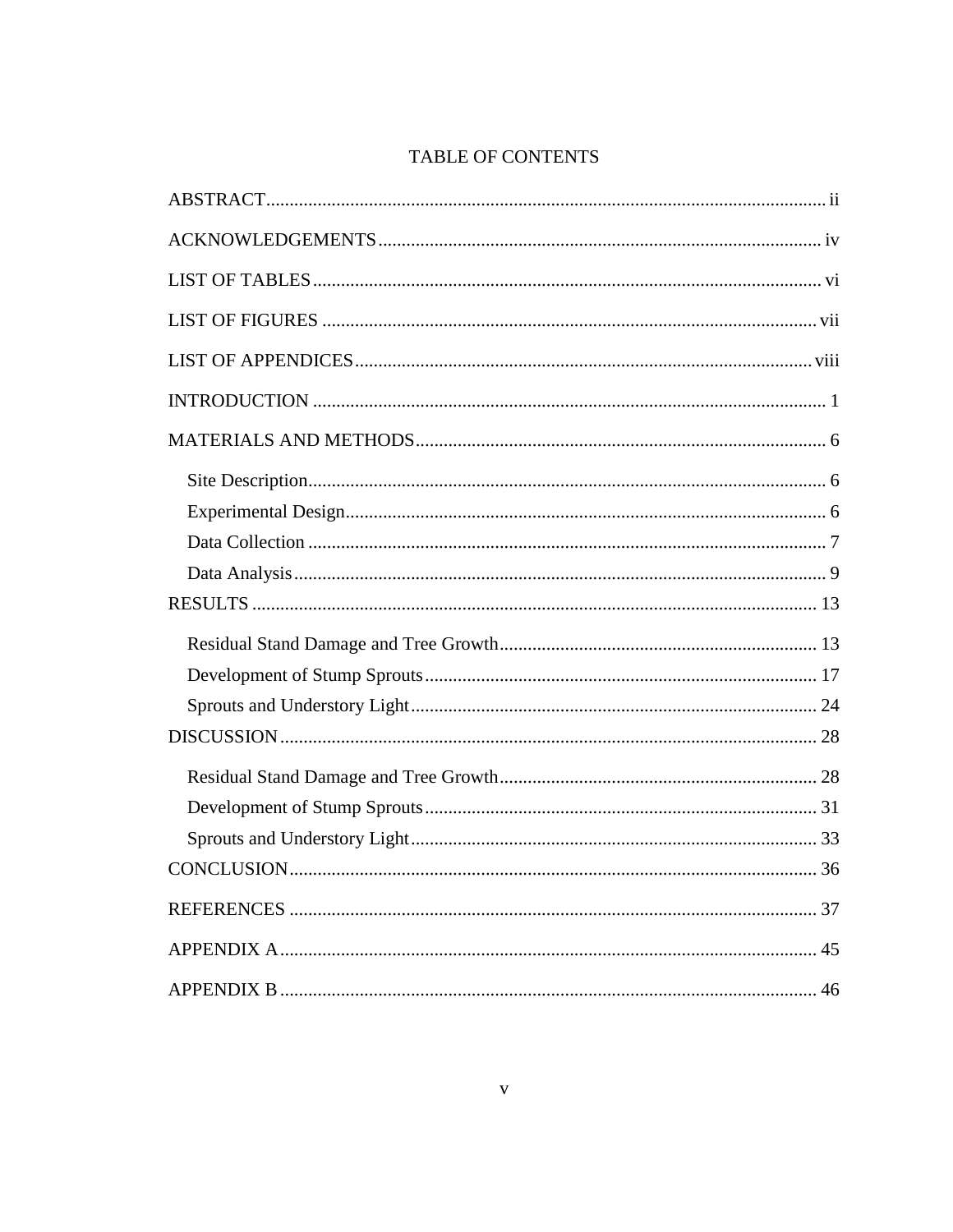#### <span id="page-5-0"></span>LIST OF TABLES

[Table 1. Ranges of residual stand density and composition by treatment: low-density](#page-21-0)  [dispersed \(LD\), high-density dispersed \(HD\) and high-density aggregated \(HA\).](#page-21-0) .......... 14

[Table 2. Coefficients and fit statistics for models predicting the probability of a tree](#page-21-1)  [sustaining bole scarring according to treatment, BA, or SDI, or crown damage according](#page-21-1)  [to DBH and harvest system \(HS\): ground-based or cable yarding \(n=382 trees\).](#page-21-1) ........... 14

[Table 3. Mean tree diameter at breast height \(DBH\) , height \(HT\), crown ratio \(CR\), and](#page-23-0)  [post-treatment periodic annual BAI in with standard errors for the four year period](#page-23-0)  between 2014 and 2018 for redwood ( $n=335$ ), Douglas-fir ( $n=26$ ), and tanoak ( $n=21$ ). . 16

| Table 4. Tree basal area increment $(BAI, cm^2 year^{-1})$ model coefficients and fit statistics  |  |
|---------------------------------------------------------------------------------------------------|--|
| for redwood $(BAI+1)^{0.25}$ , and Douglas-fir or tanoak $(BAI+1)^{0.33}$ ). DBH coefficients for |  |
|                                                                                                   |  |

| Table 5. Range of height increments (cm year <sup>-1</sup> ) for dominant redwood ( $n=382$ ) and |  |
|---------------------------------------------------------------------------------------------------|--|
|                                                                                                   |  |

[Table 6. Coefficients \(with standard errors in parantheses\) and fit statistics for models of](#page-26-0)  [dominant redwood \(n=382\) and tanoak \(n=392\) sprout height increment \(HTI\) response](#page-26-0)  variables: + 460.5 for redwood or + 360.5 for tanoak. [.................................](#page-26-0) 19

[Table 7. Coefficients \(with standard errors in parentheses\) for models predicting height](#page-31-1)  [of dominant sprouts after five years of growth by basal area or scaled variable: SDI/100.](#page-31-1) [...........................................................................................................................................](#page-31-1) 24

Table 8. Canopy or understory light  $(\beta_1)$  models of sprout growth – coefficients and fit statistics for five candidate models explaining height increments  $((HTI+11)^{0.5}$  for redwood and  $(HTI+8)^{0.5}$  for tanoak) with data collected from hemispherical photos taken above dominant redwood  $(n=143)$  and tanoak  $(n=138)$  sprouts: percent above canopy light (PACL), light transmitted to the understory (mols  $m^{-2}$  day<sup>-1</sup>) 2014 over the growing [season, 4-ring leaf area index \(LAI\), percent canopy openness, and diffuse light \(mols m](#page-32-0)-2 day-1 [\). \(Continued on Next Page\)..................................................................................](#page-32-0) 25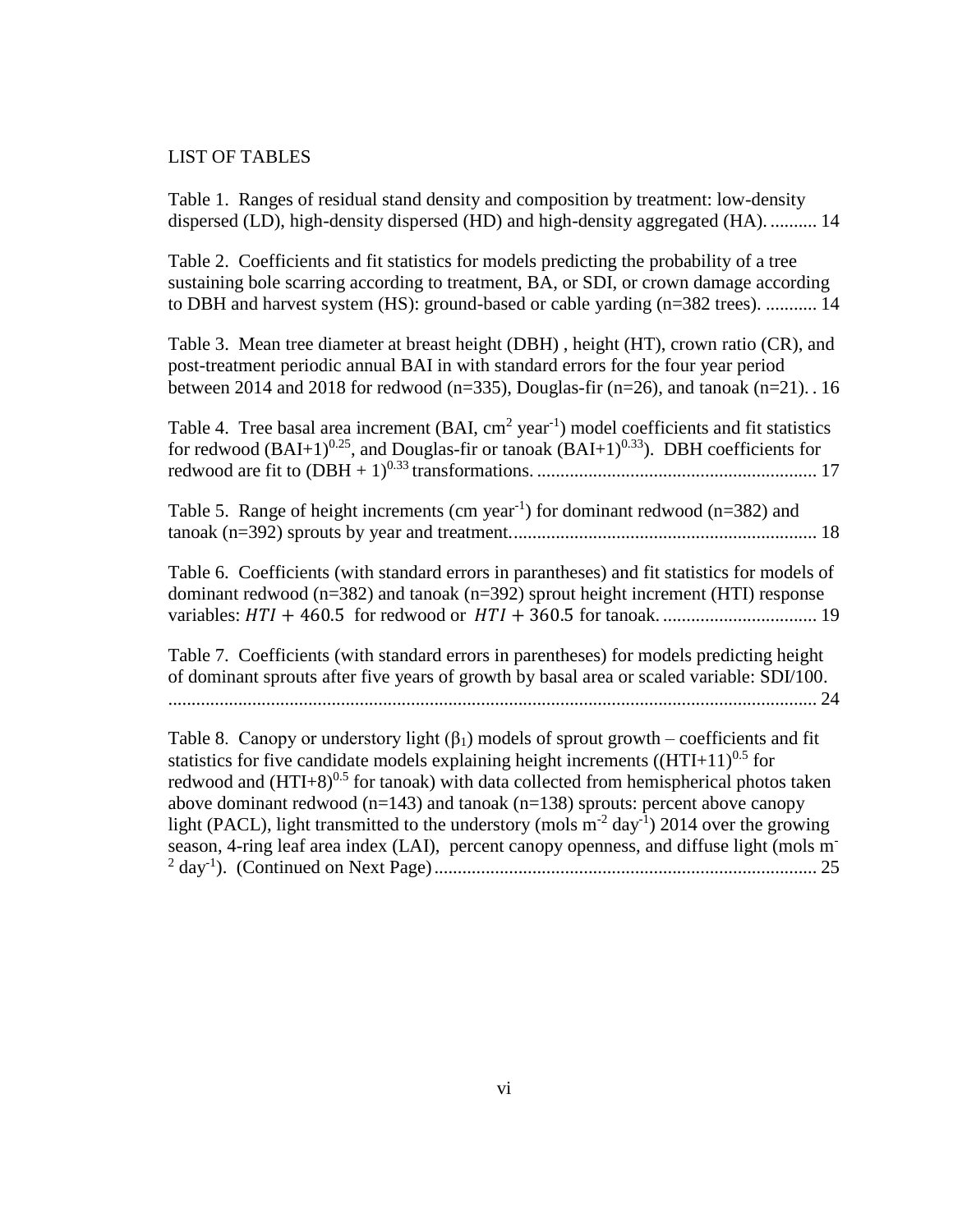# LIST OF FIGURES

<span id="page-6-0"></span>

| Figure 1. The relationships between probability of bole scarring and stand density (A,<br>B), and between probability of crown damage and DBH by harvest system (C) 15                                                                                                         |
|--------------------------------------------------------------------------------------------------------------------------------------------------------------------------------------------------------------------------------------------------------------------------------|
| Figure 2. Predicted redwood (n=335, marginal $R^2$ =0.54, conditional $R^2$ =0.64), Douglas-<br>fir (n=26, $R^2$ =0.43), and tanoak (n=21, $R^2$ =0.43) BAI as a function of DBH. Common<br>letters in parentheses indicate least-squares mean BAI that were not significantly |
| Figure 3. Dominant redwood and tanoak sprout growth by treatment - least-square-mean<br>height increment with standard error bars for each treatment by year. Common letters<br>denote increments that are not significantly different among treatments within each time       |
| Figure 4. Dominant redwood and tanoak sprout growth over time – least-square-mean<br>height increment with standard error bars for each year by treatment. Common letters<br>above error bars denote increments that are not significantly different among years within        |
| Figure 5. Stand density and sprout growth – relationships between height increment of<br>dominant redwood and tanoak sprouts and residual stand BA (A, B) or metric stand<br>density index (SDI; C, D). Tukey letters in legends indicate significant differences              |
| Figure 6. Inverse exponential relationship between age-5 sprout height and BA (A) or                                                                                                                                                                                           |
| Figure 7. Sprout growth and canopy or understory light – redwood $(A, C, E)$ and tanoak<br>(B, D, F) sprout height increment relationships to 4-ring LAI (A,B), total transmitted<br>light (C,D), and PACL (E,F) obtained from hemispherical photos. Common letters in         |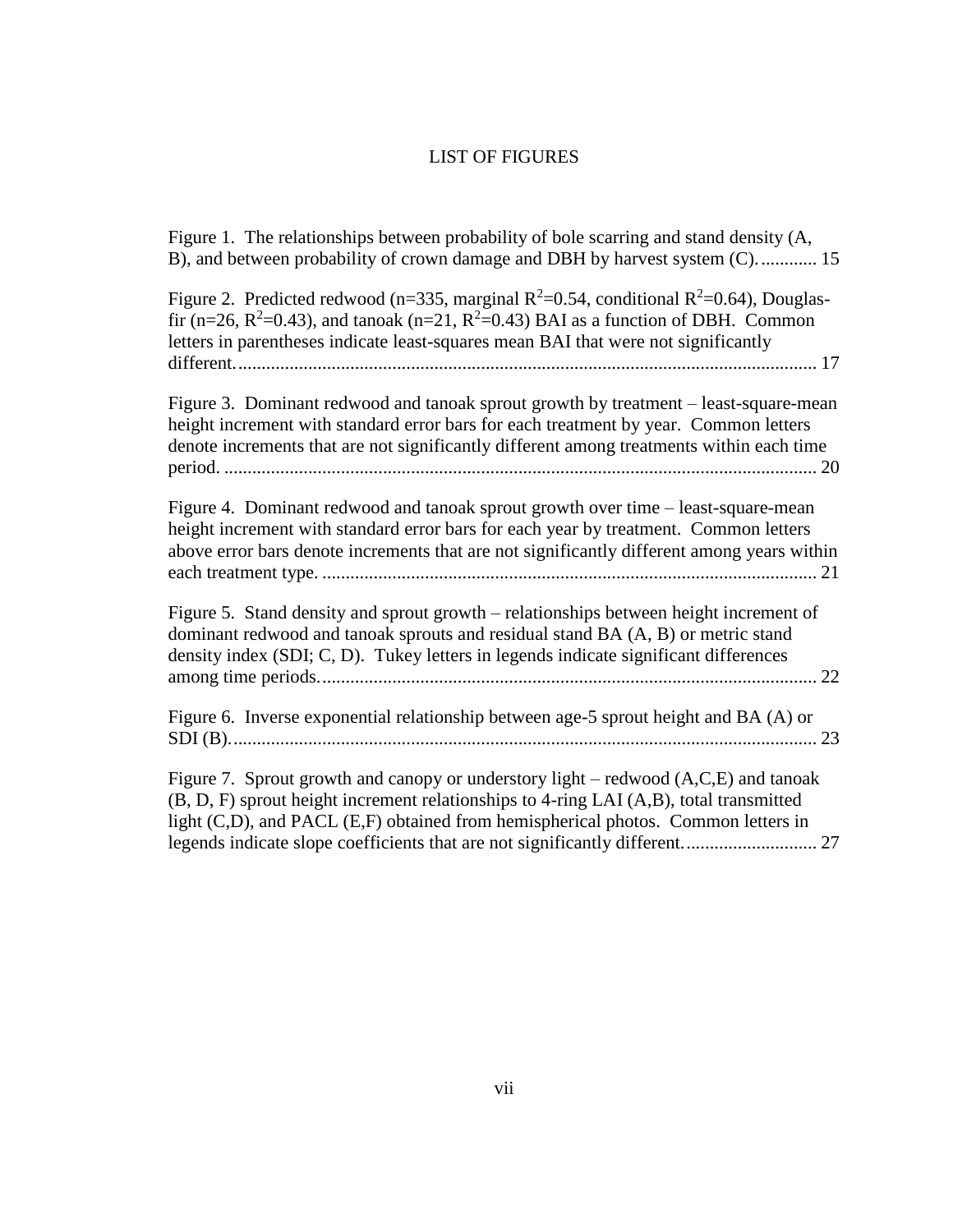# LIST OF APPENDICES

<span id="page-7-0"></span>

| Appendix A. Schematic diagram of the desired stand structure following the four |  |  |  |  |  |  |  |
|---------------------------------------------------------------------------------|--|--|--|--|--|--|--|
|                                                                                 |  |  |  |  |  |  |  |
|                                                                                 |  |  |  |  |  |  |  |

[Appendix B. Average, minimum \(Min.\), maximum \(Max.\), and standard deviation \(SD\)](#page-53-1)  [of DBH and height \(HT\) for the 100 largest trees ha](#page-53-1)<sup>-1</sup> in all plots at each replicate. ....... 46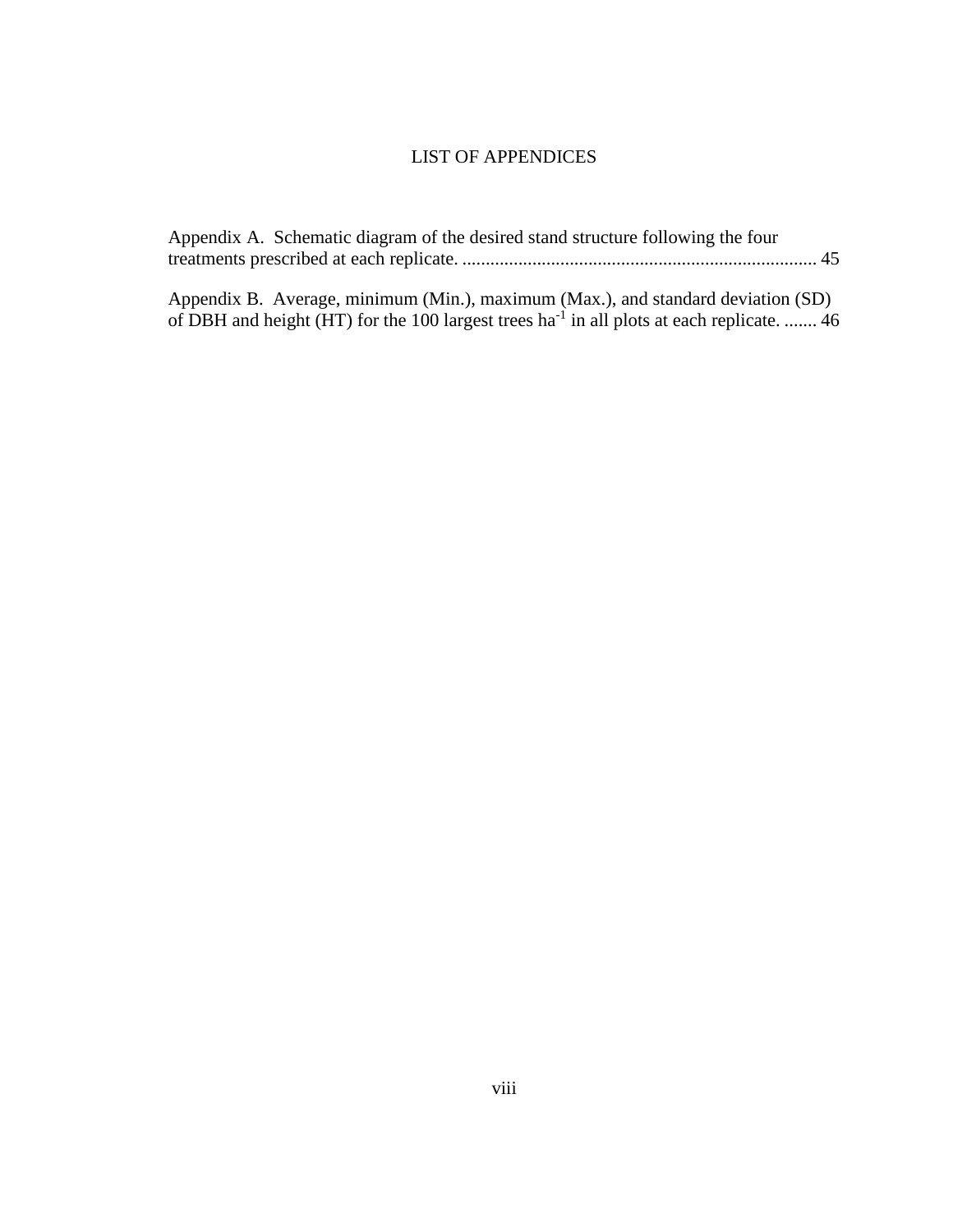#### INTRODUCTION

<span id="page-8-0"></span>Societal pressures and a modern understanding of forest ecology have led to increased interest in alternatives to traditional even-aged forestry. Multiaged forest management involves a silvicultural system in which two or more age classes, or cohorts, of trees are permanently retained in a stand (O'Hara 2014). This type of management, also frequently called selection forestry, is becoming an increasingly popular way of ensuring sustainable timber production while maintaining some continuity of canopy cover and protecting non-timber resources (Rosenvald and Lõhmus 2008; Lindenmayer et al. 2012). Early attempts at multiaged silviculture in North America were based on a perceived correlation of tree diameter to tree age; this led to "high graded" forests and left forest managers skeptical about its application (O'Hara 2002). A renewed interest in this style of management calls for critical thought about the quality of trees that should be retained as well as how the residual overstory affects regeneration.

Variable retention harvesting (VR) has emerged as an effective way to initiate or maintain multiple cohorts in a variety of ecosystems (O'Hara 1998, Mitchell and Beese 2002; Aubry et al. 2009). The system has been tested throughout the northwestern USA, and has been dubbed "ecological forestry" because it can mimic natural disturbance patterns (Franklin et al. 2018). Variable retention treatments can be used to create a patchwork of different residual overstory densities and spatial arrangements (Berrill et al. 2018a). The residual stand can have areas that are roughly evenly spaced (dispersed retention) or areas where trees are retained in groups or 'clumps' (aggregated retention;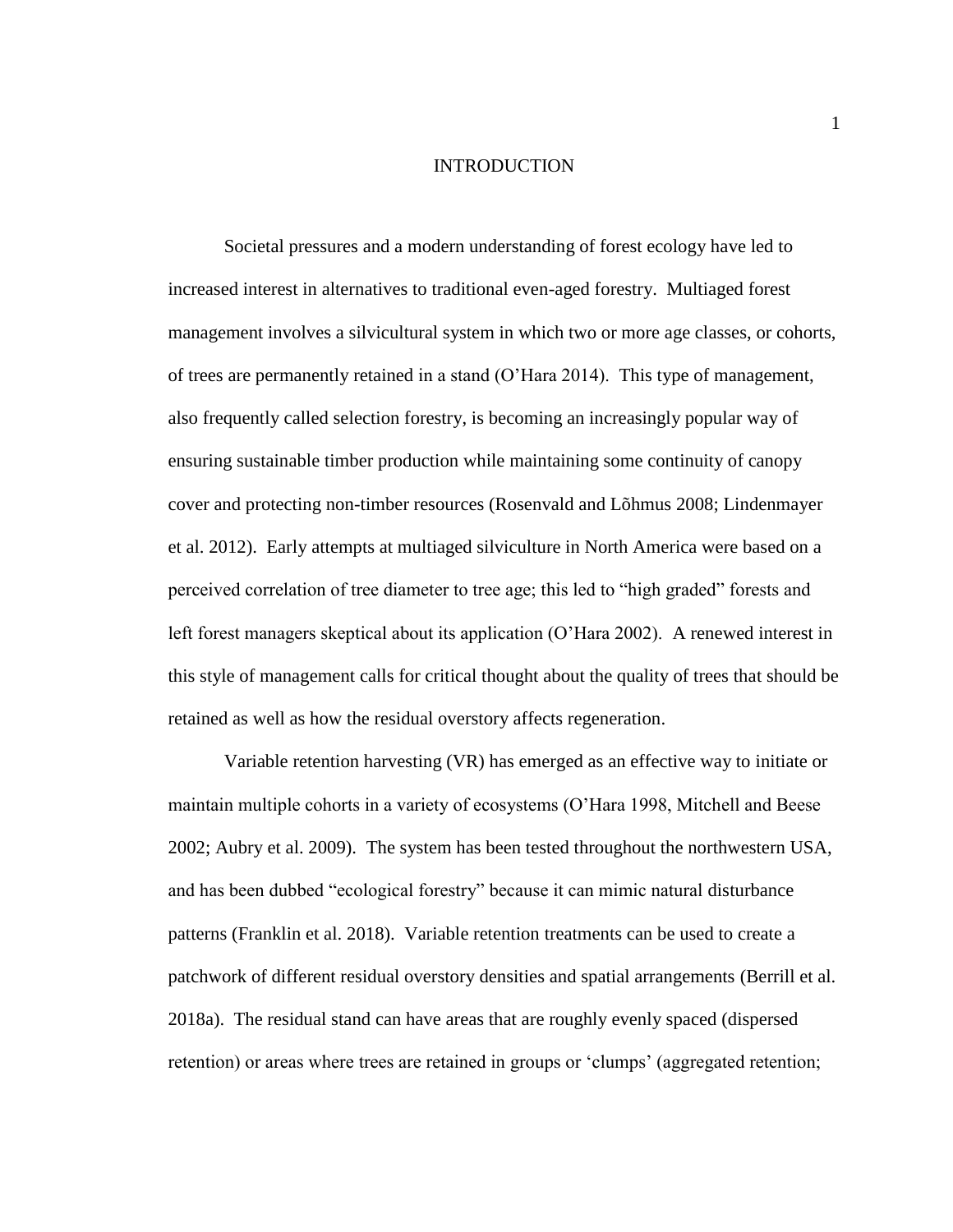Ashton and Kelty 2018). Aggregated retention leaves more space between groups of trees to move equipment and logs and may allow more light to reach the ground. A VRlike approach that defines different spatial arrangements, as well as densities, of residual stands to meet different objectives may have practical application in the conversion of coast redwood (*Sequoia sempervirens*) forests to multiaged management.

Redwood forests are capable of exhibiting very high levels of leaf area (Berrill and O'Hara 2007a; Van Pelt et al. 2016) and can be extraordinarily productive under multiaged management regimes (Berrill and O'Hara 2014). Trees in redwood forests have been shown to respond to various levels of precommercial thinning (O'Hara et al. 2015), commercial thinning (Oliver et al. 1994, Webb et al. 2017), group selection and single-tree selection (Berrill and O'Hara 2014, 2016), and restoration treatments (O'Hara et al. 2010; Dagley et al. 2018). The effects of VR treatments on residual tree growth in multiaged redwood stands have been simulated (Berrill and O'Hara 2007b) but not yet measured directly. These simulations showed that a higher density of retention enhanced stand growth and harvest of large-diameter redwoods. However, there were no data to validate the model predictions of understory tree growth rates beneath aggregated or dispersed overstories.

Growth and yield or value of the residual stand may also be affected by damage resulting from harvest operations (Han and Kellogg 2000; Vasiliauskas 2001). Severity and extent of damage can vary with harvest intensity, arrangement, and harvesting system. Moore et al. (2002) found that lower levels of retention resulted in a higher proportion of damaged trees. However, other research has indicated that basal area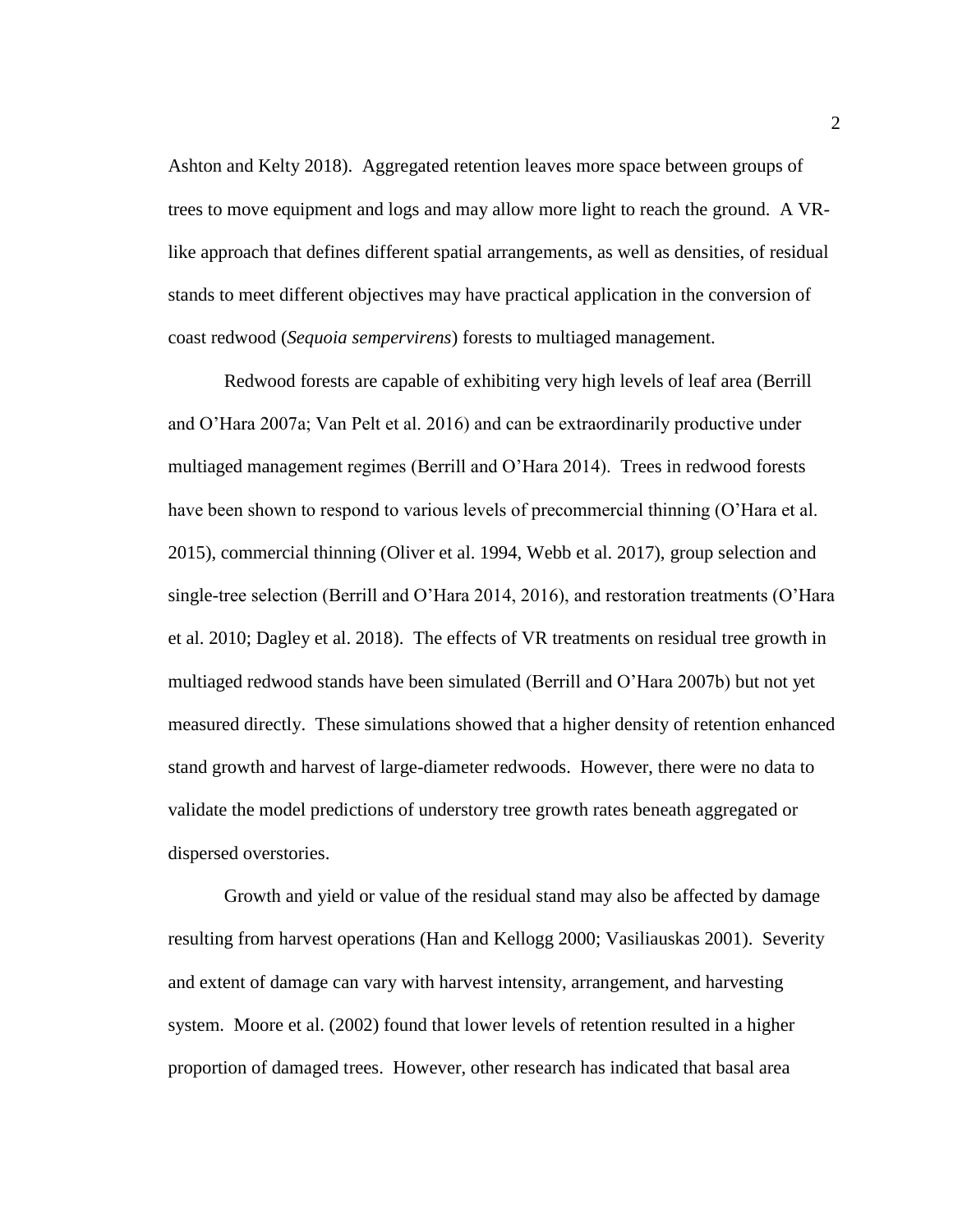reductions of more than 15% had little effect on incidence of damage (Jonkers 1987). Hartsough (2003) found similar results for damage sustained during felling activity but damage sustained during skidding was more likely in higher levels of retention. Bole scarring has been shown to be more common in tractor logged units and crown damage more likely in cable and helicopter yarding systems (Han and Kellogg 2000). Identifying tree characteristics and harvesting systems that make a tree more likely to be damaged will assist forest managers in selecting trees to retain and cut.

Residual stand densities and spatial arrangement also affect regeneration (Maguire et al. 2006; O'Hara and Berrill 2010). Redwood is shade tolerant with a unique ability among western North American conifers to sprout from the stump or root collar after harvest or natural disturbance (Baker 1945; Roy 1966; Olson et al. 1990). These characteristics suggest that redwood forests may be well adapted to regenerating under an existing overstory, but the growth rates of new cohorts depend on availability of growing space (O'Hara et al. 2007; O'Hara and Berrill 2010). Tanoak (*Notholithocarpos densiflorus*) is a common associate of redwood that is also capable of regenerating by basal sprouting after disturbances and competes with redwood for growing space in the understory (Tappeiner et al. 1990). Berrill et al. (2018b) identified positive relationships between both understory light and parent tree stump diameter and stump sprout growth in this forest type, and provided equations to predict understory light from residual stand density. These relationships suggest that stump sprouts quickly transition from reliance on carbohydrate reserves within the stump and root system to growth controlled by light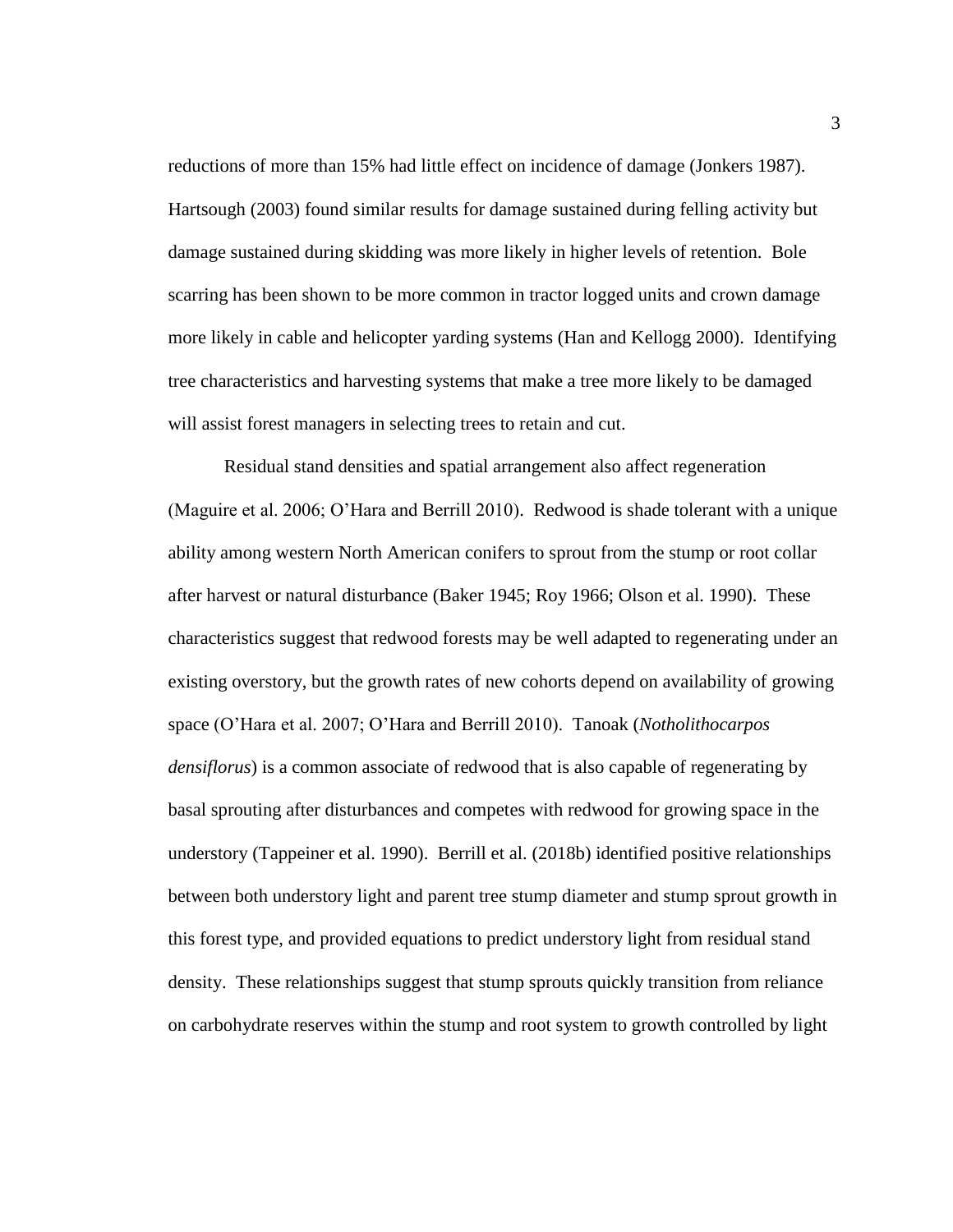availability. The transition from dependence on carbohydrate reserves to dependence on understory light may affect sprout growth over time.

As sprouts age their growth may also be affected by the structure of the residual stand. It is possible that high growth efficiency of large residual trees will allow them to grow more leaf area and, therefore, cast more shade upon the understory (Berrill and O'Hara 2007b). More information is needed on how the ongoing expansion of residual crowns into growing space made available by partial harvesting impacts the growth of new cohorts in multiaged stands.

The purpose of this study was to determine the effect of multiaged treatments on regeneration, residual stand damage, and residual tree growth. Understanding these relationships will assist forest managers in creating effective silvicultural prescriptions and tree marking guidelines. The following questions regarding regeneration will be analyzed: (1) How do the growth rates of redwood and tanoak sprouts vary in the first six years after treatment under different overstory densities and spatial arrangements?; (2) Does the removal of all redwood trees within a clump versus retention of one or more trees within a clump affect growth of new stump sprouts sharing the existing root system?; (3) How do the relationships between sprout growth and leaf area index (LAI), and understory light change over the first six years of sprout growth? Residual stand damage was also assessed to (1) determine if any correlation exists between incidents of damage and tree growth rates, and (2) examine whether treatment and a tree's physical characteristics makes it more likely to sustain damage. Additionally residual trees were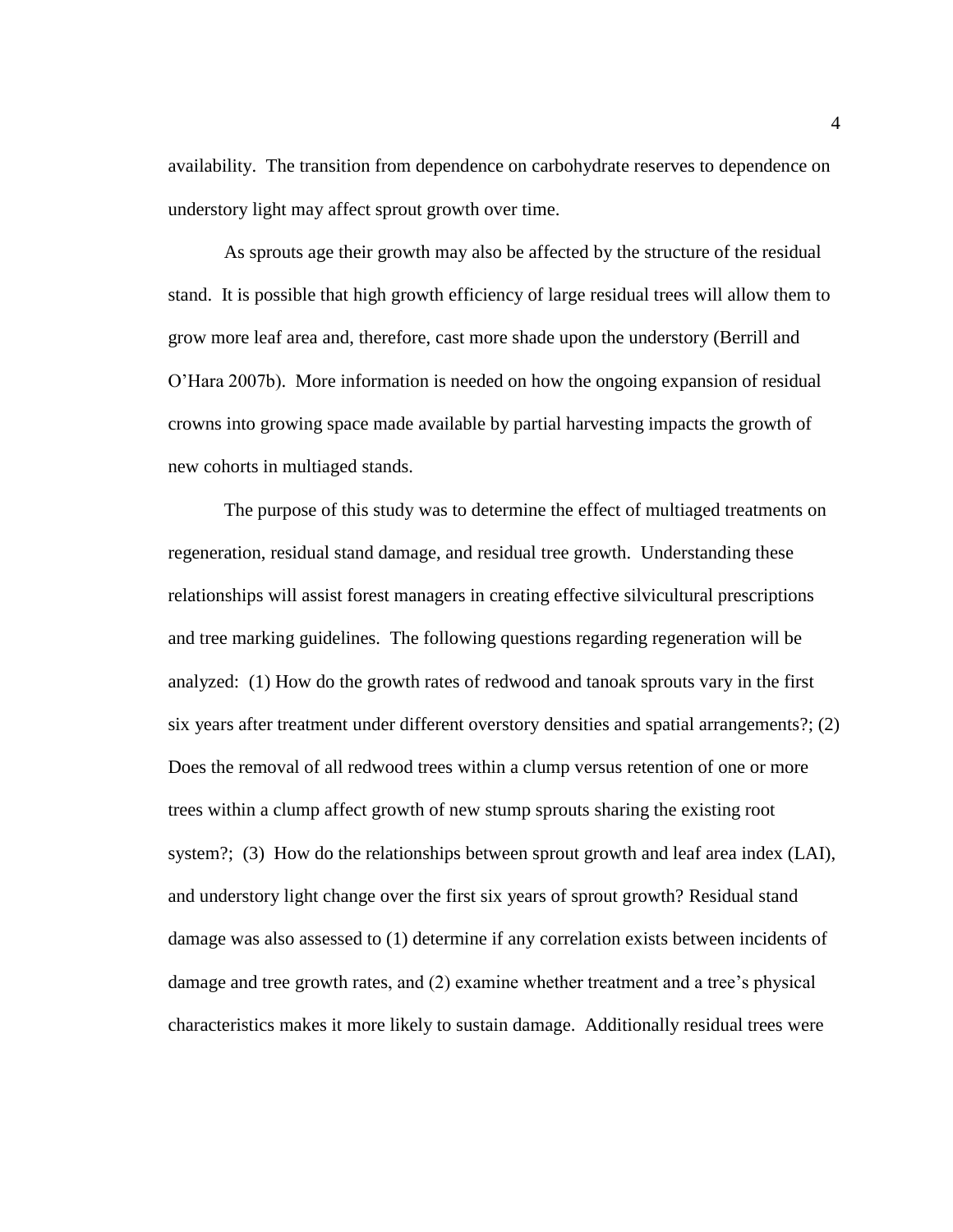assessed for possible relationships between post-harvest diameter growth and tree size, vigor, crown position, harvest damage, or density and spatial pattern of the residual stand.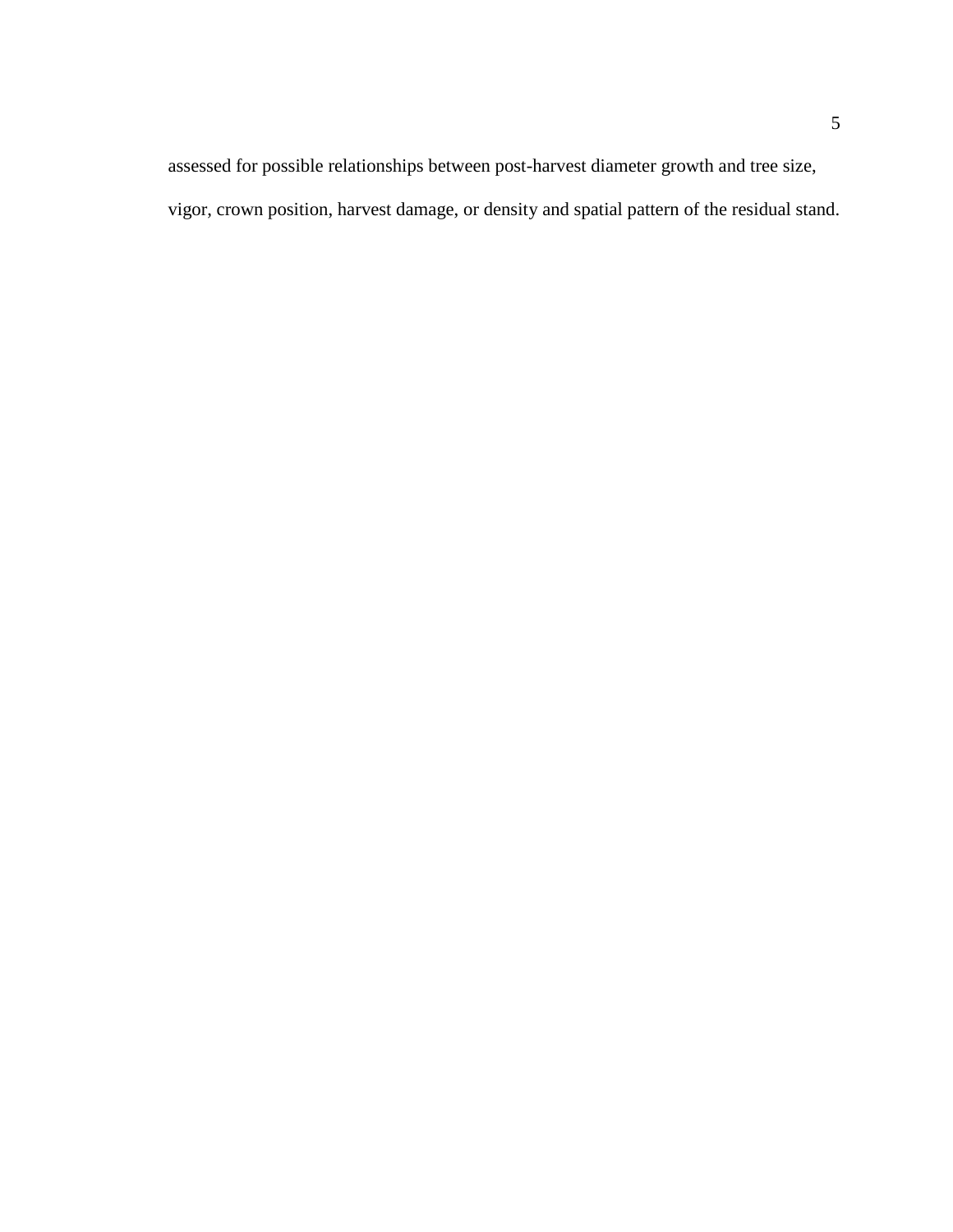## MATERIALS AND METHODS

#### Site Description

<span id="page-13-1"></span><span id="page-13-0"></span>The study was conducted in a replicated experiment located on Jackson Demonstration State Forest (JDSF) between the cities of Fort Bragg and Willits in Mendocino County, California, USA (39.3756, -123.6590). This forest land is owned by the state and managed by the state agency Cal Fire. The area has a typical climate for the coast redwood range with cool wet winters and warm dry summers. The four experimental replicates are located between about 16 to 24 kilometers from the Pacific Ocean and experience frequent fog. The stands have a history of logging and are now second-growth stands that have been re-entered either once or twice (Berrill et al. 2018b). Redwood dominates most of the area but tanoak and Douglas-fir are common. There is also a minor component of grand fir (*Abies grandis*), western hemlock (*Tsuga heterophylla*), Pacific madrone (*Arbutus menziesii*), and red alder (*Alnus rubra*).

#### Experimental Design

<span id="page-13-2"></span>In 2012, four treatments were replicated at four sites to create a randomized complete block design. The treatments were group selection (GS), high-density dispersed retention (HD), high-density aggregated retention (HA), and low-density dispersed retention (LD). Appendix A illustrates the desired structure of stands after treatment. LD treated units were harvested to a target of 13% relative density and HA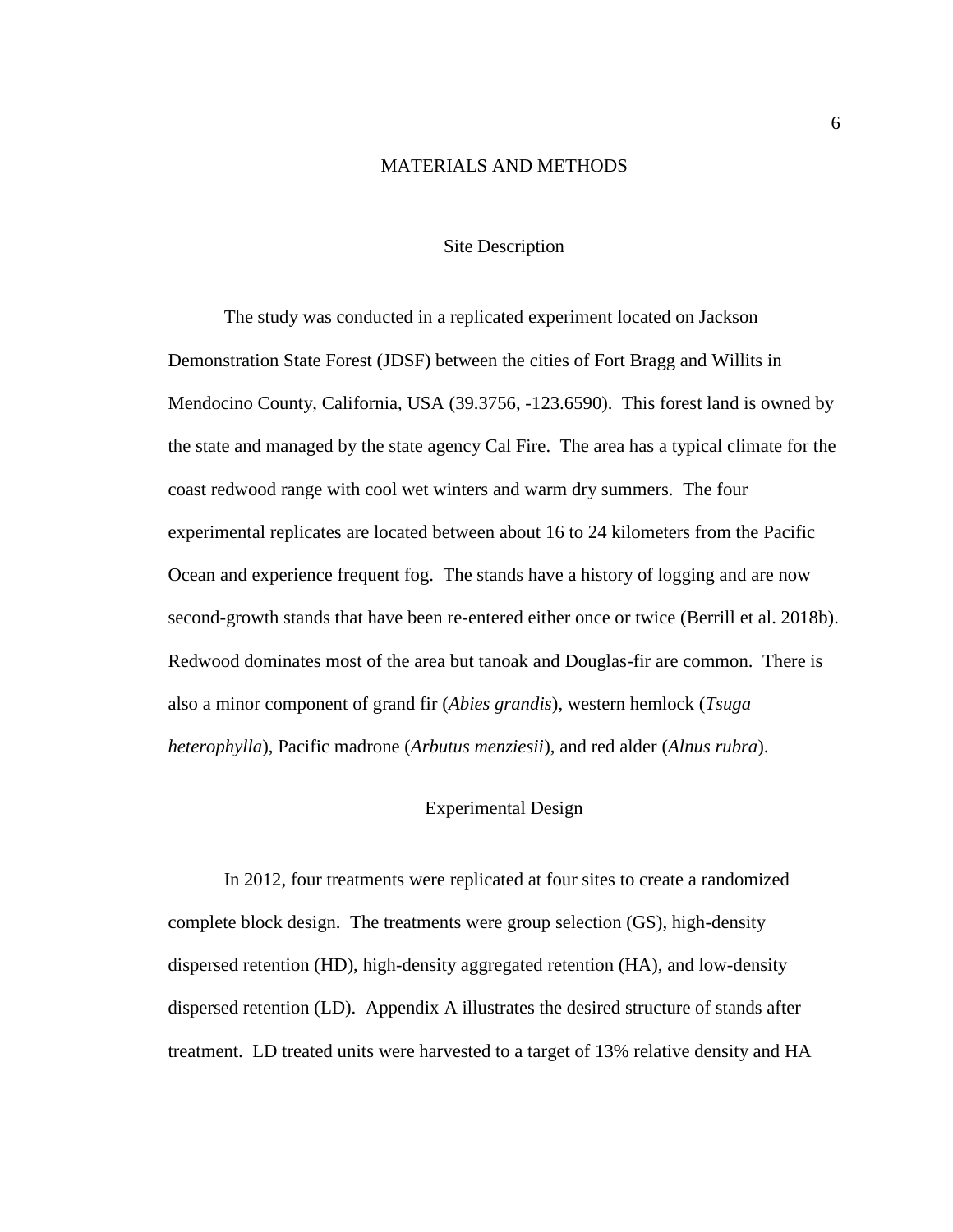and HD treatments both had targets of 21% relative density. These densities were expected to reach 30% and 50% relative density at the time of the next partial harvest (Berrill and O'Hara 2009). These "low" and "high" densities were chosen as reasonable prescriptions to represent the range of density management zones suitable for multiaged stands with understory cohorts expected to maintain vigor throughout the entire cutting cycle. Growth and yield model simulations indicated that the low-density prescription would favor growth in the new cohort over stand volume production, as opposed to the high-density prescription favoring stand production while allowing for some reduced level of understory growth (Berrill and O'Hara 2009). The targeted species composition in each unit was 70-75% redwood, 20-25% Douglas-fir, and 0-5% tanoak. Each treatment was applied to 2 hectare (ha) units. At the center of each treatment unit, one 0.2 ha plot was established. All residual trees in a plot were tagged and marked with a white stripe at breast height (1.37 meters). A tag and pin flag were placed at the base of roughly 25 sprouts each of tanoak and redwood. The white marks and pin flags were used to facilitate precise re-measurements of residual tree diameter and sprout height, respectively. The experimental units were nested with plots, specifically: individual trees, and entire clumps of stump sprouts sharing a root system.

#### Data Collection

<span id="page-14-0"></span>Residual tree measurements included DBH, height, and live crown base height. These measurements were first taken in the spring of 2014 and subsequent measurements were taken in winter 2017/2018, resulting in post-harvest 4-year periodic average DBH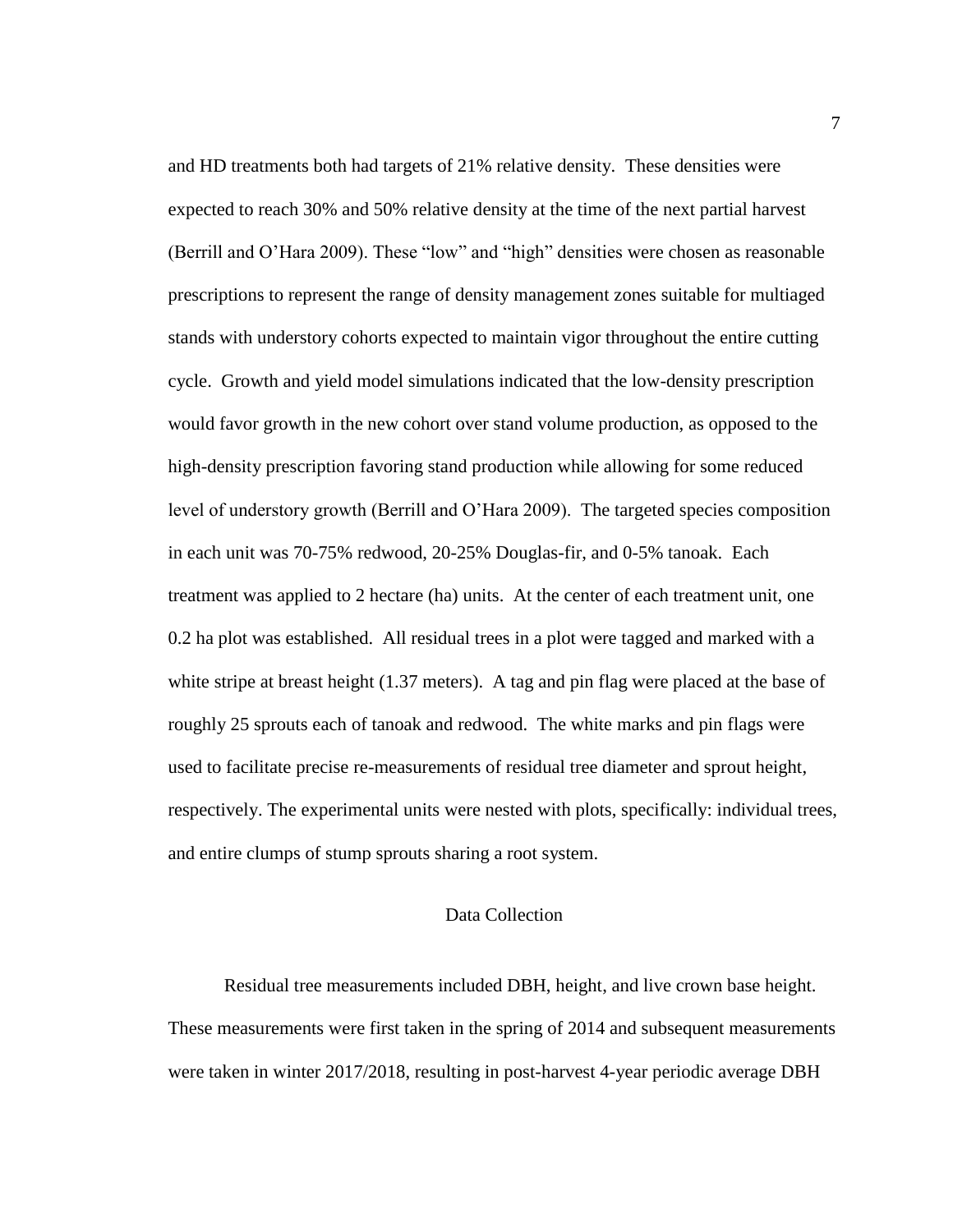increment. The basal area of each tree was calculated from both sets of measurements and the difference between the two was used to calculate the periodic annual basal area increment (BAI). Incidences of damage to the tree crown or scarring of the tree bole attributed to the harvesting operation were noted. Residual basal area  $(BA; m^2ha^{-1})$  and stand density index (SDI; Reineke 1933) of each plot were calculated from 2014 tree data. The summation method was used to calculate SDI (Shaw 2000). Treatment intensity in terms of percent and absolute BA reduction was calculated by subtracting the 2014 post-harvest BA from pre-harvest inventory data for each plot in each replicate.

Annual height measurements of the dominant redwood or tanoak sprout in each clump were conducted at three of the four replicates each year since the winter of 2013/2014. The fourth replicate was first measured in 2012/2013 because it was harvested a year earlier than the others. The tallest sprout in each clump was measured for total height above ground level at the pin flag. Although different sprouts within the clump could be taller in different years, due to damage or differences in growth, the height measurement consistently represented the height of the experimental unit, the sprout clump. Sprouts were measured in the first winter after harvest and subsequently each year until the sixth measurement. The first measurement was subtracted from the second measurement to calculate the year 2 height increment. Year 3 and year 6 height increments were calculated using the same method with subsequent measurements. Measurements of the fourth replicate were not taken in the fourth year after harvest. For this reason, year 4 and year 5 height increments were replaced by a periodic annual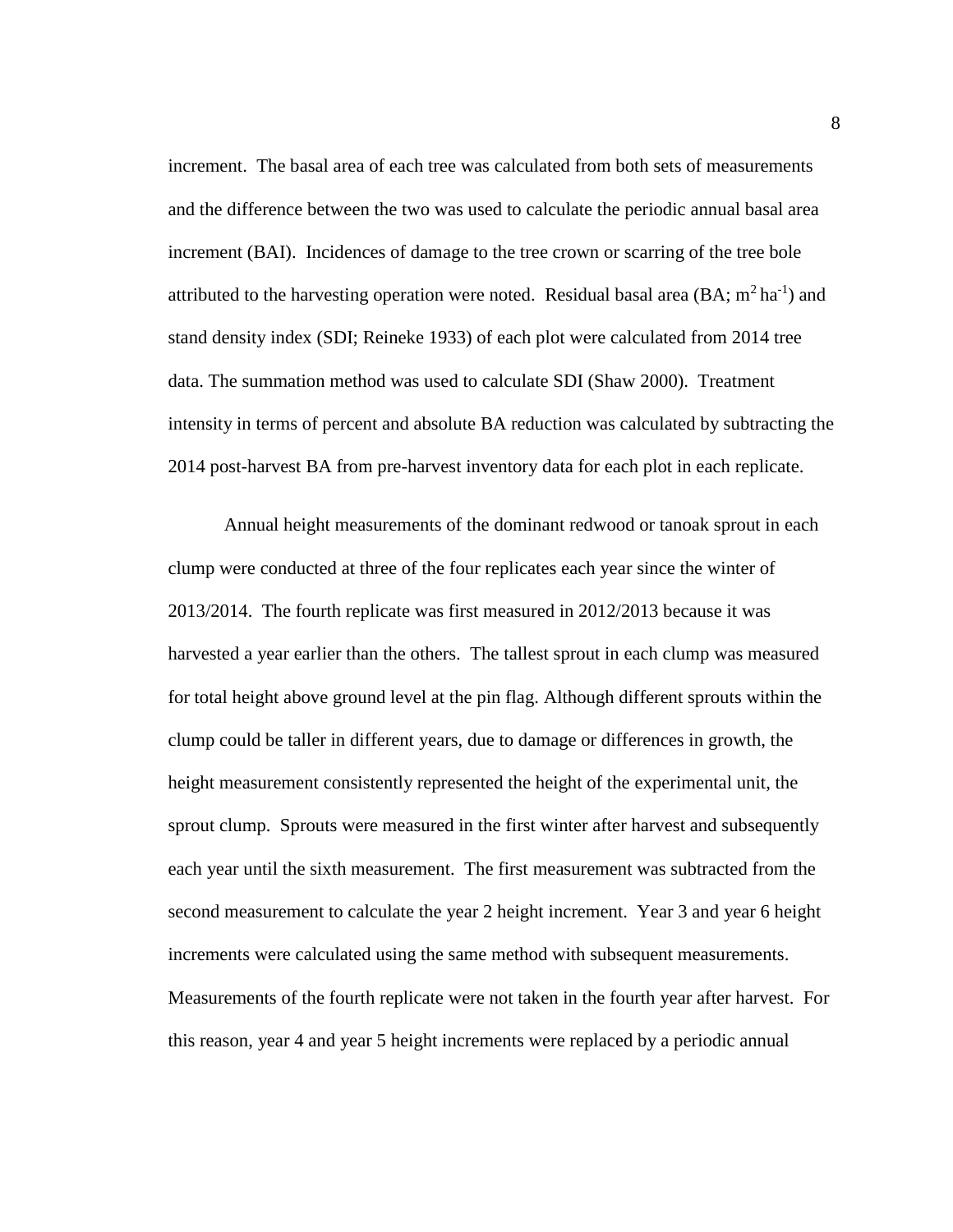height increment for years 4 and 5 combined, calculated from growth between year 3 and year 5 sprout height measurements.

Hemispherical photos were taken directly above a subset of redwood and tanoak sprouts in summer 2014; data from these photos was first presented in Berrill et al. (2018b). The photos were used to calculate two canopy variables (4-ring leaf area index (LAI) and percent canopy openness (1- % canopy cover)) and two understory light variables (total (direct + diffuse) light transmitted to the understory over the 2014 growing season (March  $15<sup>th</sup>$  to September  $15<sup>th</sup>$ ) in mols m<sup>-2</sup> day<sup>-1</sup>, and percent above canopy light (PACL)).

#### Data Analysis

<span id="page-16-0"></span>Examining a tree's probability of experiencing damage to the crown or scarring of the bole from logging operations involved generalized linear mixed-effect modeling. A binomial log-likelihood (logLik) distribution and the following equation were utilized to model probability:

$$
\hat{p}(damage) = \frac{1}{1 + e^{-(\beta_0 + \beta_1 x_1 + \beta_2 x_2 + \dots + \beta_n x_n)}}
$$

Where *damage* refers to either crown damage or bole scarring, and  $\beta_0...\beta_n$  are coefficients returned from the logLik model. X-variables tested for correlation to the logLik of damage included DBH, height, crown ratio, treatment, species, and a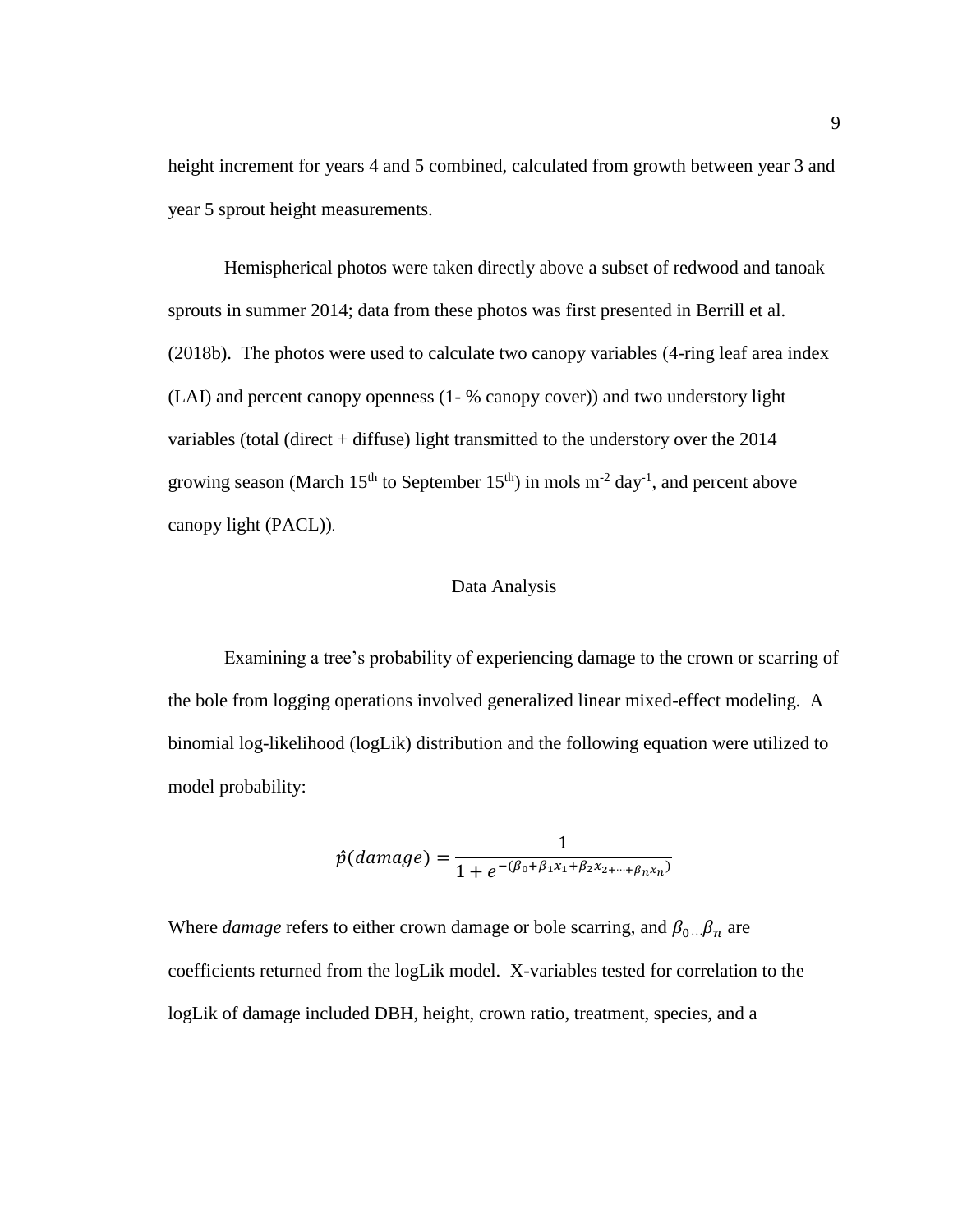categorical variable indicating whether the unit was harvested using cable or tractor systems.

Residual tree growth was modeled using the periodic annual basal area increment as the response variable for each species: redwood, Douglas-fir, and tanoak. Either DBH or height, and crown ratio (CR) were tested as explanatory variables representing tree size and vigor. Presence of damage to the crown, scarring of boles, and whether or not a tree was suppressed (defined as a tree growing directly under the canopy of another tree) were tested as categorical variables for explaining variations in post-harvest residual tree growth. Treatment (categorical variable), plot BA, plot SDI, and treatment intensity were also tested as predictors of sprout height increment. Treatment intensity was the proportion of BA remaining after harvest relative to the pre-harvest BA (calculated from variable radius point sampling using a systematic grid and separated by treatment block).

Redwood and tanoak sprout height increments were analyzed using generalized linear mixed effect models. Models were fit to three alternate measurements representing residual overstory structure and/or density: a categorical variable representing treatment type (GS, LD, HD, HA), residual BA, and residual SDI. In models where either BA or SDI were used to represent stand density, the influence of aggregated retention was investigated by also incorporating a binary variable (i.e., HA yes/no). Sprout growth was analyzed in terms of annual increments (repeated measures) and also for total height at age 5 (required input parameter for a regional growth and yield model). There were negative height increments for some years due to damage or loss of the dominant sprout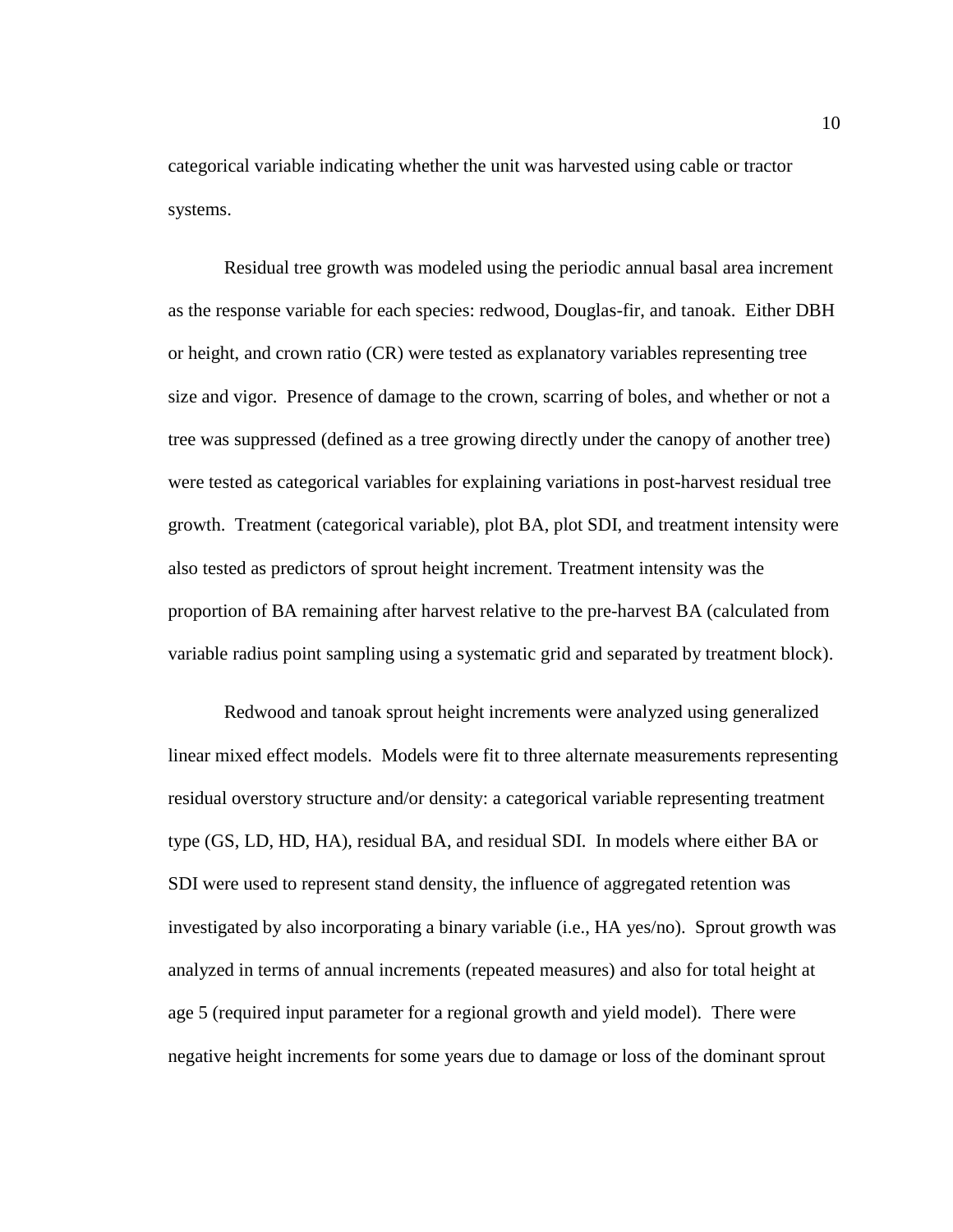in a clump. Therefore, before transforming the height increment data to improve normality (reduce skewness), a scalar was applied to make all height increment data positive. The repeated measurements of height increment were analyzed simultaneously by incorporating 'year' (i.e., 2, 3, 4/5, 6) as a categorical variable and sprout number as a random effect to account for the temporal autocorrelation of sprout growth. In these models a categorical variable was tested representing whether or not the existence of a residual redwood tree sharing the root system with a clump of new sprouts influenced growth of these sprouts (e.g., resource sharing).

Linear mixed-effects regression was also used to test for relationships between sprout growth and four measures of canopy or understory light for a subset of tanoak and redwood sprouts which had hemispherical photos taken directly above them in 2014. The models also incorporated the repeated measurements of height increment where 'year' was tested as a categorical variable.

In mixed-effects regressions, 'replicate' was tested as a random effect to account for variation among replicates. An additional random effect for 'plot' was tested in models where plot-level variables (treatment, BA, and SDI) were not found to be significant fixed effects. Generalized linear mixed-effect models were fit using the 'lme4' package in R statistical software. Post-hoc comparisons of means and slopes were conducted using the Tukey method in the 'emmeans' package. Likelihood ratio tests were used to determine significance of random and fixed effects. An alpha value of 0.05 was used as the standard for significance in pairwise comparisons and likelihood ratio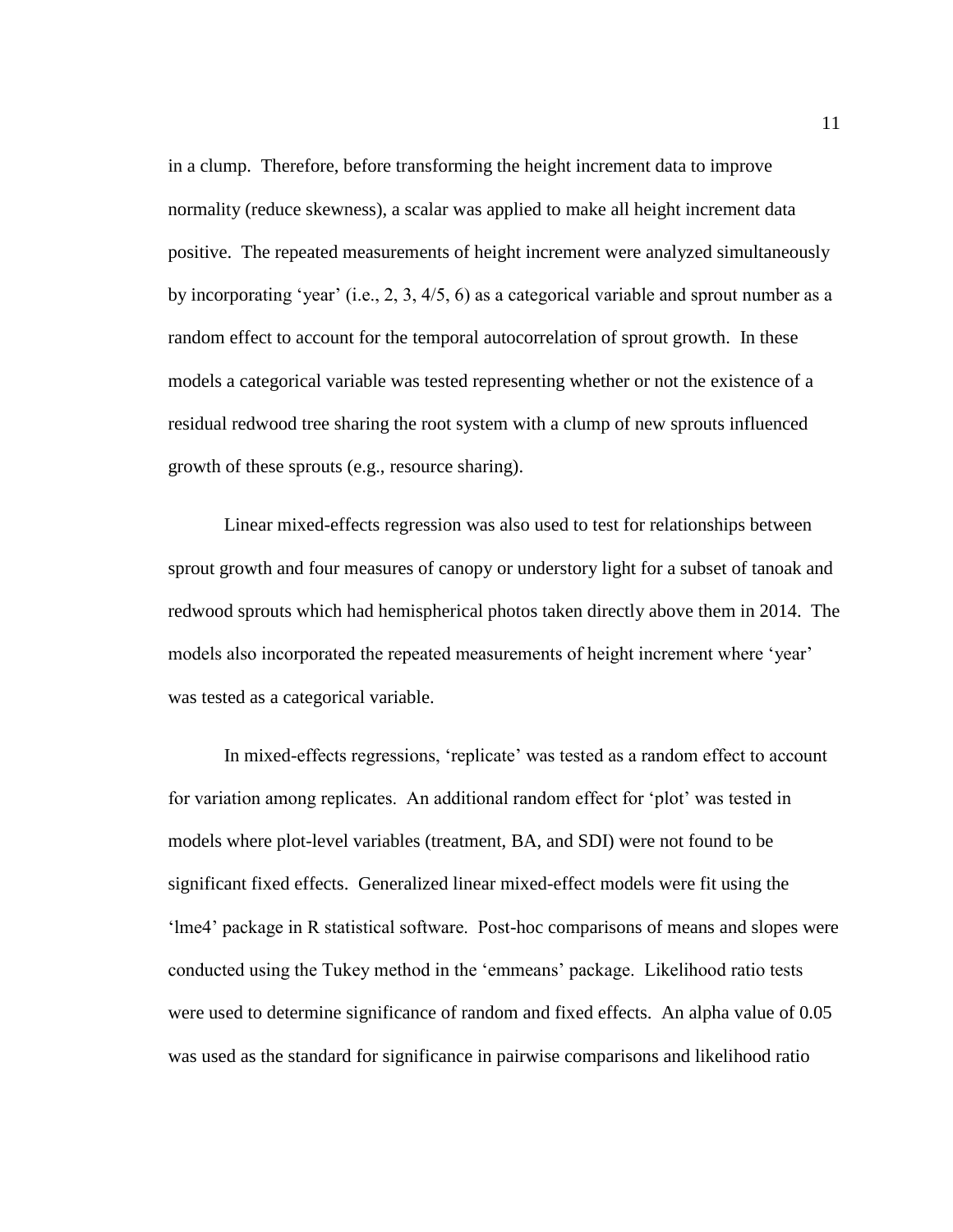tests. In models where no random effects were found to be significant, variables were included when they lowered the model AIC by at least 2 points. Analyses of residuals were conducted to determine if transformations of the independent and dependent variables were necessary to create a normal distribution. Models were compared using Akaike information criterion (AIC) weights (probability of a model being the 'best'; Akaike 1973; Burnham and Anderson 2002; Symonds and Moussalli 2010).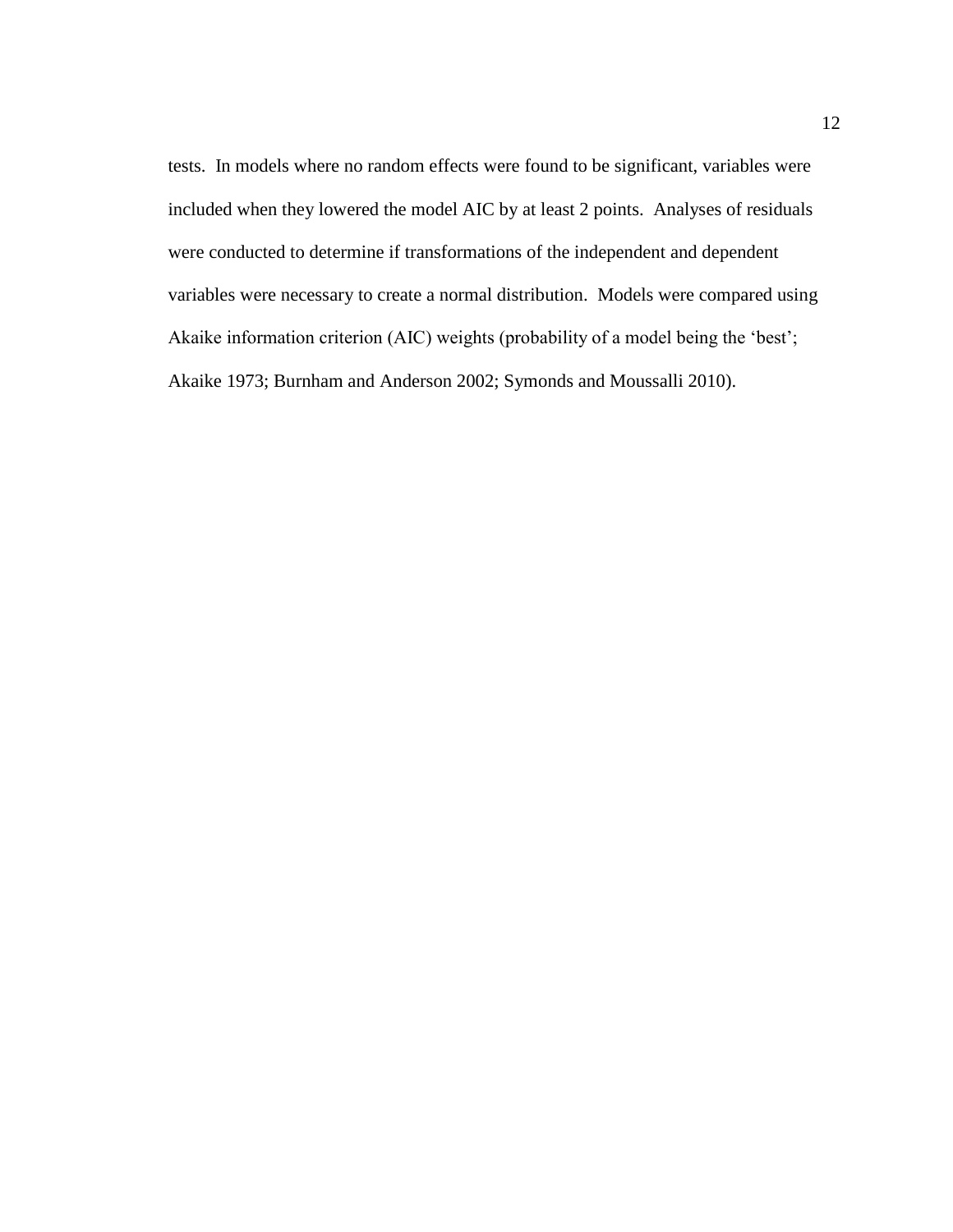#### RESULTS

#### Residual Stand Damage and Tree Growth

<span id="page-20-1"></span><span id="page-20-0"></span>The majority of the residual stand under all treatments was composed of redwood (Table 1). Douglas-fir and tanoak together represented a minor component of each plot with some plots containing one without the other. Relative to the 2500 SDI upper limit for redwood (Reineke 1933), post-harvest densities for LD, HD, and HA plots averaged 13%, 21% and 22% relative density, respectively. The dominant height and diameter  $(i.e., average height and DBH of the largest 100 trees ha<sup>-1</sup>) at each site ranged from 33-41$ m, and 56-65 cm DBH, respectively (Appendix B).

Across all treatments, 9% of residual trees sustained bole scarring and 11.7% sustained crown damage. Probability of bole scarring varied among treatments and was positively correlated to stand density (Figure 1; Table 2). The LD treatment was estimated to have a significantly lower probability of bole scarring when compared to either of the high density treatments. Mean probability of bole scarring was 12% in the HA treatment, 11% in the HD treatment, and 2% in the LD treatment, and did not differ among species. Incidences of crown damage were more common in plots where cable harvesting was utilized and among smaller trees (Figure 1).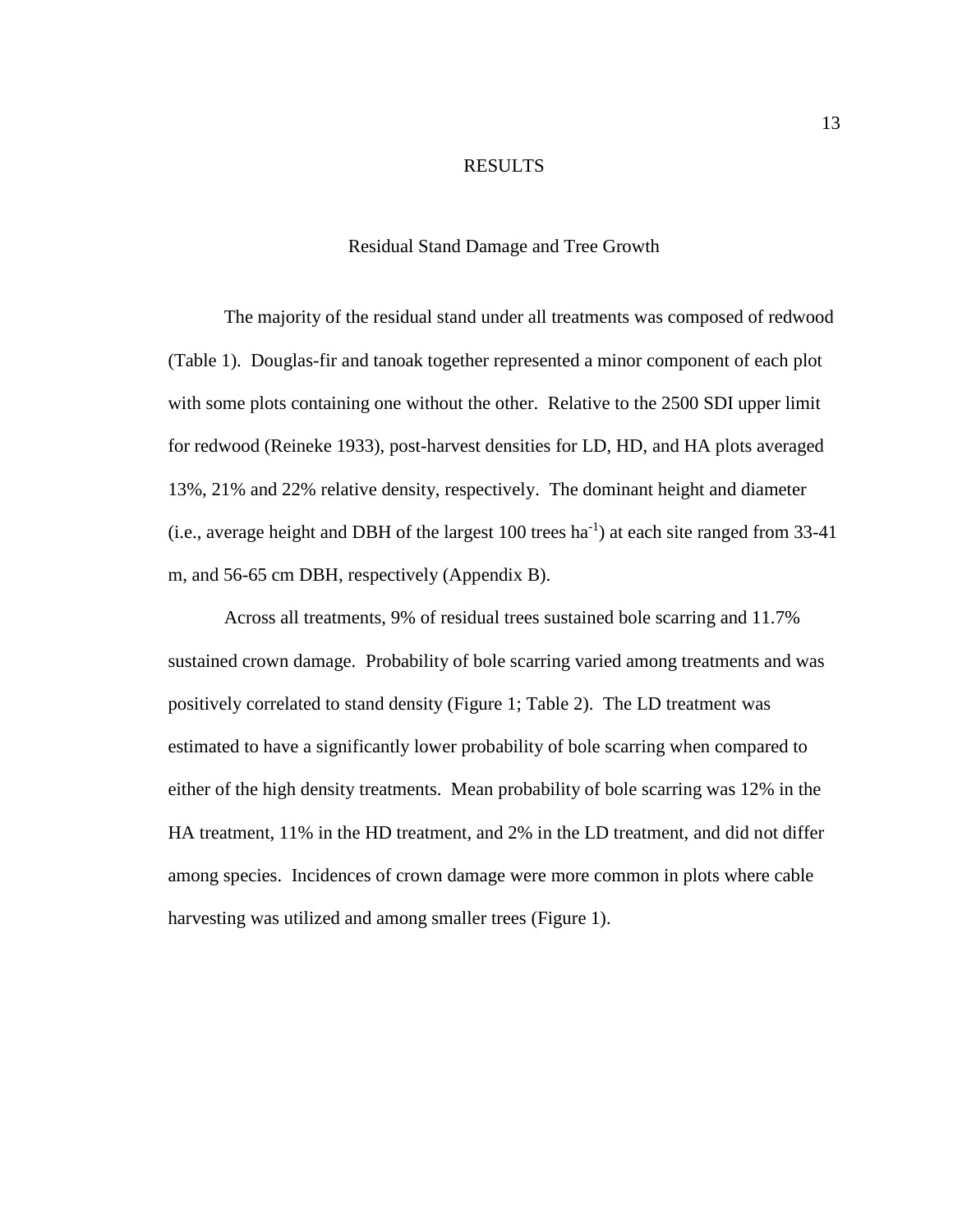|                            |          | Treatment |          |
|----------------------------|----------|-----------|----------|
|                            | LD       | HD        | HА       |
| Density (trees $ha^{-1}$ ) | 70-185   | 125-210   | 160-240  |
| $BA$ (m2 ha-1)             | 19-24    | 36-42     | 36-45    |
| SDI (metric)               | 298-354  | 509-564   | 524-590  |
| Redwood BA (%)             | 74-96    | 66-94     | 62-96    |
| Douglas-fir BA (%)         | $0 - 25$ | $3 - 31$  | $0 - 38$ |
| Tanoak BA (%)              | $0-18$   | $1-5$     | $0 - 12$ |

<span id="page-21-0"></span>Table 1. Ranges of residual stand density and composition by treatment: low-density dispersed (LD), high-density dispersed (HD) and high-density aggregated (HA).

<span id="page-21-1"></span>Table 2. Coefficients and fit statistics for models predicting the probability of a tree sustaining bole scarring according to treatment, BA, or SDI, or crown damage according to DBH and harvest system (HS): ground-based or cable yarding (n=382 trees). L,

|                     |           | <b>Bole Scarring</b> |            | Crown Damage |
|---------------------|-----------|----------------------|------------|--------------|
|                     | Treatment | <b>BA</b>            | <b>SDI</b> | $DBH + HS$   |
| Intercept           | $-1.969$  | $-6.091$             | $-6.675$   | $-0.925$     |
| <b>Treatment HD</b> | $-0.092$  |                      |            |              |
| <b>Treatment LD</b> | $-2.029$  |                      |            |              |
| <b>BA</b> or SDI    |           | 0.105                | 0.009      |              |
| <b>DBH</b>          |           |                      |            | $-0.021$     |
| Ground-based        |           |                      |            | $-1.105$     |
| <b>AIC</b>          | 222.76    | 219.68               | 221.00     | 264.33       |
| AIC weight          | 0.12      | 0.58                 | 0.30       |              |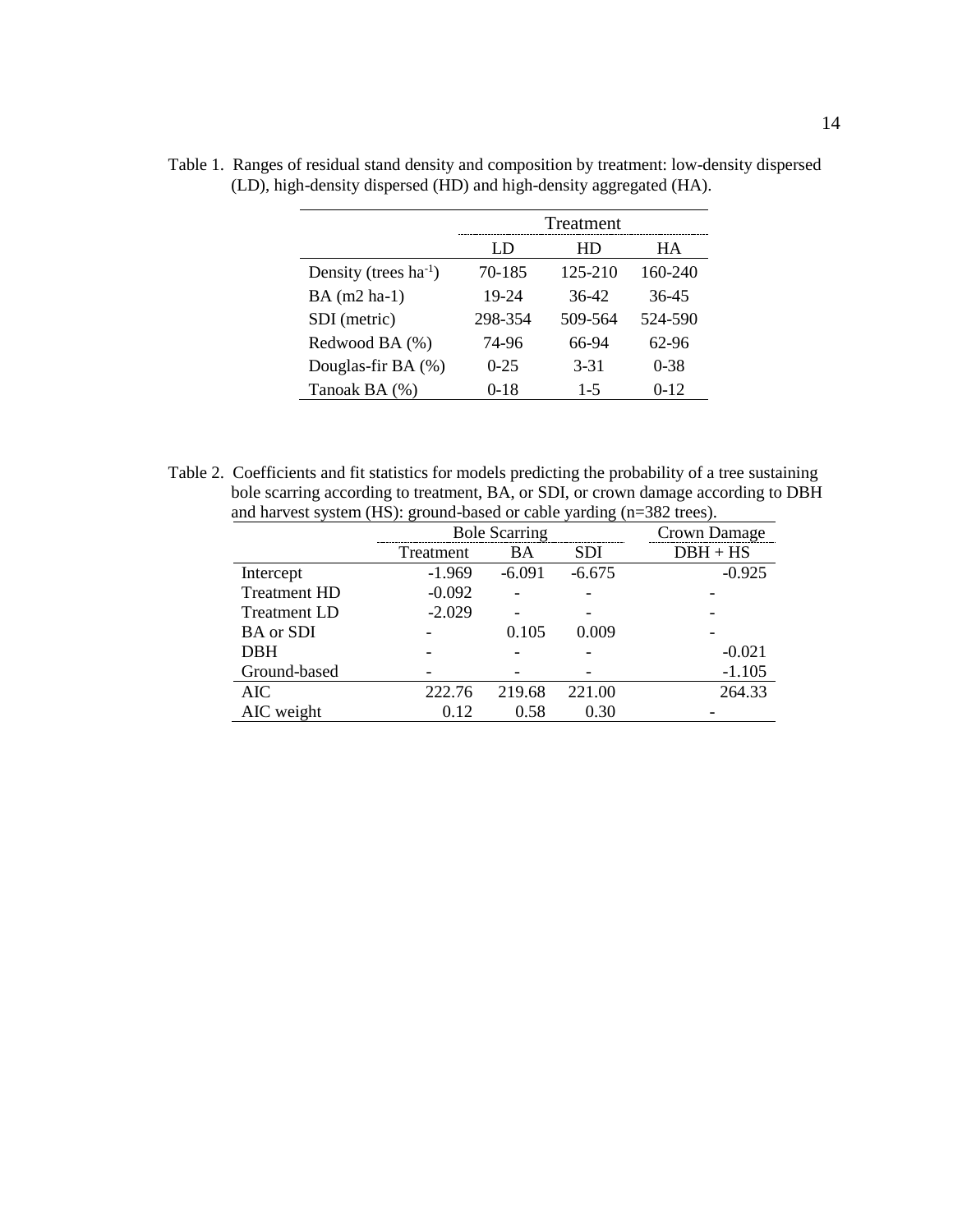

<span id="page-22-0"></span>Figure 1. The relationships between probability of bole scarring and stand density (A, B), and between probability of crown damage and DBH by harvest system (C).

There was no correlation between BAI and stand density, treatment, or treatment

intensity. The following equation was used to model redwood annual BAI:

$$
BAI = (-2.424 + 0.612 \sqrt[3]{DBH_i} + 2.572 \sqrt[3]{CR_i} - 0.254 x_1 - 0.208 x_2)^4 - 1
$$

where  $x_1$  is 1 for trees with damaged crowns and 0 for undamaged trees, and  $x_2$  is 1 for suppressed trees and 0 for trees that are not suppressed. Bole scarring did not result in a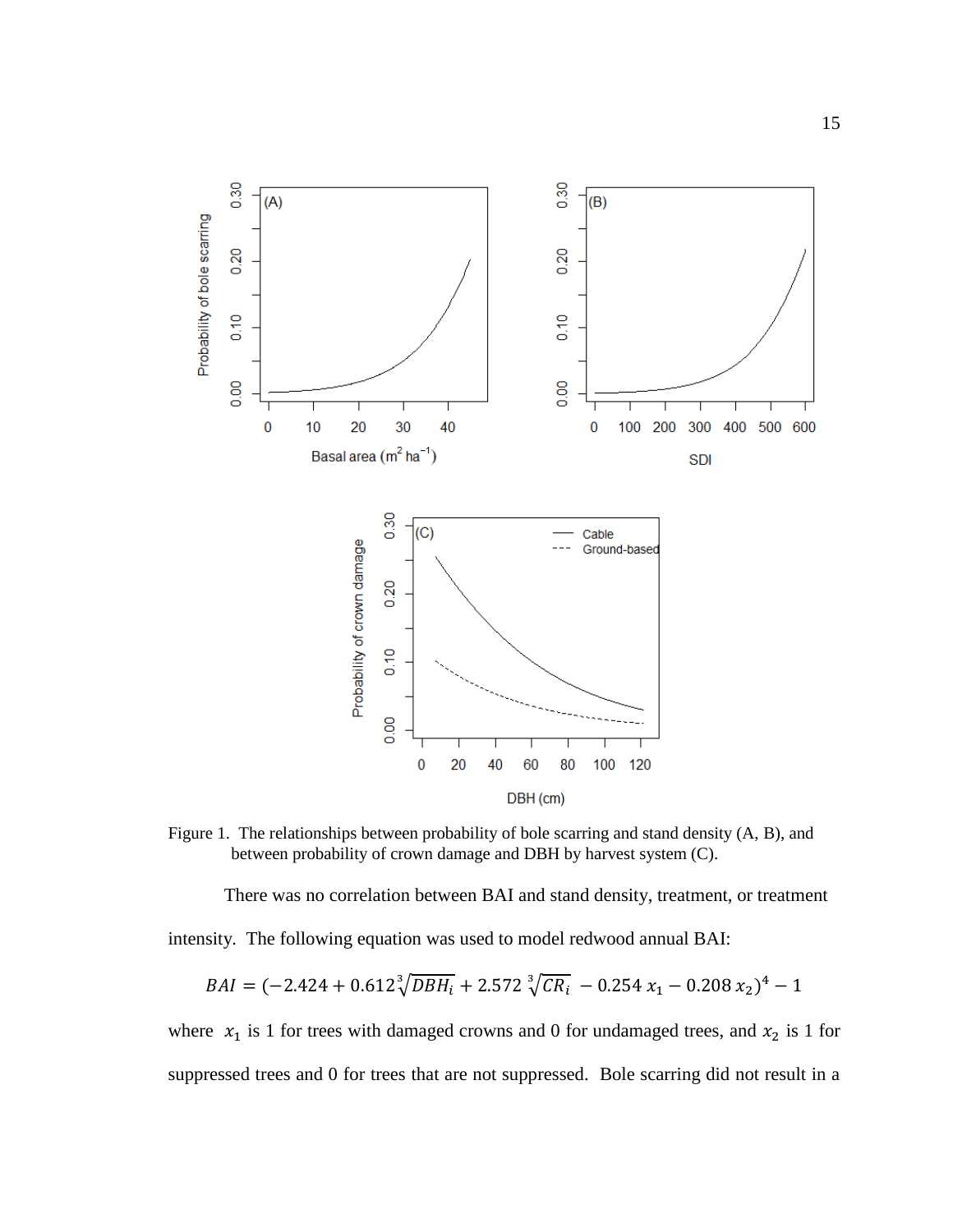discernable decrease in post-harvest tree growth. Conversely, redwood trees sustaining crown damage exhibited significantly lower BAI  $(25.6 \text{ cm}^2 \text{ year}^{-1})$  than undamaged trees of the same DBH  $(39.3 \text{ cm}^2 \text{ year}^{-1})$ . Redwood trees retained in suppressed crown positions had significantly lower post-harvest BAI (Table 4). Douglas-fir trees were largest on average, and exhibited the highest average BAI (Table 3). After accounting for the effect of tree size on post-harvest tree growth, the analysis revealed that the smallest trees of all species grew slowly, but otherwise redwood trees had greater BAI than tanoak and Douglas-fir of the same DBH (Figure 2).

<span id="page-23-0"></span>Table 3. Mean tree diameter at breast height (DBH) , height (HT), crown ratio (CR), and posttreatment periodic annual BAI in with standard errors for the four year period between 2014 and 2018 for redwood (n=335), Douglas-fir (n=26), and tanoak (n=21).

|             | $DBH$ (cm) |      | HT(m) |      | CR.  |      | $BAI$ (cm <sup>2</sup> year <sup>-1</sup> ) |      |  |
|-------------|------------|------|-------|------|------|------|---------------------------------------------|------|--|
|             | Mean       | S.E. | Mean  | S.E. | Mean | S.E. | Mean                                        | S.E. |  |
| Redwood     | 41.94      | 1.24 | 27.80 | 0.74 | 0.49 | 0.01 | 49.80                                       | 2.72 |  |
| Douglas-fir | 67.33      | 2.55 | 45.19 | 1.57 | 0.43 | 0.12 | 57.74                                       | 7.58 |  |
| Tanoak      | 29.27      | 2.75 | 18.77 | 1.55 | 0.60 | 0.06 | 27.47                                       | 5.99 |  |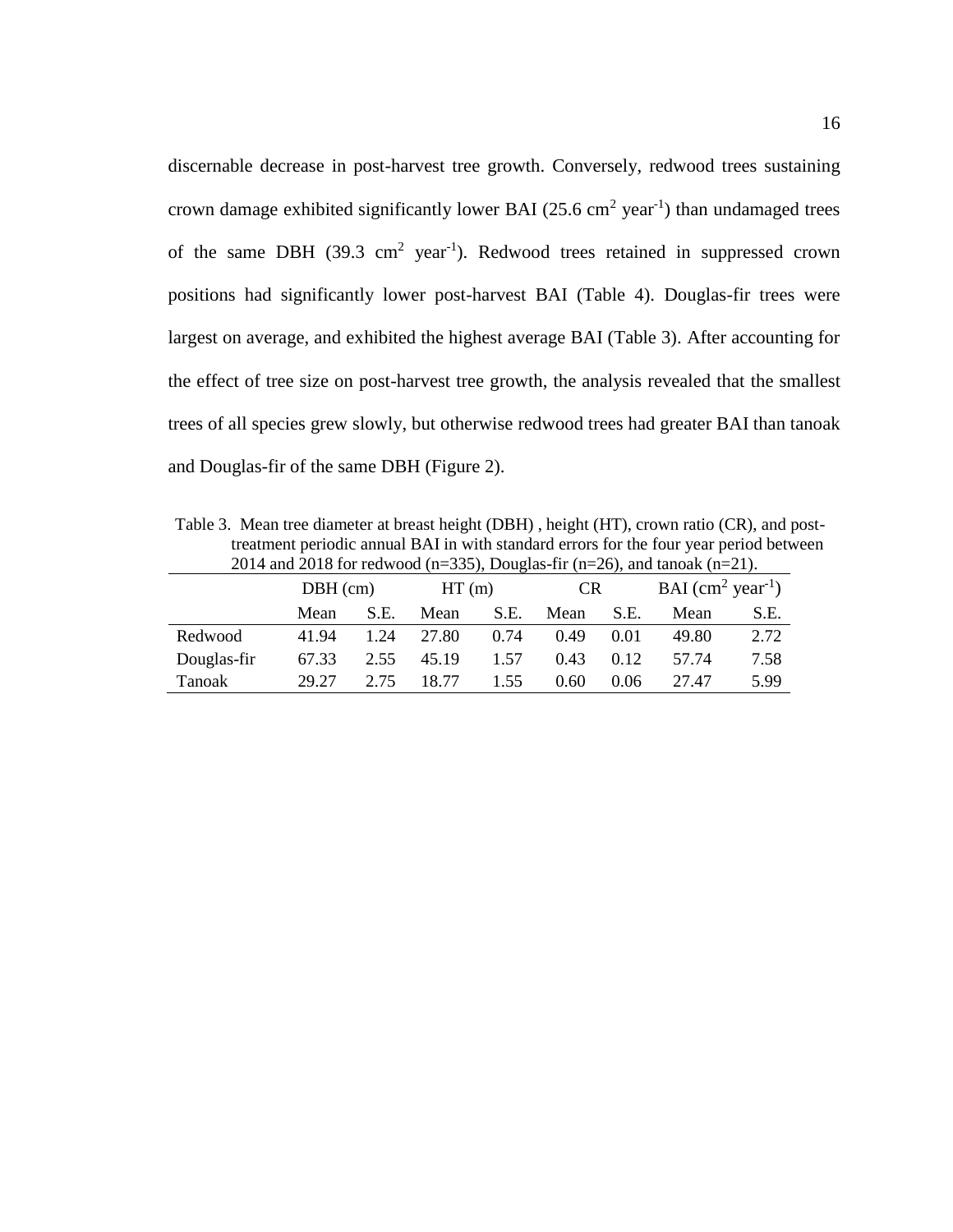redwood are fit to  $(DBH + 1)^{0.33}$  transformations. Redwood Douglas-fir Tanoak coef. S.E. coef. S.E. coef. S.E. Intercept -2.425 0.601 2.571 0.309 2.504 0.307 DBH 0.612 0.038 0.017 0.008 0.017 0.008  $CR^{0.33}$  2.572 0.488 - - - - -Crown damage -0.254 0.064 -1.245 0.512 -1.245 0.511

Suppressed -0.208 0.057 - - - - - -AIC 314.38 - -

- 0.39 0.39

Marginal  $R^2$  0.54 Conditional  $R^2$  0.64

Adjusted  $R^2$ 

<span id="page-24-1"></span>Table 4. Tree basal area increment (BAI,  $cm<sup>2</sup> year<sup>-1</sup>$ ) model coefficients and fit statistics for redwood (BAI+1)<sup>0.25</sup>, and Douglas-fir or tanoak (BAI+1)<sup>0.33</sup>). DBH coefficients for



<span id="page-24-2"></span><span id="page-24-0"></span>Figure 2. Predicted redwood (n=335, marginal  $R^2=0.54$ , conditional  $R^2=0.64$ ), Douglas-fir (n=26,  $R^2=0.43$ ), and tanoak (n=21,  $R^2=0.43$ ) BAI as a function of DBH. Common letters in parentheses indicate least-squares mean BAI that were not significantly different.

Development of Stump Sprouts

After six years of growth, heights of dominant redwood sprouts ranged from 0.61

m up to 11.00 m and tanoak sprouts ranged from 0.46 m to 6.92 m. Annual height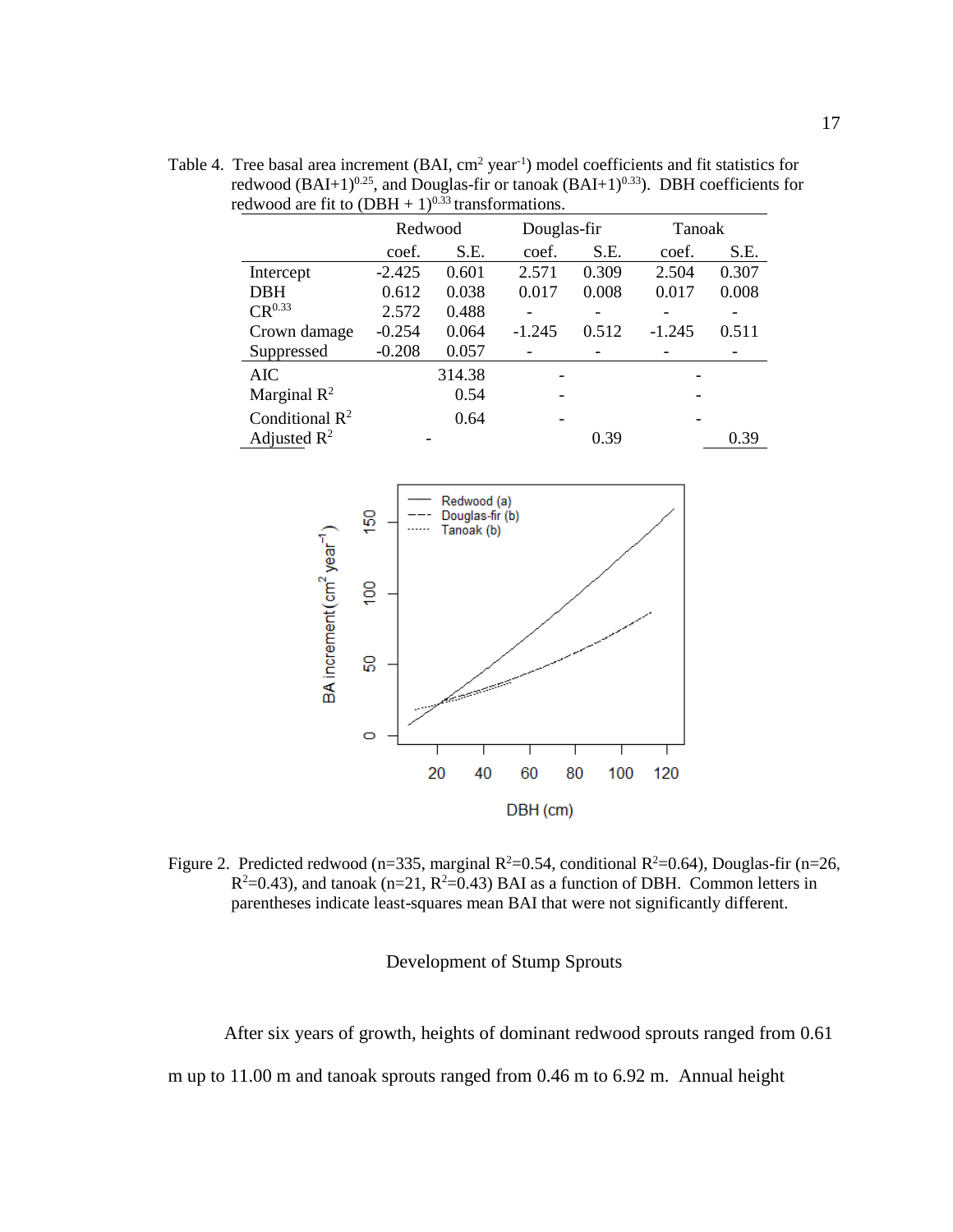increments ranged from a low of -45 cm to as high as 246 cm for redwood and from -35 cm to 121 cm for tanoak (Table 5). Redwood sprout growth varied more among the treatments than according to residual SDI or BA. Conversely, SDI was a better predictor of tanoak sprout growth than residual stand BA or treatment type (Table 6). Sprout height increments were consistently superior in group selection openings (Figure 3). Redwood sprout growth appeared to decline in dispersed retention treatments with advancing age, and exhibited significant inter-annual variability (Figure 4).

|                | $(n=392)$ sprouts by year and treatment. |                |     |        |     |            |     |                  |     |
|----------------|------------------------------------------|----------------|-----|--------|-----|------------|-----|------------------|-----|
|                |                                          | Year 2         |     | Year 3 |     | Year $4/5$ |     | Year 6           |     |
| <b>Species</b> | Treatment                                | Min            | Max | Min    | Max | Min        | Max | Min              | Max |
| Redwood        | <b>GS</b>                                | $-18$          | 230 | 12     | 233 | 22.5       | 195 | 11               | 246 |
|                | HA                                       | $-45$          | 175 | $-13$  | 153 | 3          | 167 | $\boldsymbol{0}$ | 227 |
|                | HD                                       |                | 200 | $-36$  | 139 | $-28$      | 198 | $-35$            | 172 |
|                | LD                                       | $\overline{2}$ | 191 | $-2$   | 184 | $-7$       | 181 | $\Omega$         | 200 |
| Tanoak         | <b>GS</b>                                | $-5$           | 101 |        | 121 | $-27$      | 104 | $-35$            | 93  |
|                | HA                                       | $-1$           | 113 | $-16$  | 74  | 2          | 87  | $-8$             | 110 |
|                | HD                                       | $-3$           | 103 | $-23$  | 75  | $-27$      | 79  | $-10$            | 121 |
|                | LD                                       | -14            | 120 | -6     | 99  | 2.5        | 106 | $\Omega$         | 99  |

<span id="page-25-0"></span>Table 5. Range of height increments (cm year<sup>-1</sup>) for dominant redwood ( $n=382$ ) and tanoak  $(n-302)$  sprouts by year and treatment.

Redwood stump sprouts were more sensitive to stand density than tanoak sprouts (Figure 5). The relationship between tanoak sprout height increment and overstory density changed over time (interaction between year and overstory density). Tanoak sprout height increment was relatively insensitive to stand density in year 2 and exhibited highest sensitivity in year 3. Both redwood and tanoak exhibited significantly lower average sprout height increment in year 3 and year 6 (Figure 5). These differences appeared to be age-related as opposed to climate-year-related because, for example, year 3 data represent the 2015 growing season at three sites and 2014 season at the fourth site.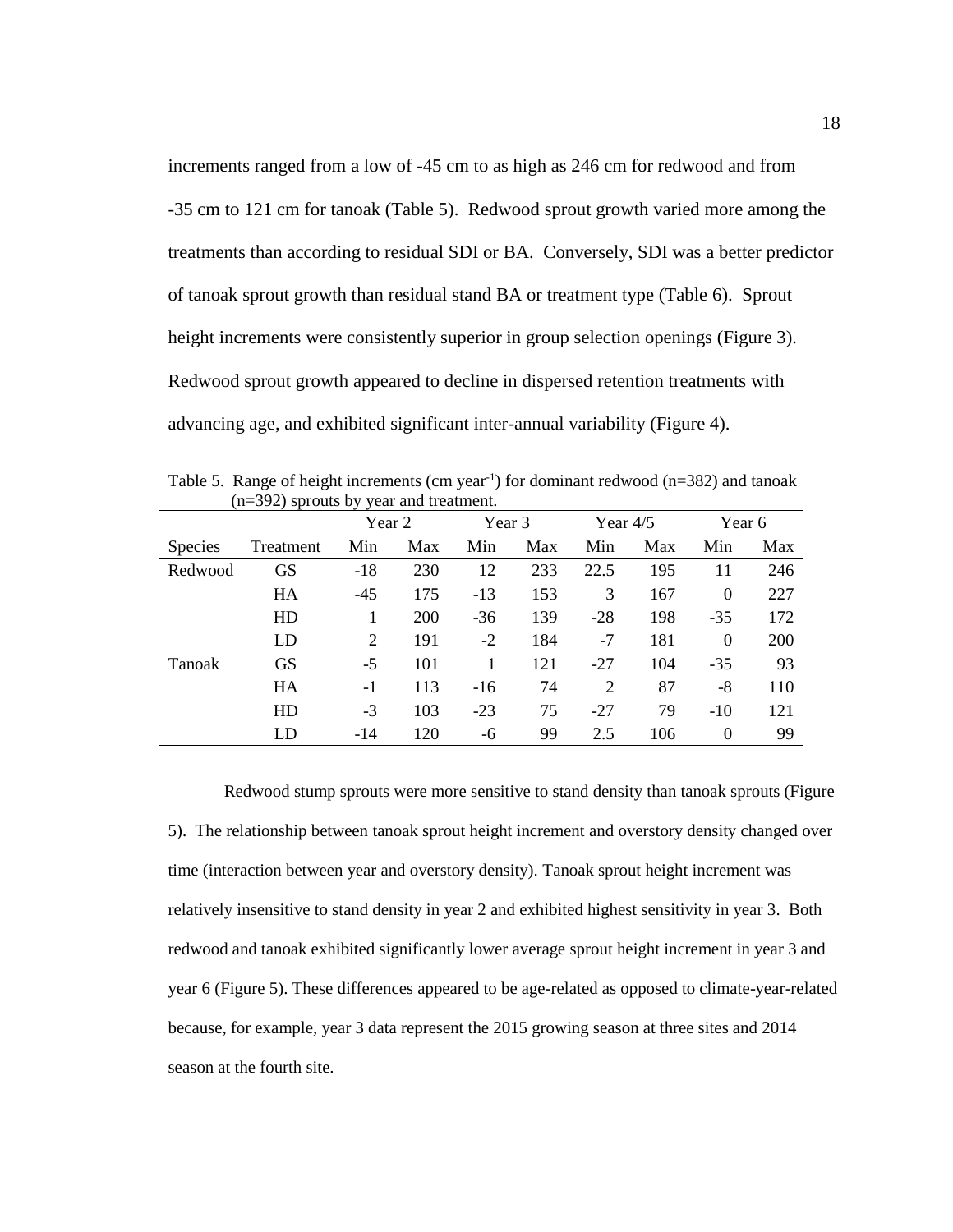<span id="page-26-0"></span>

|                            |                 |                 | $(11-322)$ sprout neight increment (1111) response variables. (1111 $\pm$ 40) | $101$ IGUWOUU UL (IIII $\pm$ JU |                 | TOI tailuan.      |
|----------------------------|-----------------|-----------------|-------------------------------------------------------------------------------|---------------------------------|-----------------|-------------------|
|                            |                 | <b>SESE</b>     |                                                                               |                                 | Tanoak          |                   |
| Model                      | Treatment       | <b>BA</b>       | <b>SDI</b>                                                                    | Treatment                       | <b>BA</b>       | <b>SDI</b>        |
| Intercept                  | 11.982 (0.280)  | 12.095 (0.279)  | 12.1575 (0.2530)                                                              | 8.880 (0.154)                   | 8.811 (0.119)   | 8.8406 (0.1464)   |
| treatment HA               | $-1.815(0.266)$ |                 |                                                                               | $-0.452(0.180)$                 |                 |                   |
| treatment HD               | $-1.520(0.270)$ |                 |                                                                               | $-0.415(0.182)$                 |                 |                   |
| treatment LD               | $-0.387(0.273)$ |                 |                                                                               | $-0.431(0.184)$                 |                 |                   |
| overstory BA               |                 | $-0.042(0.004)$ |                                                                               |                                 | $-0.010(0.004)$ |                   |
| overstory SDI              |                 |                 | $-0.0031(0.0003)$                                                             |                                 |                 | $-0.0008(0.0003)$ |
| Year 3                     | $-0.221(0.201)$ | $-0.552(0.103)$ | $-0.5523(0.1025)$                                                             | 0.584(0.155)                    | 0.555(0.144)    | 0.5537(0.1464)    |
| Year $4/5$                 | 0.080(0.201)    | $-0.106(0.103)$ | $-0.1061(0.1025)$                                                             | 0.306(0.155)                    | 0.387(0.144)    | 0.3704(0.1460)    |
| Year 6                     | $-0.345(0.201)$ | $-0.432(0.103)$ | $-0.4322(0.1027)$                                                             | $-0.281(0.157)$                 | $-0.155(0.145)$ | $-0.1937(0.1472)$ |
| HA: Year 3                 | $-0.008(0.283)$ |                 |                                                                               | $-1.029(0.218)$                 |                 |                   |
| HD: Year 3                 | $-0.638(0.287)$ |                 |                                                                               | $-1.435(0.220)$                 |                 |                   |
| LD:Year 3                  | $-0.731(0.290)$ |                 |                                                                               | $-0.826(0.223)$                 |                 |                   |
| HA: Year 4/5               | 0.350(0.282)    |                 |                                                                               | $-0.429(0.218)$                 |                 |                   |
| HD: Year 4/5               | $-0.324(0.287)$ |                 |                                                                               | $-0.726(0.220)$                 |                 |                   |
| LD:Year 4/5                | $-0.844(0.291)$ |                 |                                                                               | $-0.126(0.222)$                 |                 |                   |
| HA: Year 6                 | 0.490(0.283)    |                 |                                                                               | $-0.115(0.220)$                 |                 |                   |
| HD:Year 6                  | $-0.215(0.286)$ |                 |                                                                               | $-0.298(0.221)$                 |                 |                   |
| LD:Year 6                  | $-0.688(0.292)$ |                 |                                                                               | 0.162(0.224)                    |                 |                   |
| BA or SDI: Year 3          |                 |                 |                                                                               |                                 | $-0.031(0.005)$ | $-0.0022(0.0004)$ |
| BA or SDI:Year 4/5         |                 |                 |                                                                               |                                 | $-0.016(0.005)$ | $-0.0011(0.0004)$ |
| BA or SDI:Year 6           |                 |                 |                                                                               |                                 | $-0.008(0.005)$ | $-0.0004(0.0004)$ |
| Marginal $R^2$             | 0.14            | 0.12            | 0.13                                                                          | 0.12                            | 0.11            | 0.11              |
| Conditional $\mathbb{R}^2$ | 0.54            | 0.54            | 0.53                                                                          | 0.37                            | 0.36            | 0.36              |
| <b>AIC</b>                 | 5923.71         | 5937.62         | 5929.98                                                                       | 5049.46                         | 5046.26         | 5040.50           |
| AIC weight                 | 0.96            | 0.00            | 0.04                                                                          | 0.01                            | 0.05            | 0.94              |

Table 6. Coefficients (with standard errors in parantheses) and fit statistics for models of dominant redwood (n=382) and tanoak (n=392) sprout height increment (HTI) response variables:  $(HTI + 46)^{0.5}$  for redwood or  $(HTI + 36)^{0.5}$  for tanoak.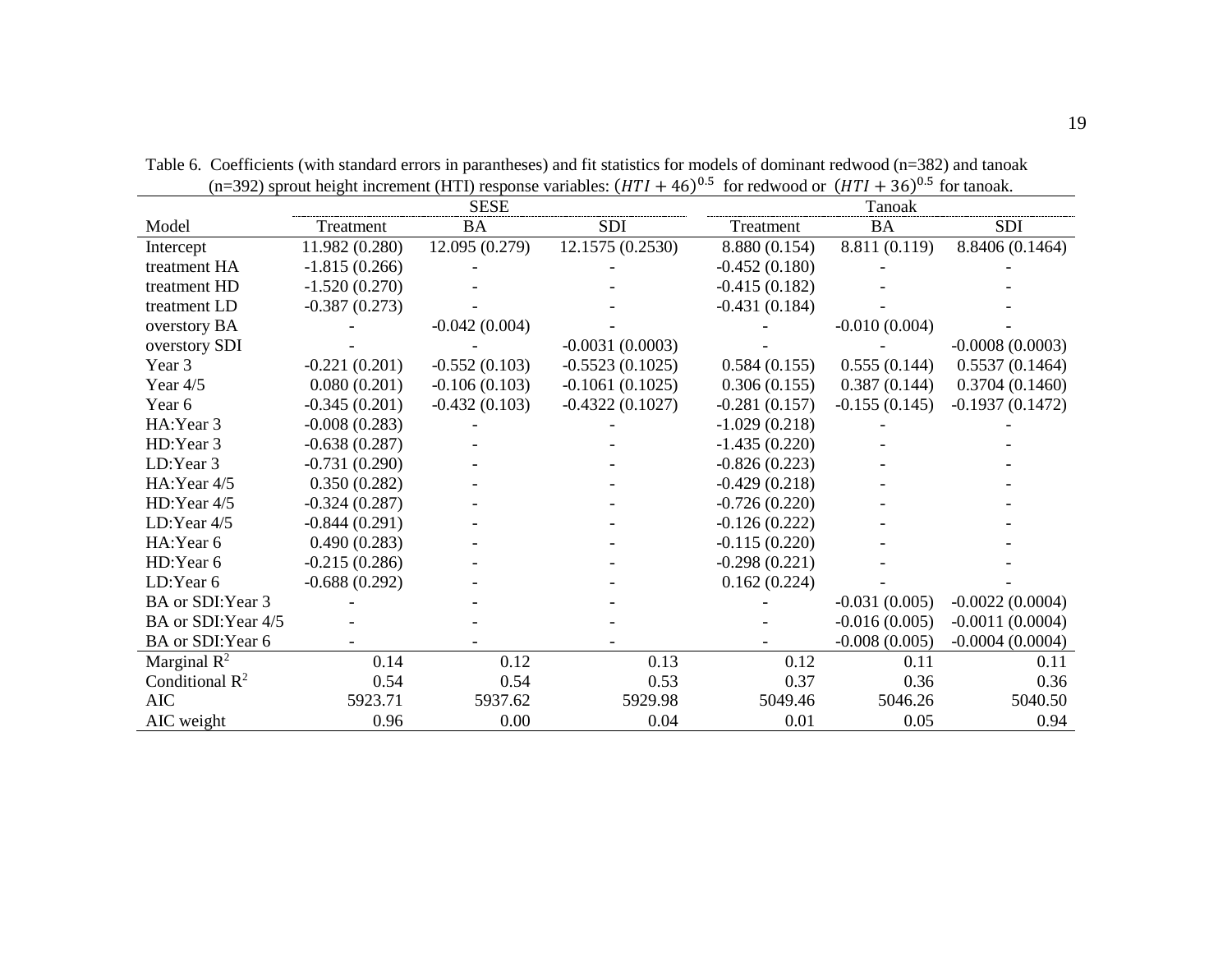

<span id="page-27-0"></span>Figure 3. Dominant redwood and tanoak sprout growth by treatment – least-square-mean height increment with standard error bars for each treatment by year. Common letters denote increments that are not significantly different among treatments within each time period.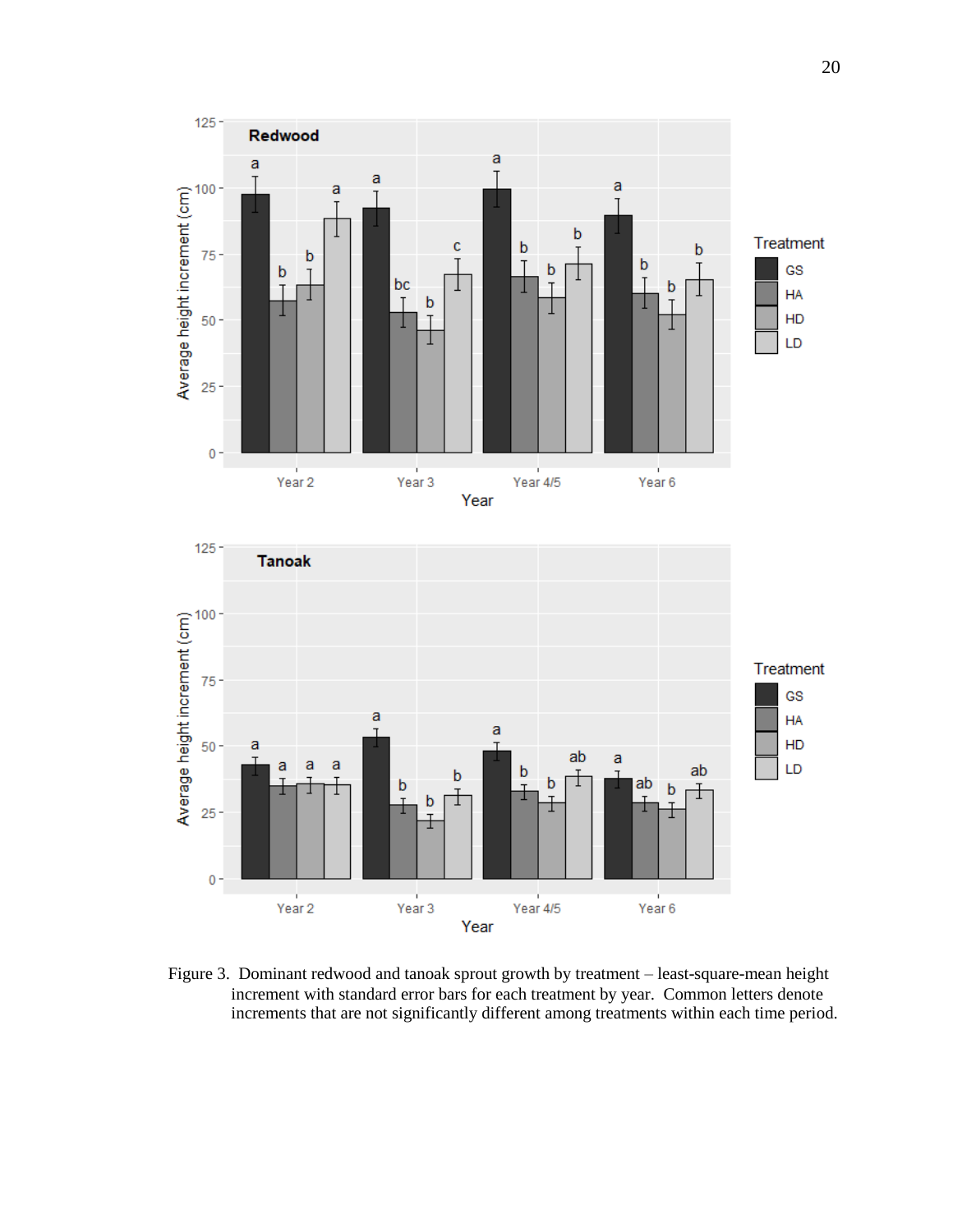

<span id="page-28-0"></span>Figure 4. Dominant redwood and tanoak sprout growth over time – least-square-mean height increment with standard error bars for each year by treatment. Common letters above error bars denote increments that are not significantly different among years within each treatment type.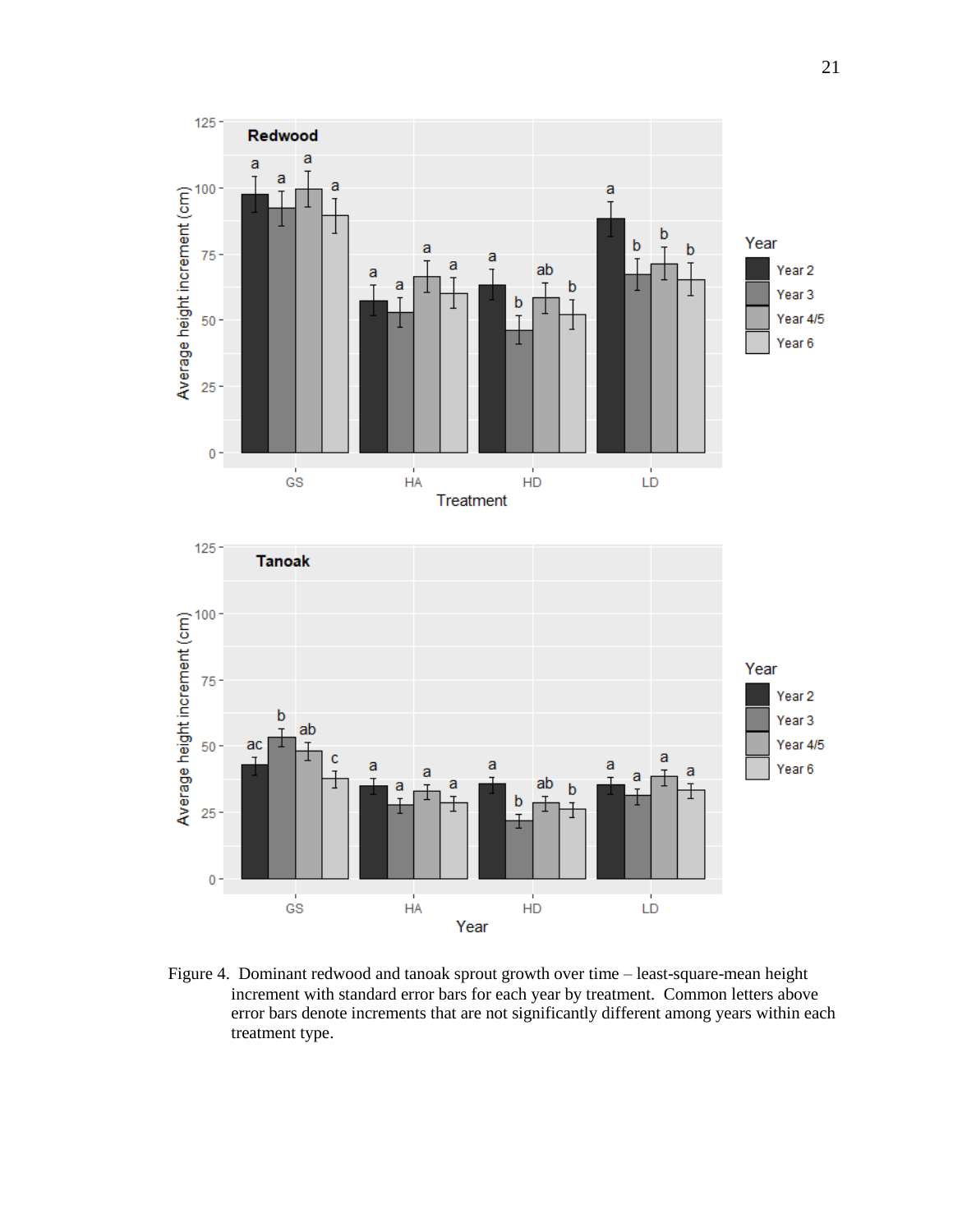

<span id="page-29-0"></span>Figure 5. Stand density and sprout growth – relationships between height increment of dominant redwood and tanoak sprouts and residual stand BA (A, B) or metric stand density index (SDI; C, D). Tukey letters in legends indicate significant differences among time periods.

Models fit to the age-5 height of sprouts revealed a significant negative correlation to both BA and SDI (Figure 6). Redwood sprouts were significantly taller than tanoak across the range of stand density. Age 5 sprout heights ranged from 0.54 to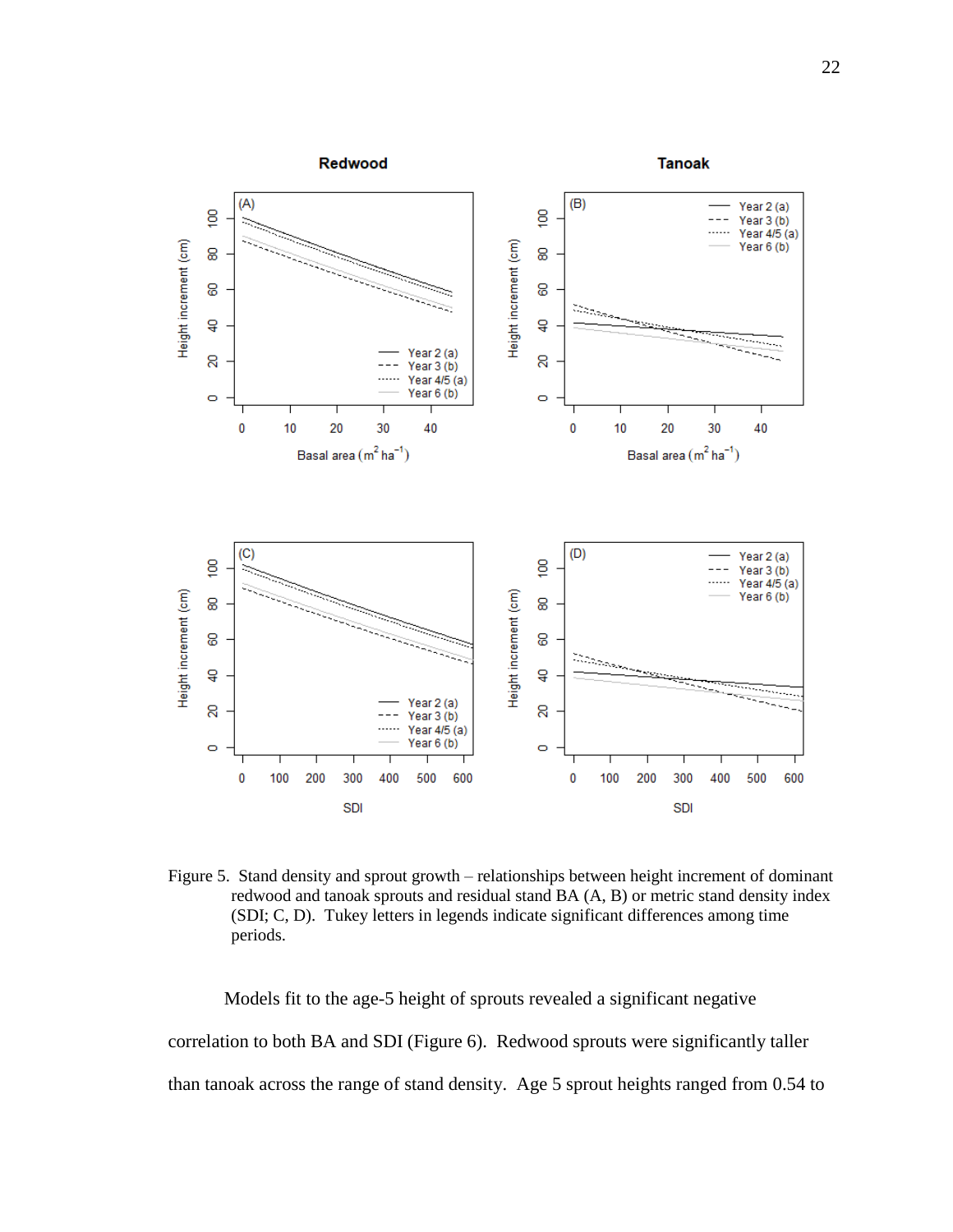9.81 m for redwood and from 0.55 to 5.48 m for tanoak. SDI was the best predictor of age-5 sprout height for both redwood (AIC weight  $= 0.83$ ) and tanoak (AIC weight  $=$ 0.57). The following equations were found to result in the most normal distribution of residuals:

$$
\hat{y}_{RW} = \beta_0 + \beta_1 x^2 + \beta_2 x
$$

$$
\hat{y}_{TO} = (\beta_0 + \beta_1 x^2 + \beta_2 x)^2
$$

where  $\hat{y}_{RW}$  and  $\hat{y}_{TO}$  refer to the sprout height at 5 years for redwood and tanoak respectively and  $x$  is overstory BA or SDI (Table 8). The categorical variable for presence/absence of a residual tree on the fairy ring was not significantly correlated to sprout growth in any model.



<span id="page-30-0"></span>Figure 6. Inverse exponential relationship between age-5 sprout height and BA (A) or SDI (B).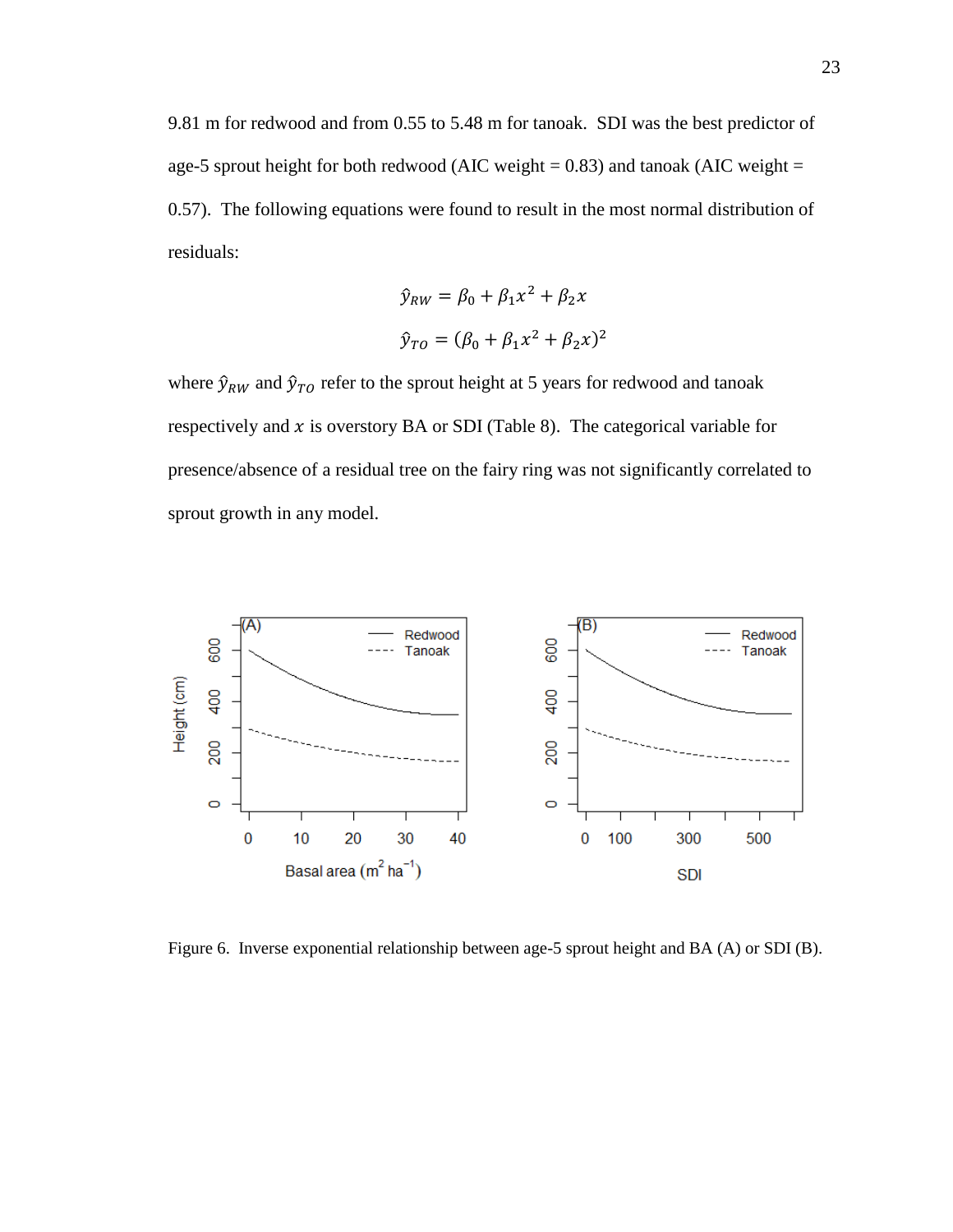|                         | Redwood              | Tanoak           |                 |                 |
|-------------------------|----------------------|------------------|-----------------|-----------------|
|                         |                      |                  |                 |                 |
| Model                   | BA                   | <b>SDI</b>       | <b>BA</b>       | <b>SDI</b>      |
| Intercept               | 600.936 (29.880)     | 603.177 (28.622) | 17.122 (0.3140) | 17.138 (0.319)  |
| $BA2$ or $SDI2$         | (0.037)<br>0.173     | (2.453)<br>8.382 | 0.002(0.0005)   | 0.116(0.036)    |
| <b>BA</b> or SDI        | $-13.178$<br>(1.651) | $-91.76(13.934)$ |                 | $-1.394(0.203)$ |
| Marginal $\mathbb{R}^2$ | 0.33                 | 0.34             | 0.40            | 0.41            |
| Conditional $R^2$       | 0.41                 | 0.41             | 0.44            | 0.44            |
| AIC                     | 4292.33              | 4288.45          | 1476.60         | 1475.10         |
| AIC weight              | 0.12                 | 0.88             | 0.32            | 0.68            |

<span id="page-31-1"></span>Table 7. Coefficients (with standard errors in parentheses) for models predicting height of dominant sprouts after five years of growth by basal area or scaled variable: SDI/100.

## Sprouts and Understory Light

<span id="page-31-0"></span>Among variables collected from hemispherical photos, LAI was the best predictor of redwood sprout height increment (Table 8). Tanoak sprout growth was best predicted by understory light. For both species, PACL was the second best predictor of sprout growth. Percent canopy openness and diffuse light were also significantly correlated to the height increment of both species.

Overall trends of sprout height increment showed a negative correlation to LAI and positive correlations to total understory light and PACL for both species (Figure 7). Redwood sprout growth was more sensitive (i.e., steeper regression slope) to LAI and understory light in year 6 than in year 2. Tanoak sprout growth did not show a significant change in sensitivity to light after year 2 when height increment was insensitive to light or LAI (Figure 7).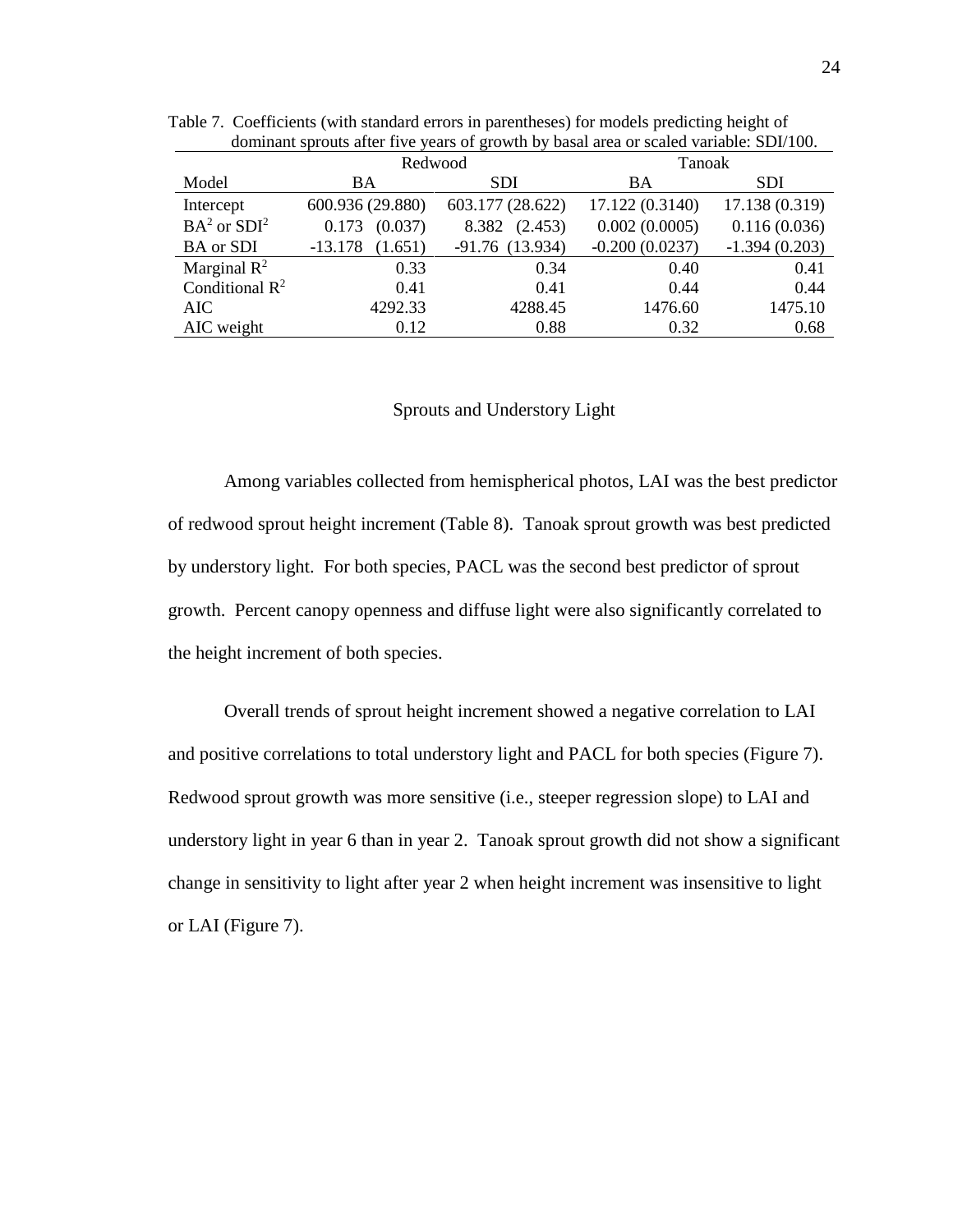Table 8. Canopy or understory light  $(\beta_1)$  models of sprout growth – coefficients and fit statistics for five candidate models explaining height increments  $((HTI+11)^{0.5}$  for redwood and  $(HTI+8)^{0.5}$  for tanoak) with data collected from hemispherical photos taken above dominant redwood  $(n=143)$  and tanoak  $(n=138)$  sprouts: percent above canopy light (PACL), light transmitted to the understory (mols  $m<sup>2</sup>$  day<sup>-1</sup>) 2014 over the growing season, 4-ring leaf area index (LAI), percent canopy openness, and diffuse light (mols  $m<sup>2</sup>$ day-1 ). (Continued on Next Page)

<span id="page-32-0"></span>

|                            | ln(PACL) |         |          |         | $ln(Total Light (mols m-2 day-1))$ |         |          |         | LAI      |         |          |         |  |
|----------------------------|----------|---------|----------|---------|------------------------------------|---------|----------|---------|----------|---------|----------|---------|--|
|                            | Redwood  |         | Tanoak   |         |                                    | Redwood |          | Tanoak  |          | Redwood |          | Tanoak  |  |
| Parameter                  | coef     | S.E.    | coef     | S.E.    | coef                               | S.E.    | coef     | S.E.    | coef     | S.E.    | coef     | S.E.    |  |
| Intercept                  | 4.088    | 3.472   | 5.720    | 3.135   | 5.982                              | 2.575   | 5.433    | 2.257   | 9.443    | 0.526   | 6.359    | 0.404   |  |
| Year 3                     | $-4.762$ | 2.613   | $-9.149$ | 3.461   | $-3.866$                           | 1.923   | $-6.829$ | 2.472   | $-0.186$ | 0.378   | 0.497    | 0.378   |  |
| Year $4/5$                 | $-3.462$ | 2.605   | $-7.583$ | 3.491   | $-3.104$                           | 1.906   | $-5.045$ | 2.482   | 0.234    | 0.376   | 0.813    | 0.376   |  |
| Year 6                     | $-8.476$ | 2.609   | $-8.983$ | 3.481   | $-6.194$                           | 1.908   | $-5.989$ | 2.485   | 0.393    | 0.378   | 0.699    | 0.378   |  |
| $\beta_1$                  | 1.123    | 0.845   | 0.160    | 0.752   | 0.898                              | 0.847   | 0.308    | 0.729   | $-1.071$ | 0.631   | 0.045    | 0.631   |  |
| Year 3: $\beta_1$          | 1.026    | 0.639   | 2.037    | 0.833   | 1.095                              | 0.638   | 1.998    | 0.804   | $-0.538$ | 0.475   | $-1.846$ | 0.475   |  |
| Year $4/5$ : $\beta_1$     | 0.823    | 0.637   | 1.827    | 0.840   | 0.999                              | 0.633   | 1.644    | 0.807   | $-0.467$ | 0.472   | $-1.262$ | 0.472   |  |
| Year 6: $\beta_1$          | 1.918    | 0.639   | 2.104    | 0.838   | 1.846                              | 0.634   | 1.869    | 0.808   | $-1.437$ | 0.473   | $-1.476$ | 0.473   |  |
| marginal $\mathbb{R}^2$    |          | 0.07    |          | 0.08    |                                    | 0.07    |          | 0.08    |          | 0.08    |          | 0.07    |  |
| conditional $\mathbb{R}^2$ |          | 0.68    |          | 0.37    |                                    | 0.68    |          | 0.37    |          | 0.68    |          | 0.37    |  |
| <b>AIC</b>                 |          | 2199.69 |          | 1973.02 |                                    | 2201.41 |          | 1972.83 |          | 2197.93 |          | 1974.21 |  |
| AIC weight                 |          | 0.20    |          | 0.36    |                                    | 0.08    |          | 0.40    |          | 0.48    |          | 0.20    |  |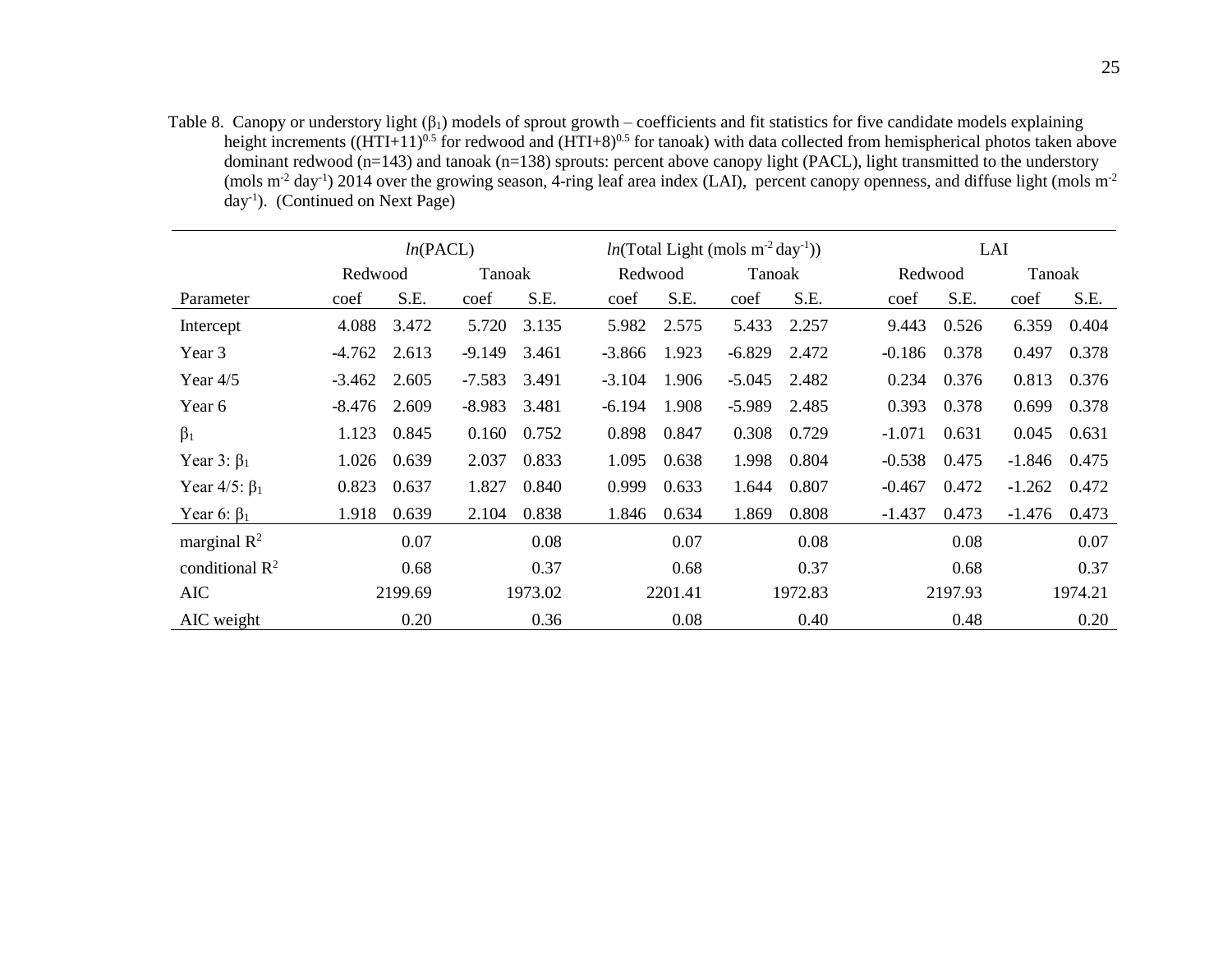# Table 8. (Continued)

|                        |           |         | $ln$ (canopy openness)(%) |         |          | $ln(\text{diffuse light (mols m}^{-2} \text{day}^{-1}))$ |          |         |  |  |
|------------------------|-----------|---------|---------------------------|---------|----------|----------------------------------------------------------|----------|---------|--|--|
|                        | Redwood   |         | Tanoak                    |         | Redwood  |                                                          | Tanoak   |         |  |  |
| parameter              | coef      | S.E.    | coef                      | S.E.    | coef     | S.E.                                                     | coef     | S.E.    |  |  |
| Intercept              | 4.385     | 4.067   | 8.743                     | 3.499   | 6.497    | 2.005                                                    | 7.135    | 1.863   |  |  |
| Year 3                 | $-3.205$  | 3.051   | $-11.749$                 | 3.753   | $-2.221$ | 1.530                                                    | $-6.324$ | 2.024   |  |  |
| Year $4/5$             | $-3.939$  | 3.020   | $-8.950$                  | 3.756   | $-2.085$ | 1.502                                                    | $-4.128$ | 2.026   |  |  |
| Year 6                 | $-10.023$ | 3.031   | $-8.758$                  | 3.729   | $-5.208$ | 1.507                                                    | $-4.132$ | 2.016   |  |  |
| $\beta_1$              | 1.109     | 1.044   | $-0.597$                  | 0.887   | 0.981    | 0.886                                                    | $-0.323$ | 0.804   |  |  |
| Year 3: $\beta_1$      | 0.679     | 0.787   | 2.817                     | 0.956   | 7.741    | 0.684                                                    | 2.456    | 0.881   |  |  |
| Year $4/5$ : $\beta_1$ | 0.991     | 0.779   | 2.281                     | 0.957   | 0.892    | 0.673                                                    | 1.800    | 0.882   |  |  |
| Year 6: $\beta_1$      | 2.423     | 0.783   | 2.167                     | 0.949   | 2.054    | 0.676                                                    | 1.692    | 0.877   |  |  |
| marginal $R^2$         |           | 0.06    |                           | 0.06    |          | 0.06                                                     |          | 0.05    |  |  |
| conditional $R^2$      |           | 0.68    |                           | 0.37    |          | 0.68                                                     |          | 0.36    |  |  |
| <b>AIC</b>             |           | 2200.77 |                           | 1979.58 |          | 2200.84                                                  |          | 1977.94 |  |  |
| AIC weight             |           | 0.12    |                           | 0.01    |          | 0.11                                                     |          | 0.03    |  |  |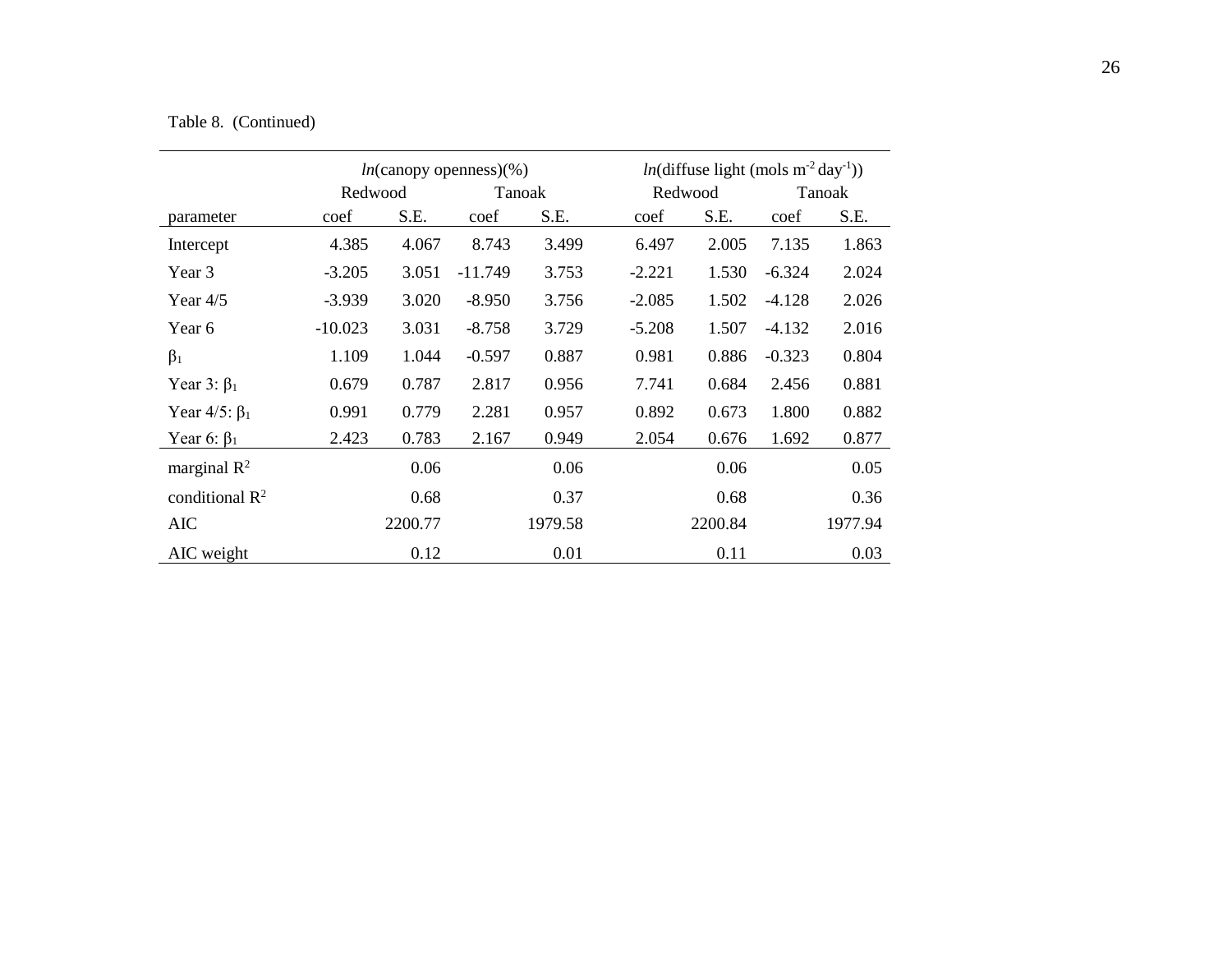

ã,

8

8

ទ

8

Ō

ĝ

8

8

ទ្

8

O

5

10

Height increment (cm)

 $0.0$ 

 $(C)$ 

Height increment (cm)

 $(A)$ 



<span id="page-34-0"></span>Figure 7. Sprout growth and canopy or understory light – redwood  $(A, C, E)$  and tanoak  $(B, D, F)$  sprout height increment relationships to 4-ring LAI (A,B), total transmitted light (C,D), and PACL (E,F) obtained from hemispherical photos. Common letters in legends indicate slope coefficients that are not significantly different.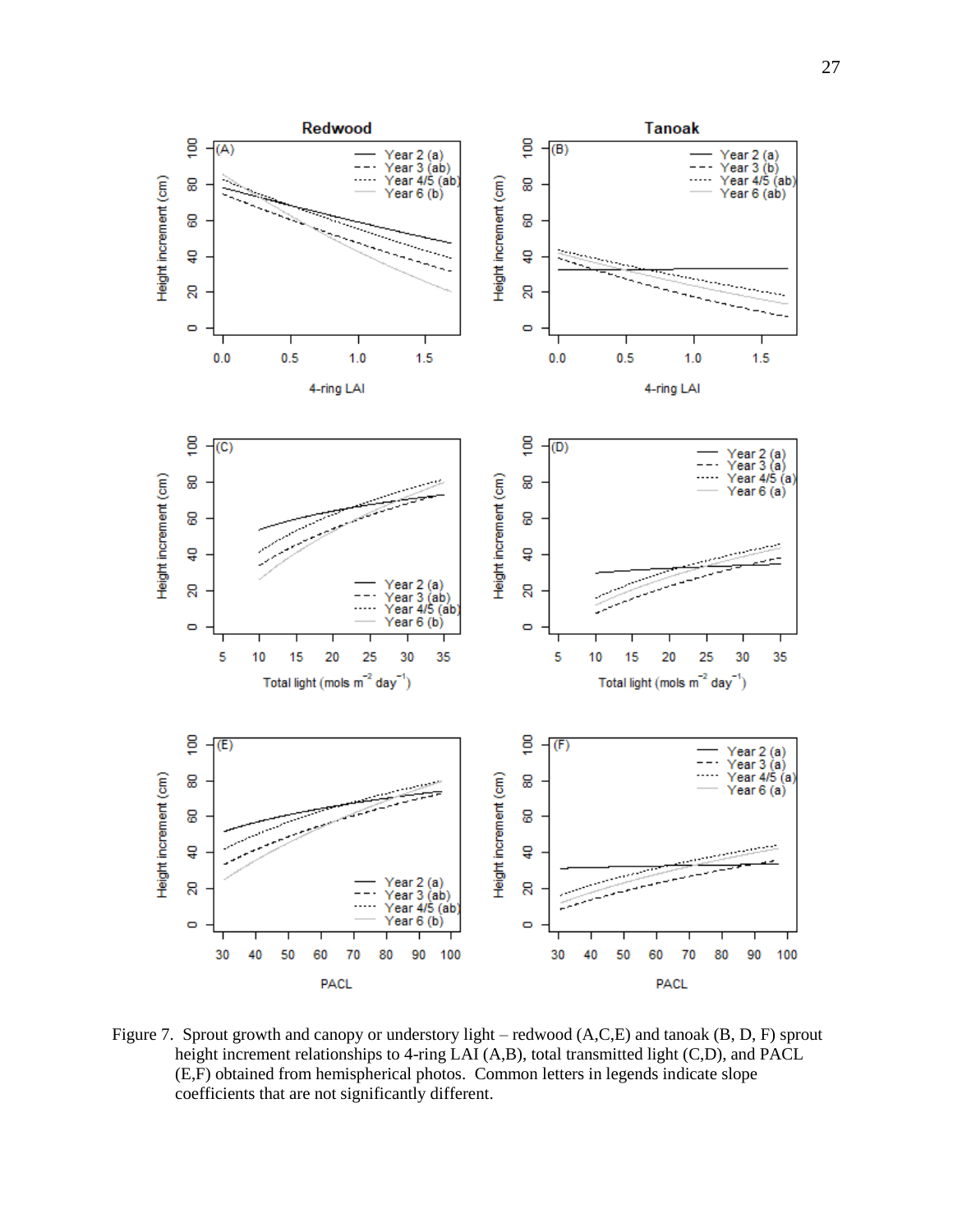#### DISCUSSION

#### Residual Stand Damage and Tree Growth

<span id="page-35-1"></span><span id="page-35-0"></span>Analyses of residual trees indicated that larger trees were less likely to sustain crown damage. Our finding that smaller trees were more vulnerable to crown damage is similar to previous findings in other ecosystems (Jonkers 1987; Hartsough 2003). Jonkers (1987) suggested that larger trees are purposely avoided when cutting a neighboring tree while small trees are often ignored. Small stature and stem slenderness may also factor into this increased susceptibility especially higher up on the stem on slender trees grown at high densities (Berrill et al. 2012). Trees in the three replicates where cable yarding harvest systems were utilized were more likely to be damaged than those in the fourth replicate that was harvested using a ground-based system; this relationship has also been observed after commercial thinning in Douglas-fir stands (Han and Kellogg 2000). This suggests that smaller trees are susceptible to crown damage from the felling of neighboring trees and from yarding activities.

The direct relationship between probability of bole scarring and residual stand density identified in this study is contrary to previous findings in Douglas-fir forests of northwest Oregon and Southwest Washington where it was found that damage was more prevalent under higher treatment intensities (Moore et al. 2002). Alternately, Jonkers (1987) proposed a lack of correlation found between incidence of residual tree injury and BA removal in tropical hardwood forests of Suriname was due to the crowns of falling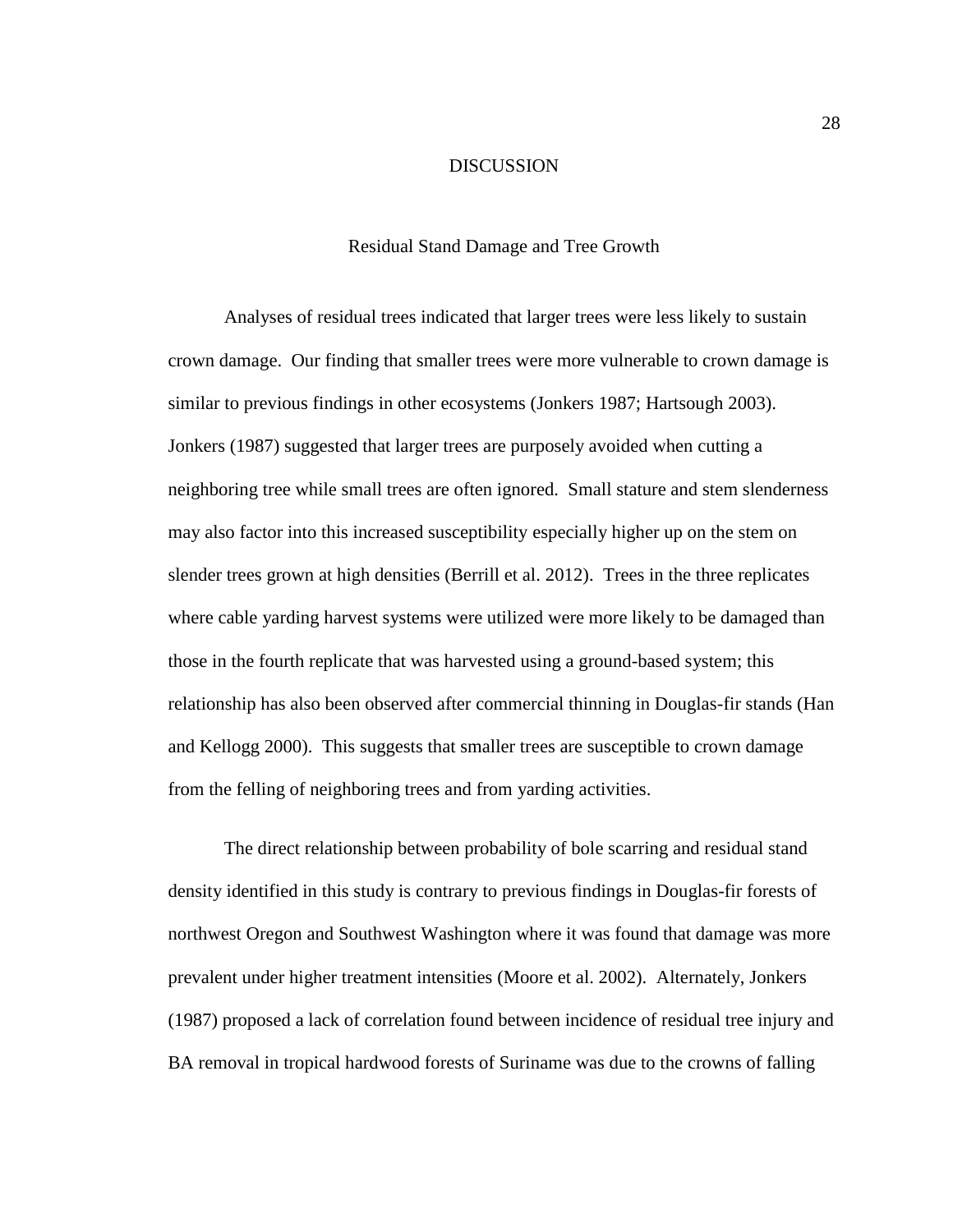trees being more likely to fall into already existing gaps as more trees are harvested. The lower proportions of bole scarring in low residual density stands may be because it is easier to avoid injuring more widely-spaced trees during falling and yarding/skidding activities. After retention trees are damaged during harvest operations, it is common practice to cut them in lieu of cutting trees of similar size originally marked for harvest. This process, referred to as "swapping out" damaged trees for marked trees, is designed to leave the prescribed residual stand density while removing damaged trees. There is more opportunity to swap out damaged trees when more trees are cut; this could explain why fewer damaged trees were left after harvest in stands with lower residual density. It is important to note that our study does not report the total number of trees sustaining damage. Instead we reported the number of damaged trees remaining in the residual stand after harvest operations had concluded.

Our data on stand damage is limited for two reasons. The first reason is we are unable to account for variability in skill of the logging crews and distances from skid trails or cable yarding corridors. The four replicate sites were harvested by three different contractors and each contractor may have had different crews working on the experimental harvests. Differences in damage between cable and ground based harvesting systems could be confounded by operator skill. For example, an inexperienced skidder operator may cause more damage than a highly experienced cable yarding crew. Damage is also more likely to occur in closer proximity to skid trails and cable corridors; this relationship may have confounded the models presented in this study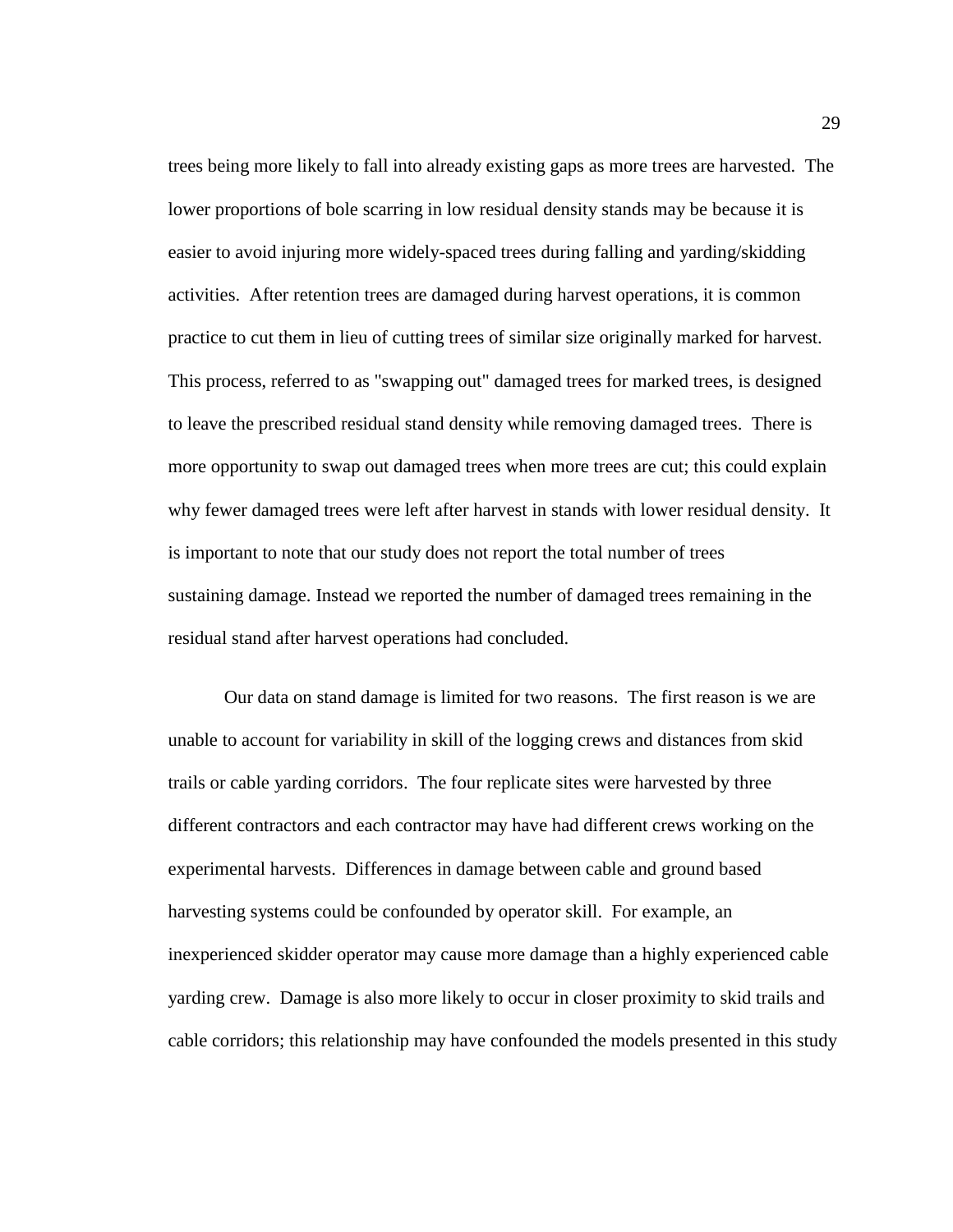(Howard 1996; Froese and Han 2006). The second reason is that there were three replicates treated using cable yarding systems but only one replicate that utilized a ground-based harvesting system. Additional replication would be needed to test whether ground-based harvesting systems lower the probability of crown damage.

Analysis of residual tree growth was limited by a lack of a no-cut control against which to compare response to treatment. However, it is already well known that redwood exhibits higher BAI after a variety of precommercial thinning treatments (O'Hara et al. 2010, 2015; Dagley et al. 2018) and commercial thinning or partial harvest treatments (Oliver et al. 1994; Webb et al. 2017). Response to partial harvesting is greater on better sites and along the edge of openings (Berrill and O'Hara 2014, 2016). Our finding that post-harvest BAI was greater among larger redwoods with higher crown ratio is consistent with findings that larger redwoods had higher volume growth efficiency (Berrill and O'Hara 2007b) and consistent with Berrill and O'Hara (2014) who reported that redwood of similar age and size sustained rapid DBH growth over a 20 year period after partial harvesting to a range of densities. In this forest type, conifers exhibiting rapid DBH growth after precommercial thinning are more likely to sustain bear damage (Perry et al. 2016). Additionally, after partial harvesting, conifers may respond with excessive branch development creating large knot sizes that negatively impact wood quality (Kirk and Berrill 2016). However, if rapid DBH growth is an objective of management, the analyses of residual stand damage and tree growth models presented in this study favor selecting larger trees for retention at low densities. This strategy would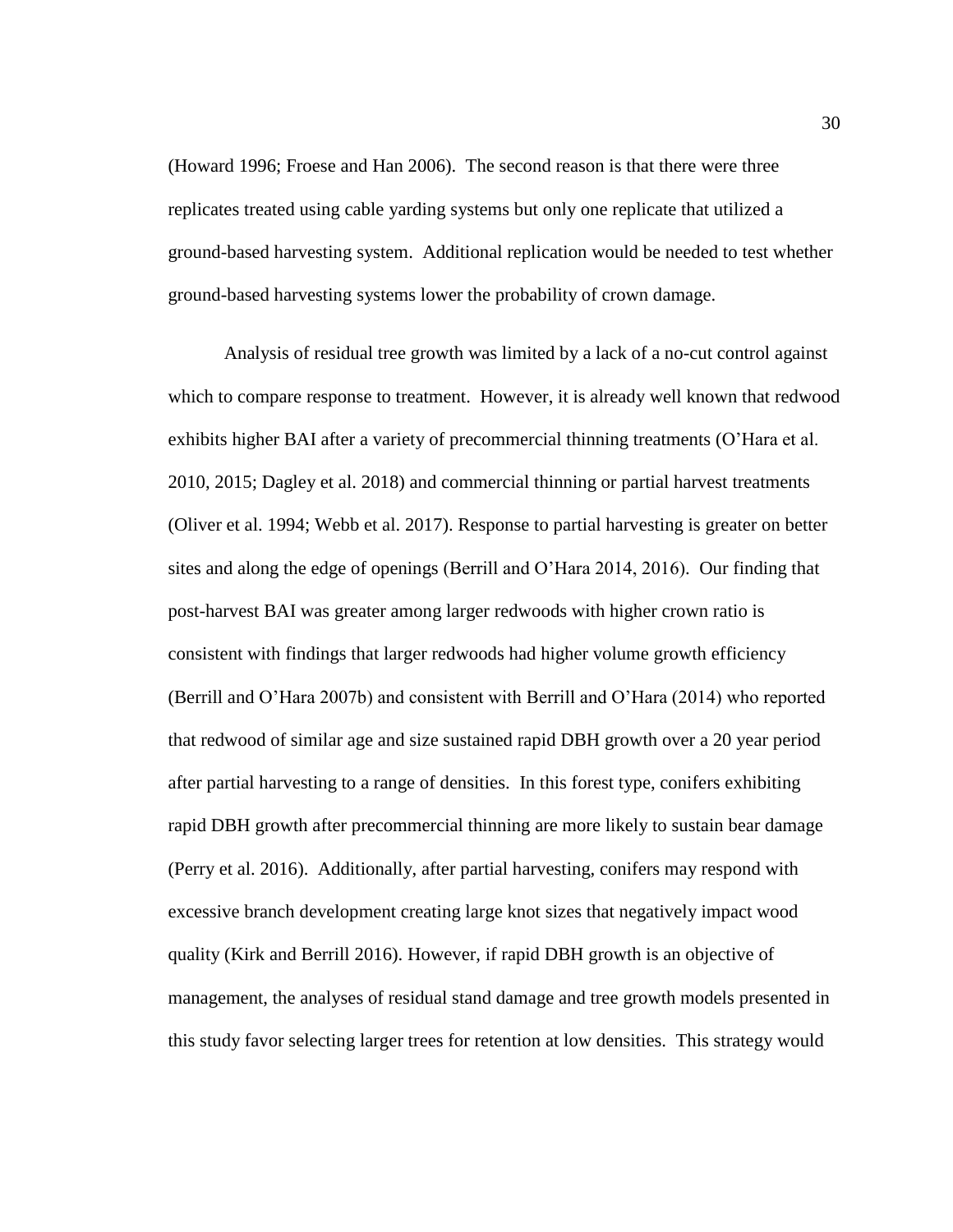minimize the negative effects of harvest damage by retaining widely-spaced fast-growing trees.

#### Development of Stump Sprouts

<span id="page-38-0"></span>The relationships identified in this study between sprout growth and overstory stand density indicated that sprouts compete with the residual overstory for growing space, including soon after major reductions in stand density. Similar results have been observed in mixed conifer regeneration after variable retention harvest (Maguire et al. 2006). Presence of a residual tree on the fairy ring did not have a discernable effect on redwood sprout growth. The management implication is clear: managers can cut some or all stems in a fairy ring without concern for growth rates of the new sprouts arising after treatment, provided that enough understory light is available for sprout clumps to survive and become "self-sustaining" (O'Hara et al. 2007). However, it is still unclear if there is resource sharing between stems and new sprouts sharing the same root system, or if any advantage of sharing is being negated by other factors such as the added competition for light among sprouts near a residual stem and crown.

Redwood sprouts were growing faster than tanoak sprouts across the range of residual stand densities in our experiment. This result only applies to similar situations where forest managers "level the playing field" by cutting all tanoaks at the time of harvest so that they resprout around the same time as redwood sprouts arising after commercial harvest. Under these conditions, redwood sprouts outperform tanoak sprouts. Our findings do not apply to the historical practice of harvesting conifer and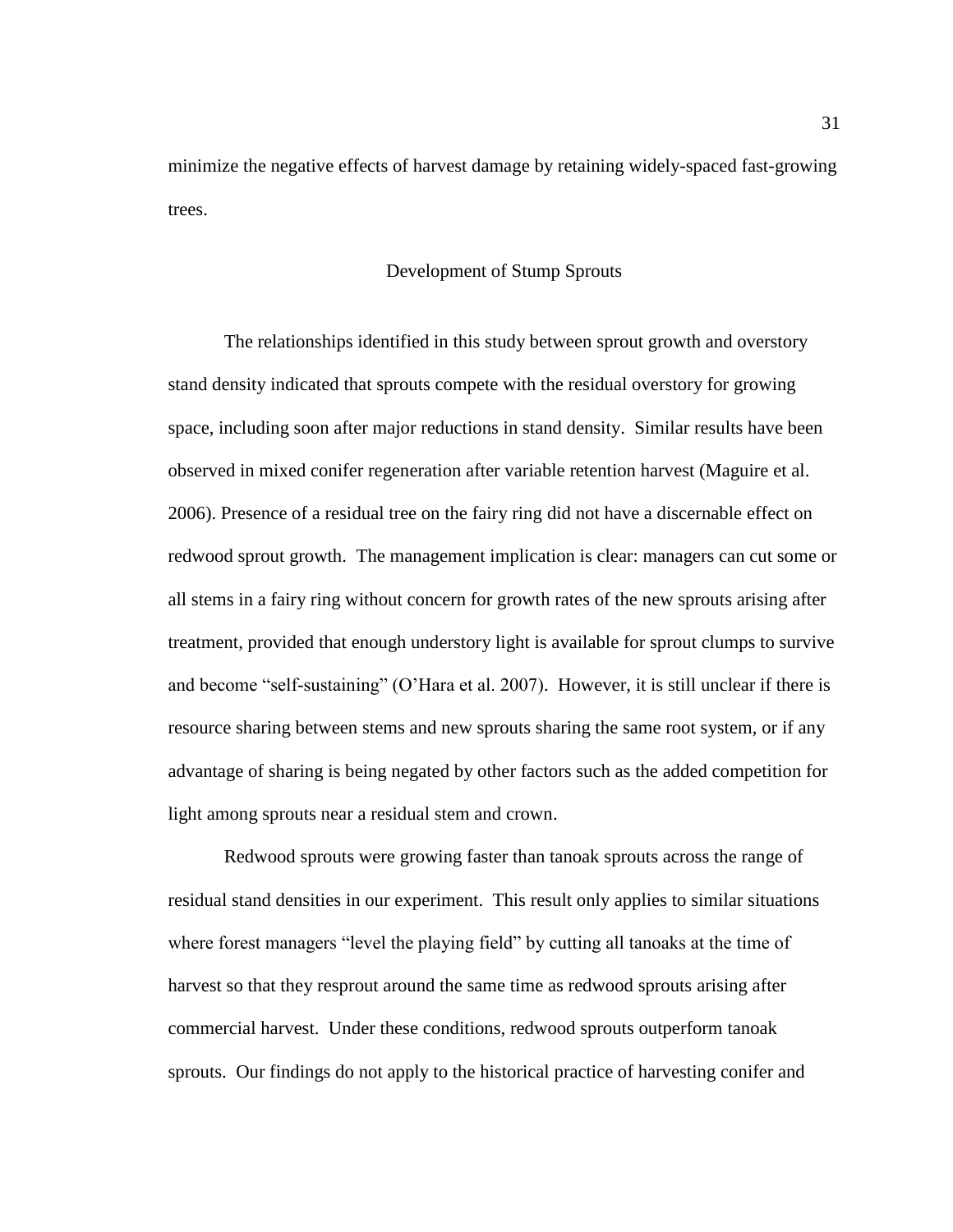leaving tanoak untreated which left tanoak in an advantageous position outsizing and shading redwood regeneration. Our findings also do not apply where tanoak has been eliminated or had densities reduced by herbicide treatment. Here, we would expect the same or slightly more rapid growth of conifer regeneration without competition from resprouting hardwoods (Berrill et al. 2018a).

Reduced sprout height increment in year 6 may be attributed to the depletion of carbohydrate reserves from the parent tree root system (Wiant and Powers 1966) and the expansion of overstory crowns into canopy openings (O'Hara et al. 2007). Reduced growth in year 3 was originally suspected to be due to variance in climatic factors among calendar years. However, when the data from the four replicates were grouped by calendar year of harvest and modeled separately the analysis produced similar results: slower sprout growth in the third growing season. Slower height growth in year 3 may be attributed to physiological factors not accounted for in this study, possibly related to the transition from use of stored carbohydrates to becoming a self-sustaining organism (O'Hara et al. 2007). The decline in redwood sprout growth from year 3 to year 6 was more apparent in dispersed retention treatments than in the HA or GS treatments. This suggests that that the larger gaps created for sprouts to grow in aggregated retention treatments may help to offset the increased shade from expanding residual crowns.

Age-5 sprout heights also exhibited a significant inverse relationship to residual stand density and revealed a similar disparity between species. Predicted redwood sprout height at the maximum overstory basal area observed  $(39 \text{ m}^2 \text{ ha}^{-1})$  was 3.50 m which is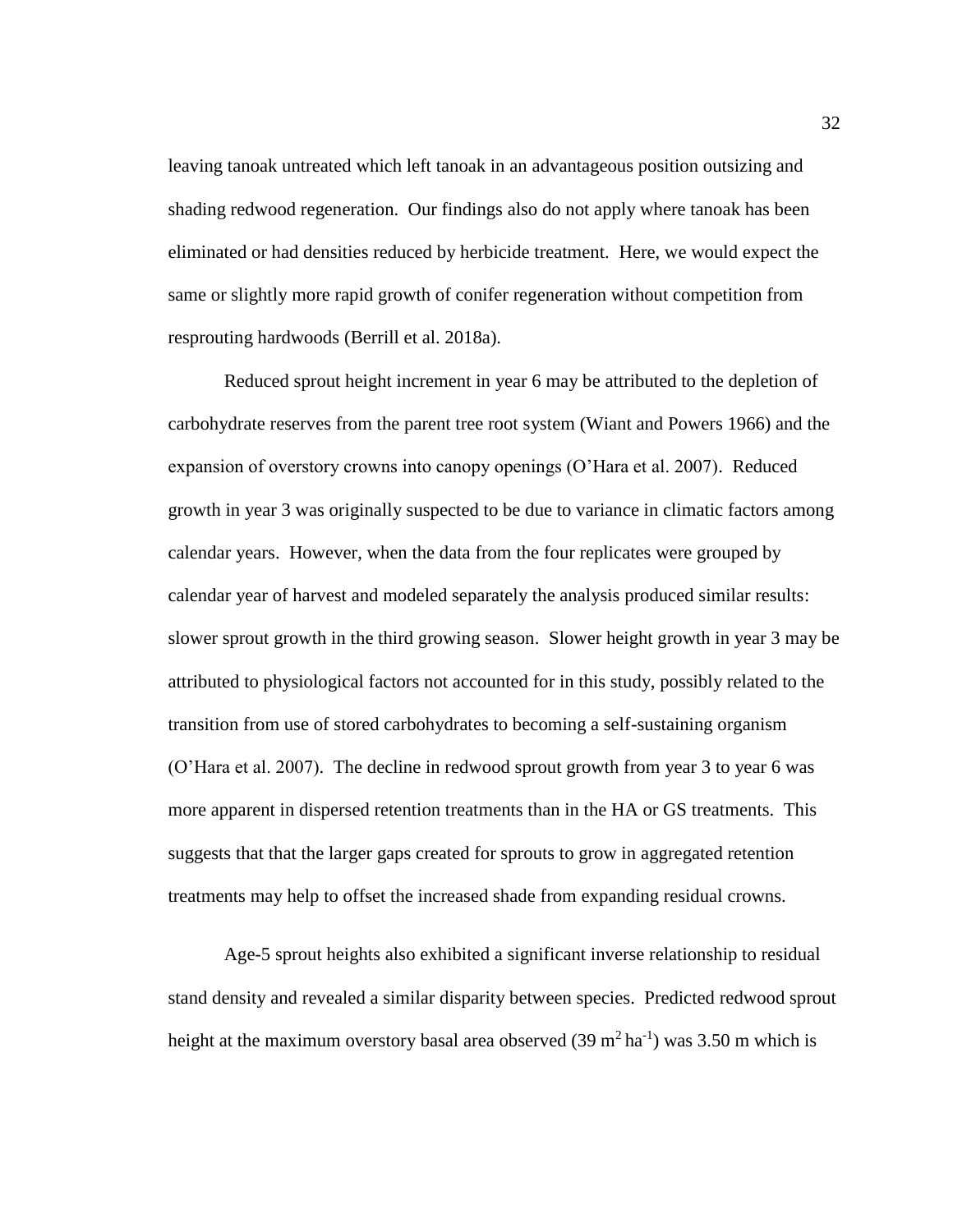substantially lower than averages of about 5.70 m observed by O'Hara et al. (2007) at similar densities on a fertile alluvial flat in Humboldt County. However, the age-5 modeled averages at our sites on JDSF in Mendocino County are much higher than heights of redwood seedlings 6 years after planting in clearcut redwood stands on JDSF (Jameson and Robards 2007). Models presented in this study predicting age-5 sprout heights have a practical application in the regional FORSEE growth and yield model. FORSEE requires an input representing the height of regeneration at this age to serve as a starting value for subsequent growth projections.

The results indicate that the density of a residual stand has a substantial effect on the newly established cohort. Analysis of aggregated vs. dispersed retention did not reflect any difference in sprout growth. It is possible that the structural differences among different spatial arrangements must be quantified (i.e. surface area of gaps between aggregates) for an effect to be seen. It is also possible that effects of spatial arrangement will be evident further along in the regeneration process. Future research is needed to study the effects of residual density and arrangement on further development of the new cohort and the recruitment of the stump sprouts into the canopy.

## Sprouts and Understory Light

<span id="page-40-0"></span>Relationships between sprout height increment and understory light identified by this study have been reported previously (O'Hara et al. 2007, O'Hara and Berrill 2010, Berrill et al. 2018b). In our study, the changes in sensitivity to canopy cover and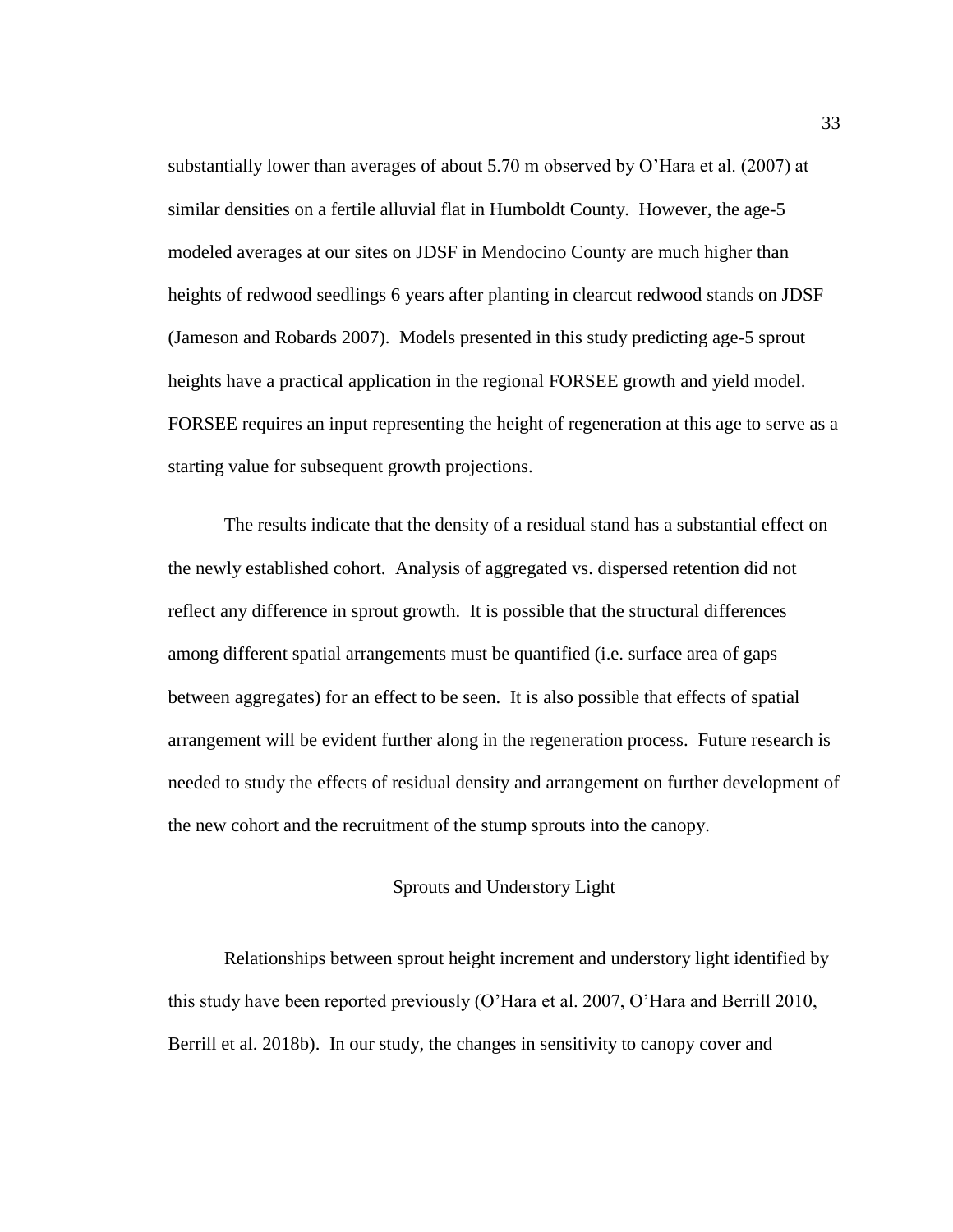understory light from year 2 to year 6 were different for tanoak and redwood. Tanoak sprout growth was reduced and most sensitive to LAI in year 3 which may indicate a depletion of carbohydrate reserves from the parent tree (Wiant and Powers 1966). Just as LAI impacted tanoak sprout growth in year 3, increased sensitivity of tanoak sprout growth to understory light in year 3 was also expected but not found. Hemispherical photos were taken only once in year 2 (year 3 for one replicate) so changes in understory light over time have not been accounted for. However, it is possible that the rapid growth of redwood sprouts has resulted in a changing light environment for the tanoak sprouts. They were being shaded by redwood sprouts and, therefore, unable to access all of the understory light detected soon after harvesting.

Redwood sprouts increased in sensitivity to understory light and canopy cover from year 2 to year 6. This is counter to our finding that the relationship between redwood sprout growth and stand density did not change with advancing age. We hypothesize that this may be because hemispherical images were taken above individual sprout clumps, capturing more detailed information on a spatially variable phenomenon such as understory light, as opposed to stand density where one value represents the density across the entire plot. Therefore while stand density has proven to be a useful predictor of sprout development, it appears that direct assessment of understory light allowed us to detect a change in the pattern of redwood sprout growth with advancing age: specifically that they become more dependent on available light as they age. This steady increase in sensitivity suggests a slower depletion of carbohydrate reserves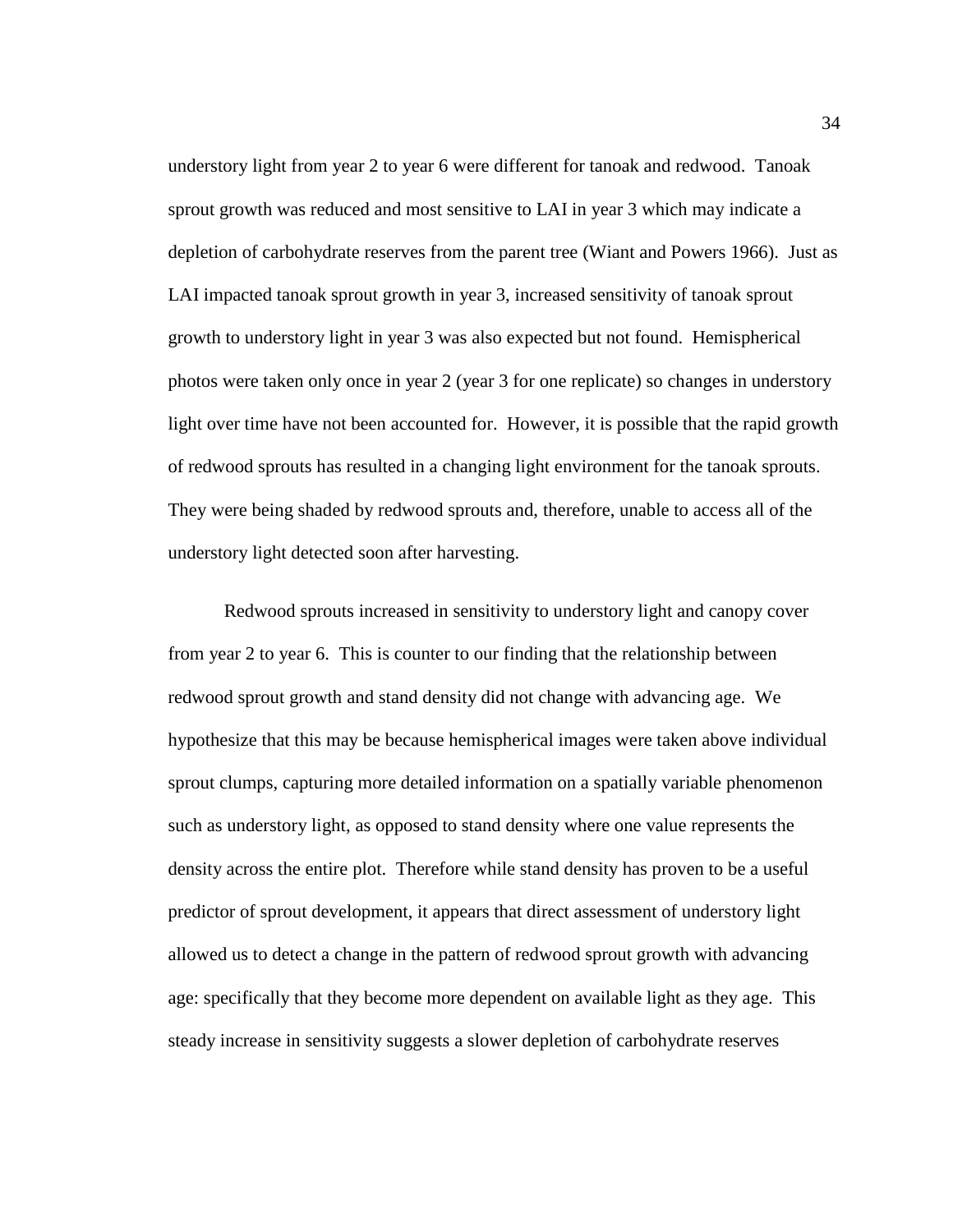provided by the parent tree. This slower depletion may be explained by the relationship between stump size and early redwood sprout growth reported by Berrill et al. (2018b). Mature redwood trees typically have much larger diameters than tanoak when the two species are found in association. Therefore, redwood stump sprouts may have access to a larger supply of carbohydrates that help sustain them longer than the supplies available to tanoak sprouts.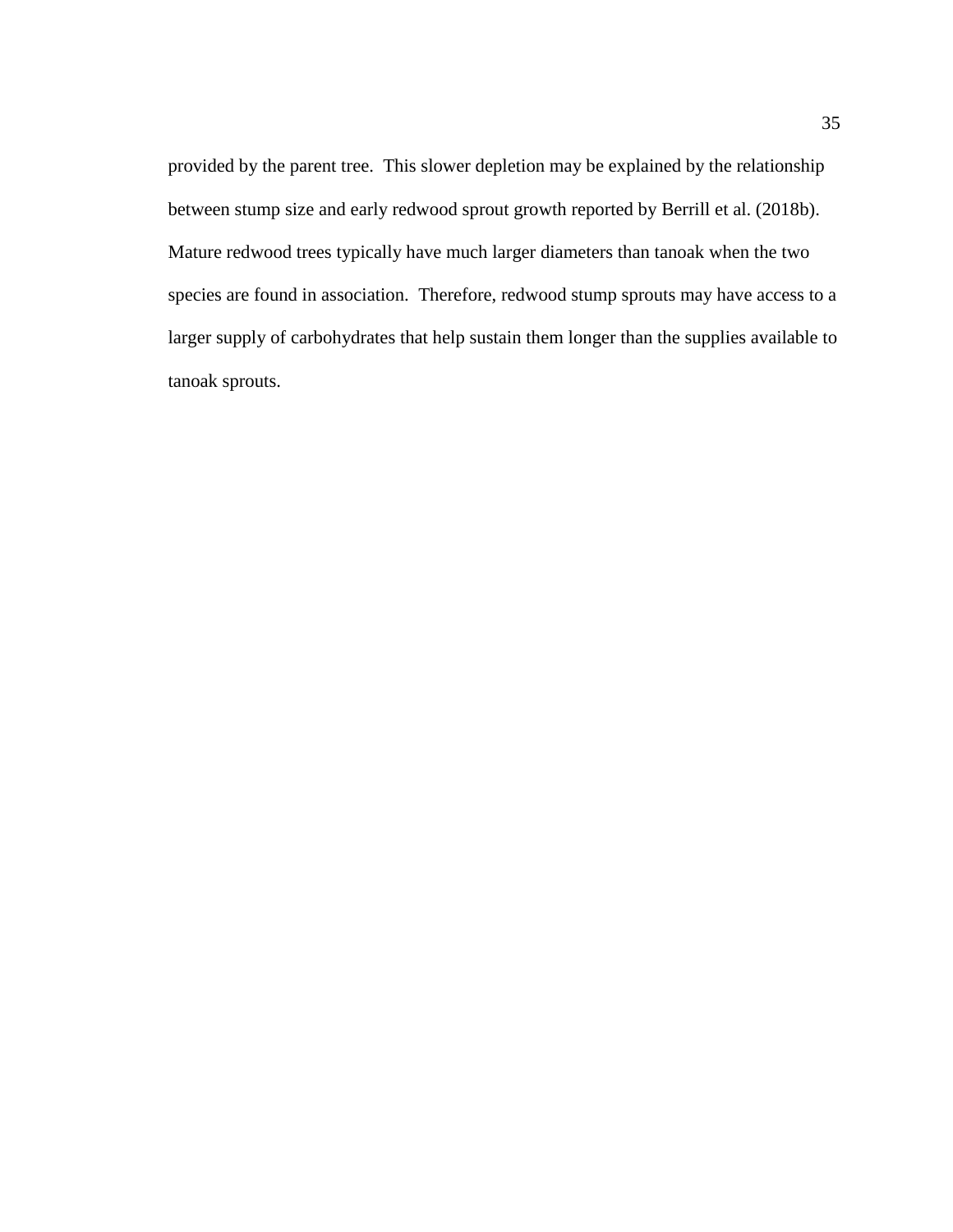#### **CONCLUSION**

<span id="page-43-0"></span>Converting to multiaged management from an even-aged stand requires consideration of both the residual overstory and the establishment of a new cohort. The relationships identified in this study for residual stand damage, tree growth, and regeneration should be used to inform silvicultural prescriptions and marking guidelines. The analyses of residual stand damage and tree growth indicate that large trees will be more productive and less susceptible to crown damage; and, when retained at lower densities, will be less likely to experience bole scarring while providing more growing space for regeneration. Redwood stump sprouts outcompeted tanoak sprouts through post-harvest year six. This suggests that cutting tanoak around the time of conifer harvest is a viable strategy to give redwood sprouts a competitive advantage. Lower levels of overstory retention promoted faster stump sprout growth, especially among redwood sprouts.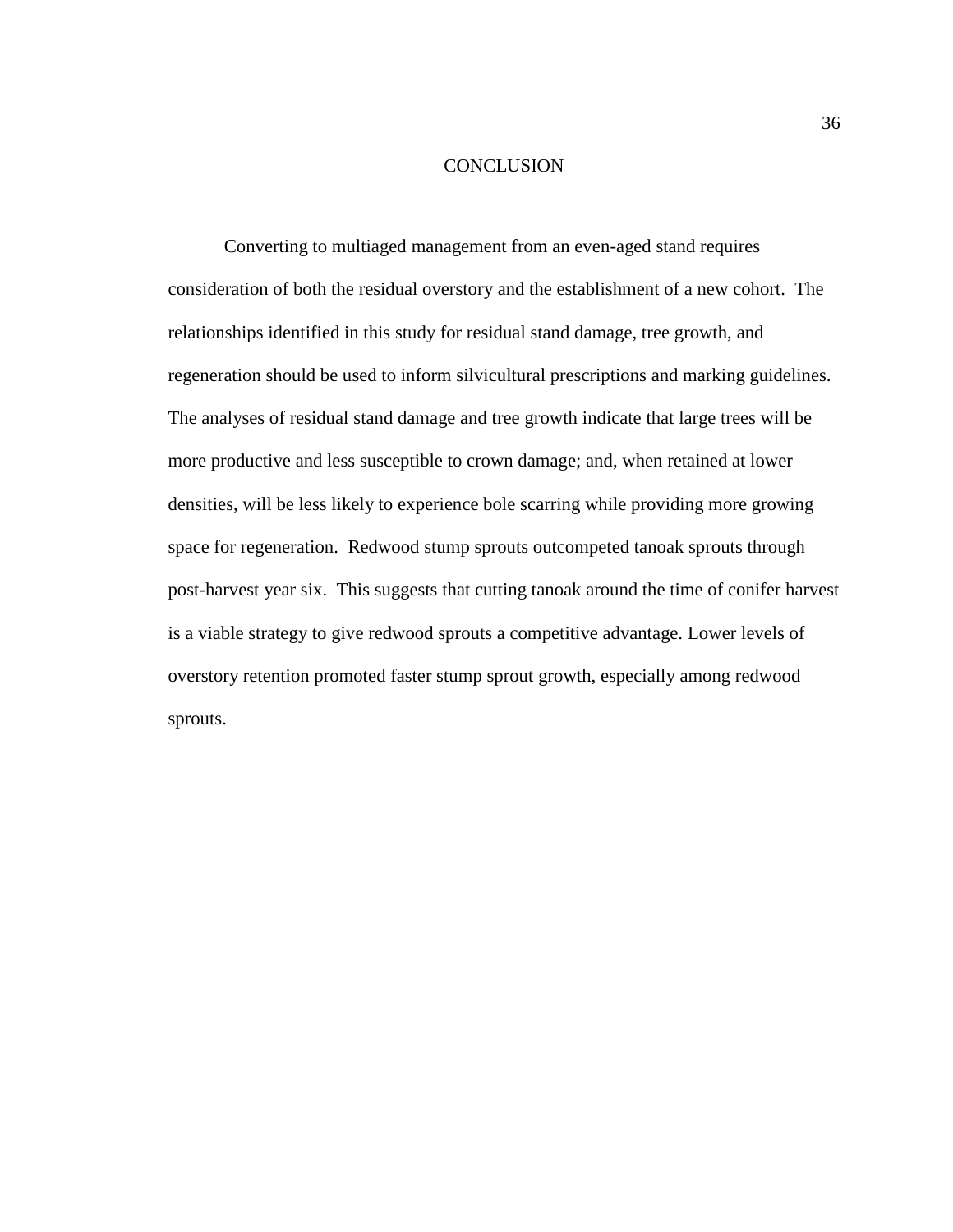#### REFERENCES

- <span id="page-44-0"></span>Akaike, H. (1973). Information theory and an extension of the maximum likelihood principle. Pages 267–281 in B. N. Petrov, & F. Csaki (Eds.), Proceedings of the Second International Symposium on Information Theory. Akademiai Kiado, Budapest.
- Ashton, M.S. and Kelty, M.J. (2018). *The Practice of Silviculture: Applied Forest*   $Ecology.10<sup>th</sup>$  ed. Wiley. 232p.
- Aubry, K.B.; Halpern, C.B.; Peterson, C.E. (2009). Variable-retention harvests in the Pacific Northwest: a review of short-term findings from the DEMO study. *Forest Ecology and Management* 258(4): 398-408.
- Baker, F.S. (1945). Effects of shade upon coniferous seedlings grown in nutrient solutions. *Journal of Forestry* 43(6): 428-435.
- Berrill, J-P. and O'Hara, K.L. (2007a). Modeling coast redwood variable retention management regimes. P. 261-269 in Gen. Tech. Rep. PSW-GTR-194. USDA Forest Service. Pacific Southwest Research Station, Albany, CA.
- Berrill, J-P. and O'Hara, K.L. (2007b). Patterns of leaf area and growth efficiency in young even-aged and multiaged coast redwood stands. *Canadian Journal of Forest Research* 37(3): 617-626.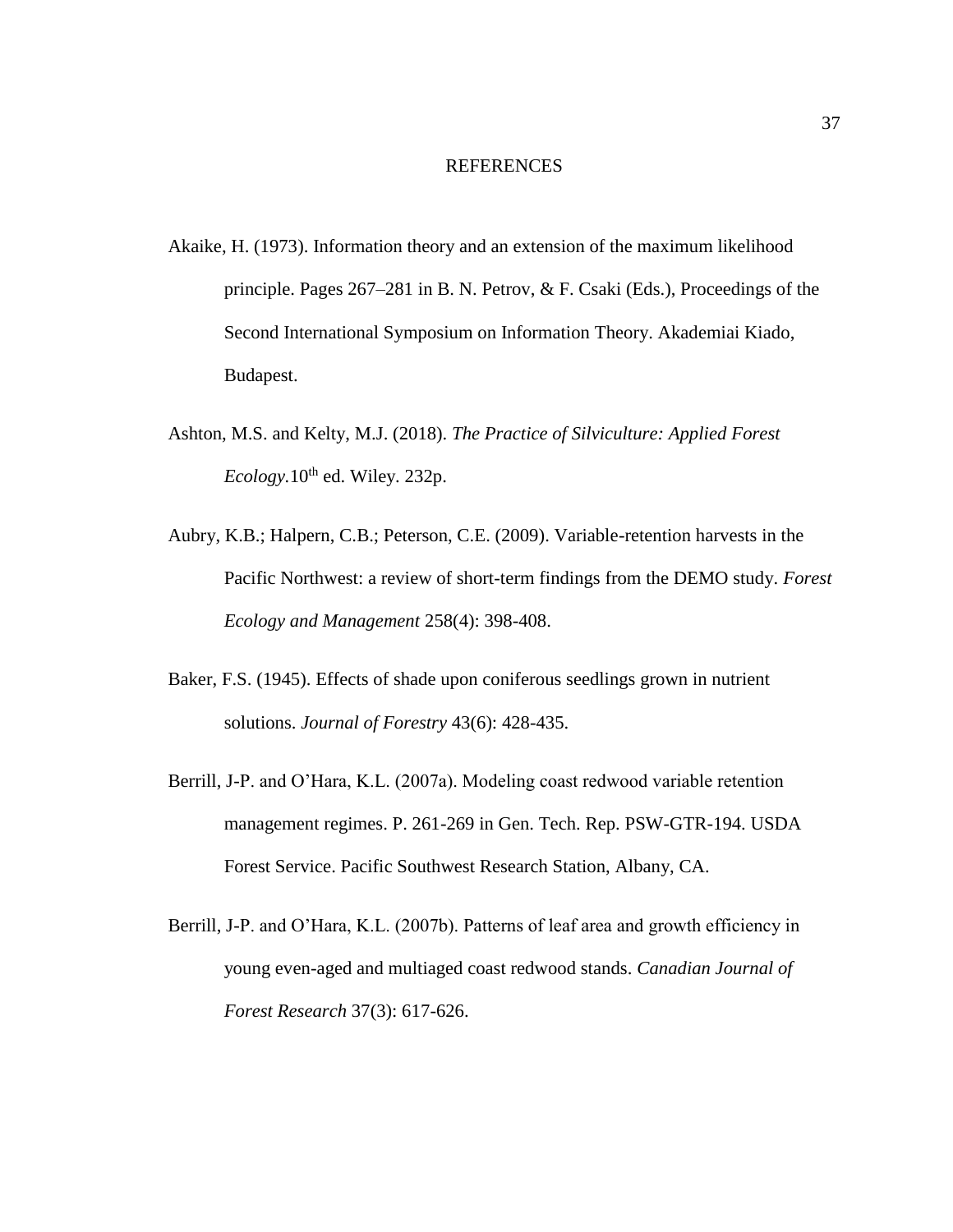- Berrill, J-P. and O'Hara, K.L. (2009). Simulating multiaged coast redwood stand development: interactions between regeneration, structure, and productivity. *Western Journal of Applied Forestry* 24(1): 24-32.
- Berrill, J-P. and O'Hara, K.L. (2014). Estimating site productivity in irregular stand structures by indexing the basal area or volume increment of the dominant species. *Canadian Journal of Forest Research* 43: 1-10.
- Berrill, J-P. and Han, H.S. (2016). Carbon, harvest yields, and residues from restoration in a mixed forest on California's coast range. *Forest Science* 63(1): 128-135.
- Berrill, J-P. and O'Hara, K.L. (2016). How do biophysical factors contribute to height and basal area development in a mixed multiaged coast redwood stand? *Forestry* 89: 170–181.
- Berrill, J-P.; Jeffress, J.L.; Engle, J.M. (2012). Coast redwood live crown and sapwood dynamics. P. 473-484 in Standiford, R.B., Weller, T.J., Piirto, D.D., and Stuart, J.D. (tech. coords.). Proc. of Coast redwood forests in a changing California: a symposium for scientists and managers*.* USDA Forest Service Gen. Tech. Rep. PSW-GTR-238. Albany, CA.
- Berrill J-P.; Dagley, C.M.; Gorman, A.J.; Obeidy, C.S.; Powell, H.K.; Wright, J.C. (2018a). Variable-density retention promotes spatial heterogeneity and structural complexity in a Douglas-fir/tanoak stand. *Current Trends in Forest Research* CTFR-108 DOI: 10.29011/CTFR-108. 100008.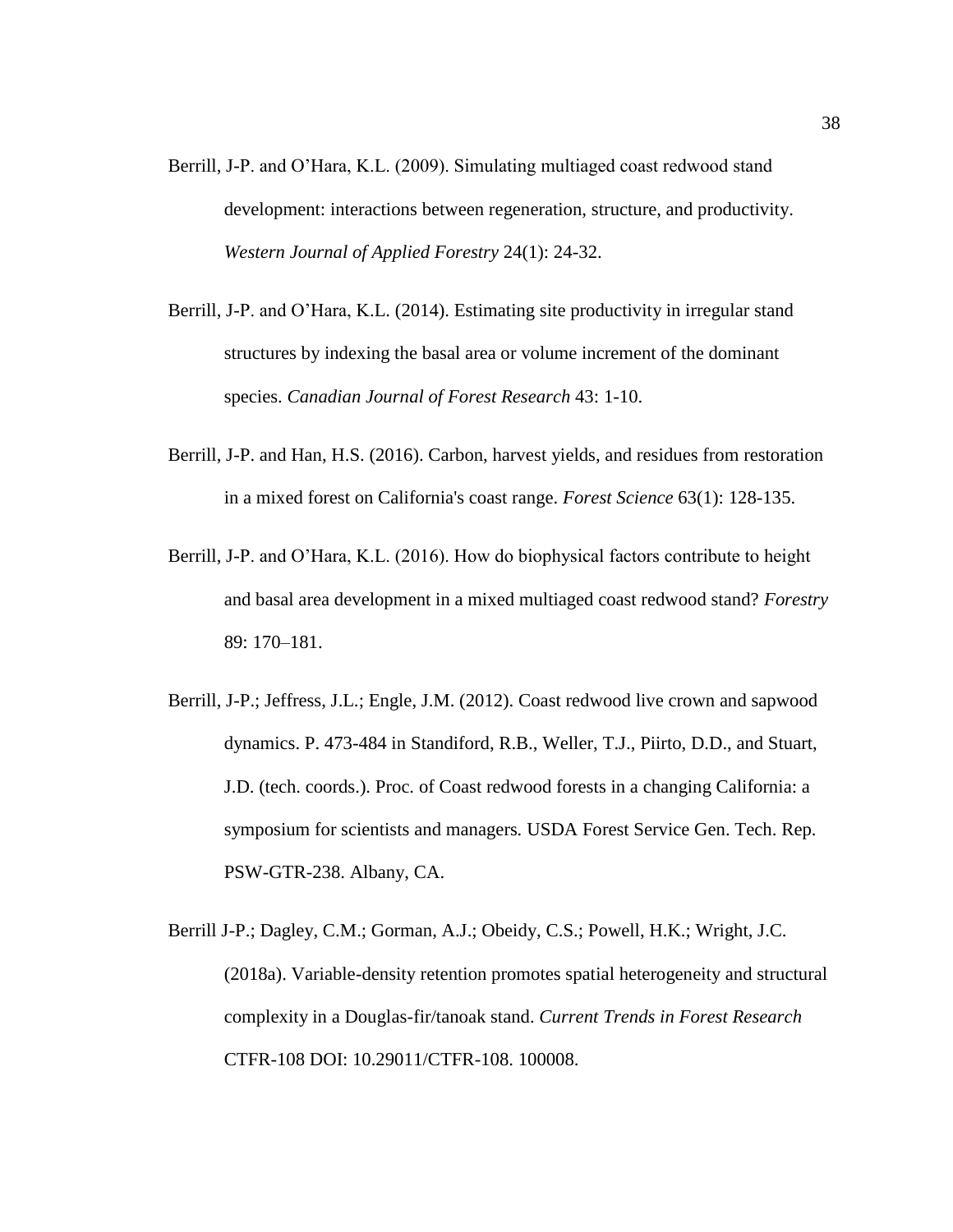- Berrill, J-P.; Schneider, K.A.; Dagley, C.M.; Webb, L.A. (2018b). Understory light predicts stump sprout growth in mixed multiaged stands in north coastal California. *New Forests* 49(6): 815–828.
- Burnham, K. and Anderson, D. (2002). *Model Selection and Multi-model Inference*. 2nd ed. Springer: New York. 75-79p.
- Dagley, C.M.; Berrill, J-P.; Leonard, L.P.; Kim, Y.G. (2018). Restoration thinning enhances growth and diversity in mixed redwood/Douglas-fir stands in northern California, USA. *Restoration Ecology* 26(6): 1170-1179.
- Franklin, J.F.; Johnson, K.N.; Johnson, D.L. (2018). *Ecological Forest Management*. Waveland Press. 646p.
- Froese, K. and Han, H.S. (2006). Residual stand damage from cut-to-length thinning of a mixed conifer stand in northern Idaho. *Western Journal of Applied Forestry* 21(3): 142-148.
- Han, H.S. and Kellogg, L.D. (2000). Damage characteristics in young Douglas-fir stands from commercial thinning with four timber harvesting systems. *Western Journal of Applied Forestry* 15(1): 27-33.
- Hartsough, B. (2003). Economics of harvesting to maintain high structural diversity and resulting damage to residual trees. *Western Journal of Applied Forestry* 18(2): 133-142.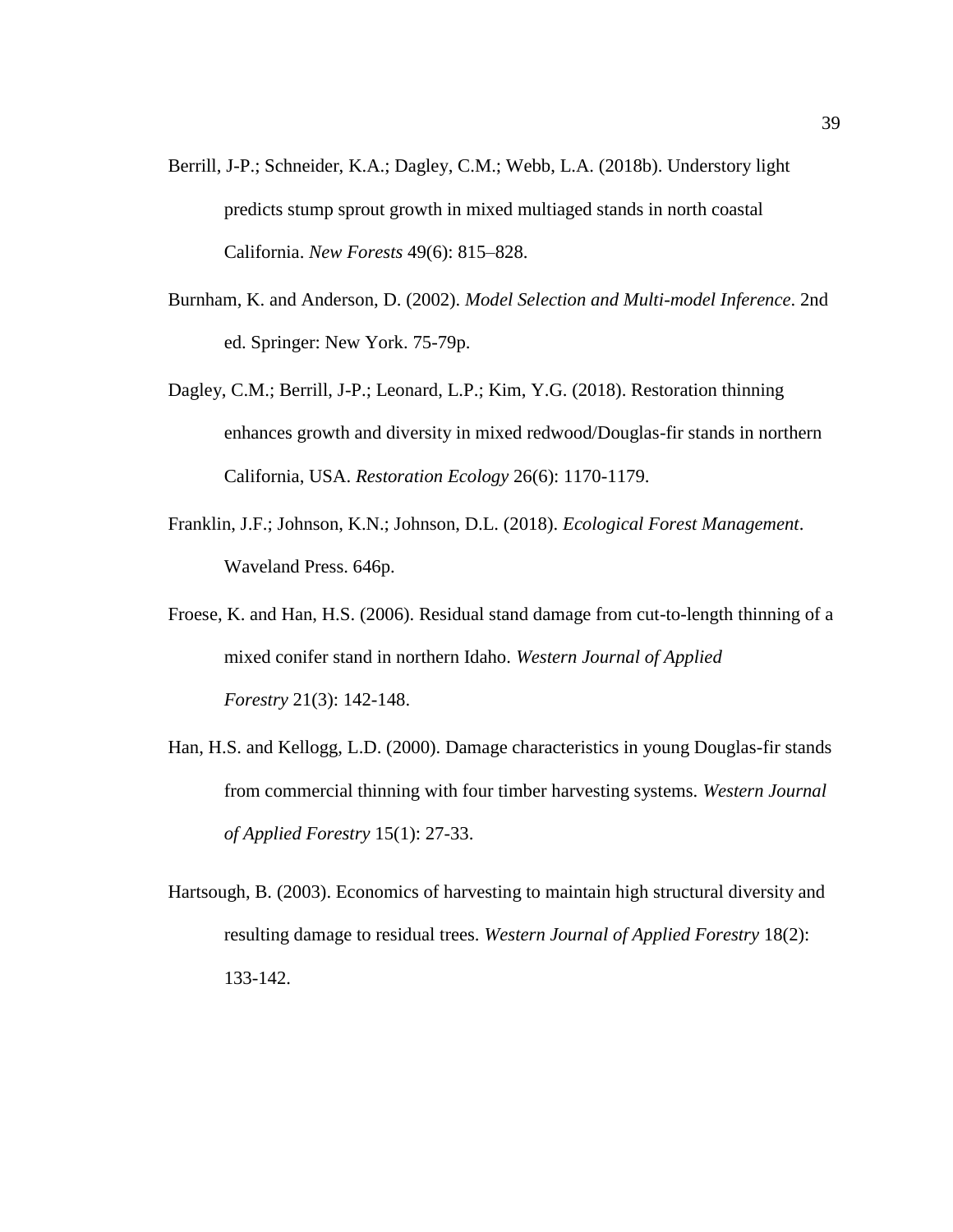- Howard, A.F. (1996). Damage to residual trees from cable yarding when partial cutting second-growth stands in coastal British Columbia. *Canadian Journal of Forest Research* 26(8): 1392-1396.
- Jameson, M.J. and Robards, T.A. (2007). Coast redwood regeneration survival and growth in Mendocino County, California. *Western Journal of Applied Forestry* 22(3): 171-175.
- Jonkers, W.B.J. (1987). Vegetation structure, logging damage and silviculture in a tropical rain forest in Suriname (Doctoral dissertation, Suriname Agricultural University).
- Kirk, C. and Berrill, J-P. (2016). Second-log branching in multiaged redwood and Douglas-fir: influence of stand, site, and silviculture. *Forests* 7(147): 1-15.
- Lindenmayer, D.B.; Franklin, J.F.; Lõhmus, A.; Baker, S.C.; Bauhus, J.; Beese, W.; Messier, C. (2012). A major shift to the retention approach for forestry can help resolve some global forest sustainability issues. *Conservation Letters* 5(6): 421- 431.
- Maguire, D.A.; Mainwaring, D.B.; Halpern, C.B. (2006). Stand dynamics after variableretention harvesting in mature Douglas-fir forests of Western North America. *Allg. Forst-u. J.-Ztg* 177(6-7): 120-131.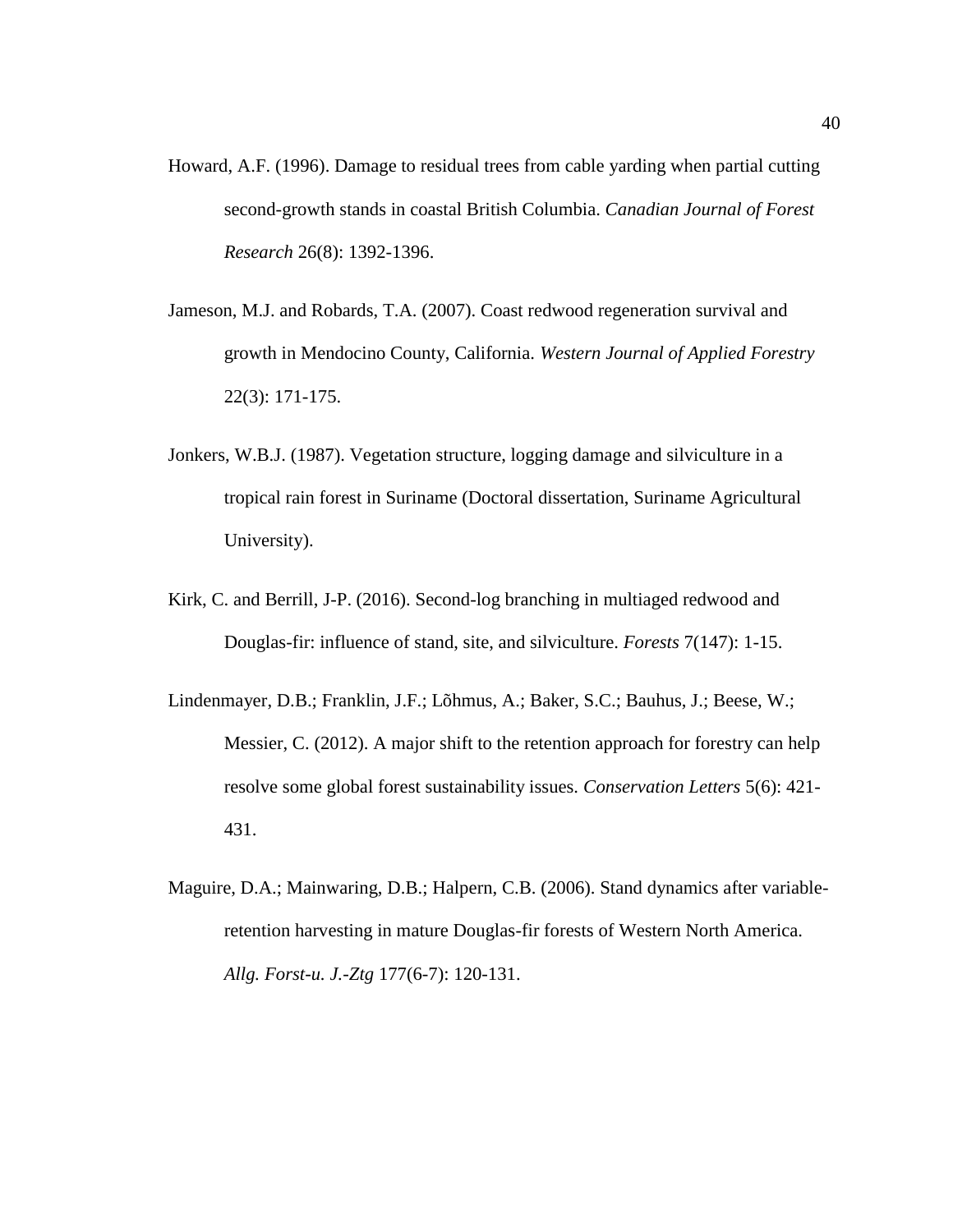- Mitchell, S.J. and Beese, W.J. (2002). The retention system: reconciling variable retention with the principles of silvicultural systems. *The Forestry Chronicle* 78(3): 397-403.
- Moore, J.R.; Maguire, D.A.; Phillips, D.L.; Halpern, C.B. (2002). Effects of varying levels and patterns of green-tree retention on amount of harvesting damage. *Western Journal of Applied Forestry* 17(4): 202-206.
- O'Hara, K.L. (1998). Silviculture for structural diversity: a new look at multiaged systems. *Journal of Forestry* 96(7): 4-10.
- O'Hara, K.L. (2002). The historical development of uneven‐aged silviculture in North America. *Forestry* 75(4): 339-346.
- O'Hara, K.L. (2014). *Multiaged Silviculture: Managing for Complex Forest Stand Structures.* Oxford University Press. 213p.
- O'Hara, K.L. and Berrill, J-P. (2010). Dynamics of coast redwood sprout clump development in variable light environments. *Journal of Forest Research* 15: 131– 139.
- O'Hara, K.L.; Stancioiu, P.T.; Spencer, M.A. (2007). Understory stump sprout development under variable canopy density and leaf area in coast redwood. *Forest Ecology and Management* 244(1–3): 76-85.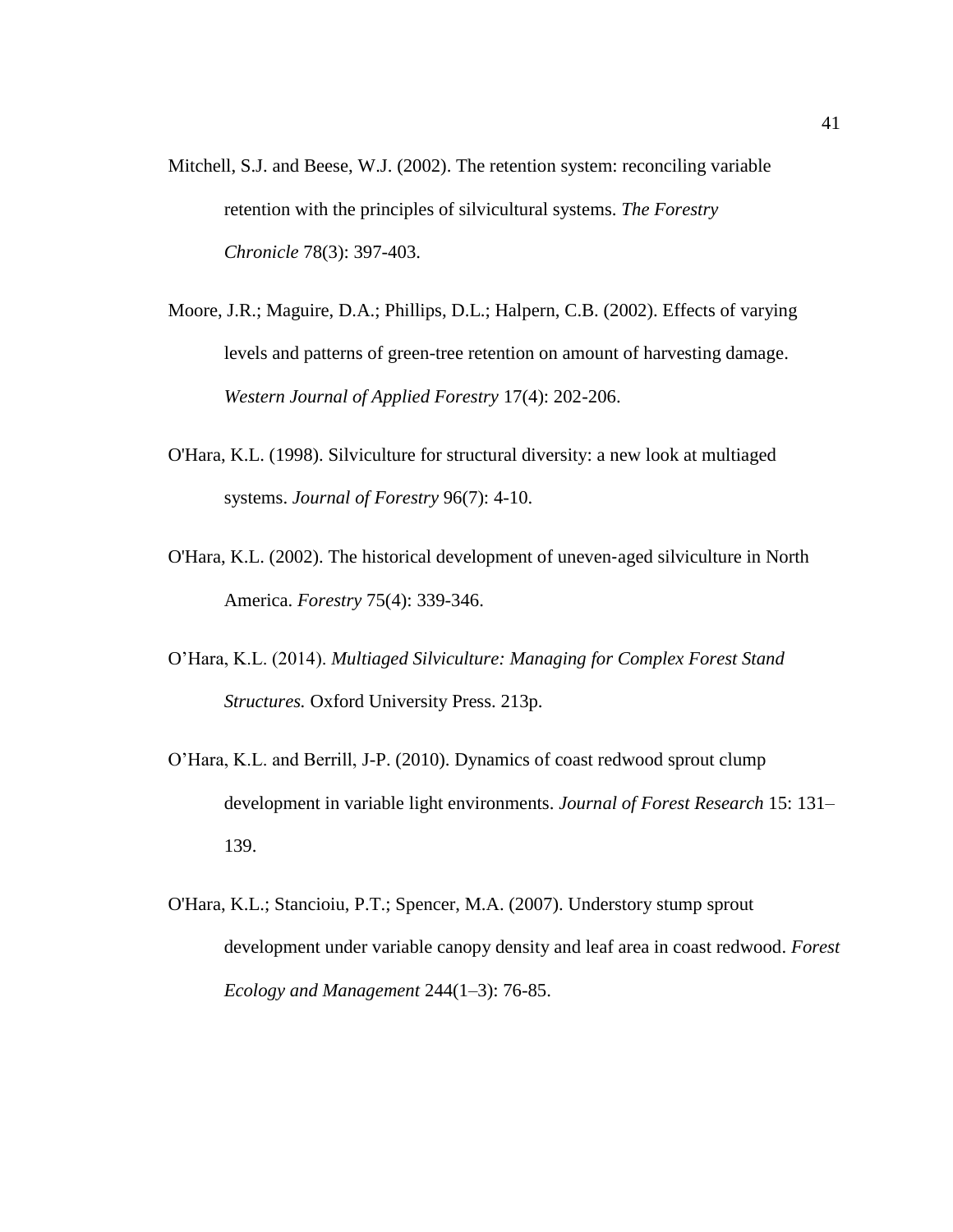- O'Hara, K.L.; Nesmith, J.C.B.; Leonard, L.; Porter, D.J. (2010). Restoration of old forest features in coast redwood using early-stage variable-density thinning. *Restoration Ecology* 18(S1): 125-135.
- O'Hara, K.L.; Narayan, L.; Cahill, K.G. (2015). Twelve-year response of coast redwood to precommercial thinning treatments. *Forest Science* 61(4): 780-789.
- Oliver, W.W.; Lindquist, J.L.; Strothmann, R.O. (1994). Young-growth redwood stands respond well to various thinning intensities. *Western Journal of Applied Forestry* 9(4): 106-112.
- Olson, D.F.; Roy, D.F.; Walters, G.A. (1990). *Sequoia sempervirens* (D. Don) Endl. Redwood. *Silvics of North America* 1: 541-551.
- Perry, D.W.; Breshears, L.W.; Gradillas, G.E.; Berrill, J-P. 2016. Thinning Intensity and Ease-of-Access Increase Probability of Bear Damage in a Young Coast Redwood Forest. *Journal of Biodiversity Management and Forestry* 5(3): 1-7.
- Reineke L.H. (1933). Perfecting a stand-density index for even-aged forests. *Journal of Agricultural Research* 46: 627-638.
- Rosenvald, R. and Lõhmus, A. (2008). For what, when, and where is green-tree retention better than clear-cutting? A review of the biodiversity aspects. *Forest Ecology and Management* 255(1): 1-15.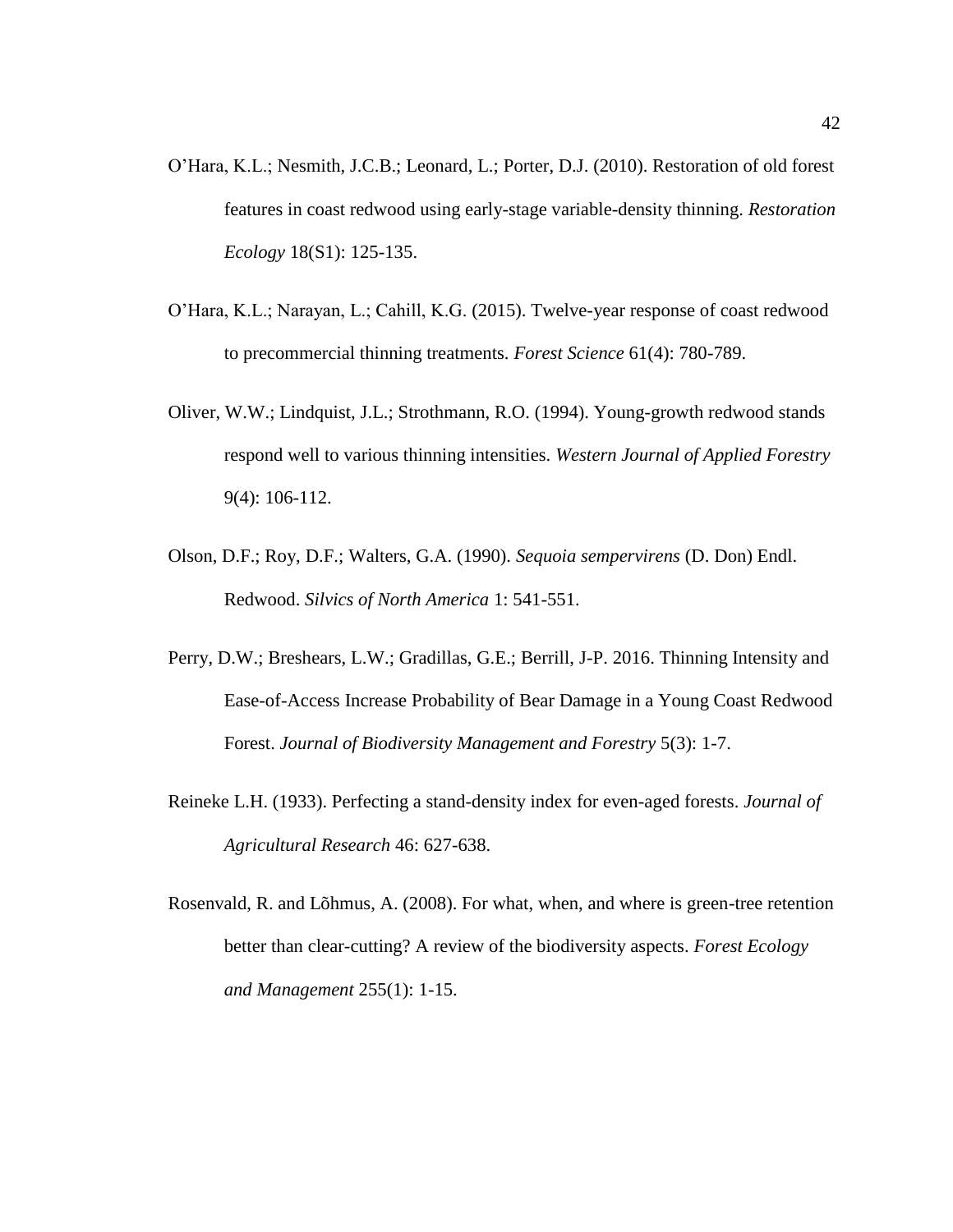- Roy, D. F. (1966). Silvical characteristics of redwood *(Sequoia sempervirens* [D. Don] Endl.). Research Paper PSW-RP-28. Berkeley, CA: Pacific Southwest Forest & Range Experiment Station Forest Service, US Department of Agriculture 20:28.
- Shaw, J.D. (2000). Application of stand density index to irregularly structured stands. *Western Journal of Applied Forestry* 15(1): 40-42.
- Symonds, M.R. and Moussalli, A. (2011). A brief guide to model selection, multimodel inference and model averaging in behavioural ecology using Akaike's information criterion. *Behavioral Ecology and Sociobiology* 65(1): 13-21.
- Tappeiner, J.C.; McDonald, P.M.; Roy, D.F. (1990). *Lithocarpus densiflorus* (Hook. & Arn.) Rehd. Tanoak. *Burns RM, Haonkala BH,* (tech cords) *Silvics of North America* 2: 417-425.
- Van Pelt, R.; Sillett, S.C.; Kruse, W.A.; Freund, J.A.; Kramer, R.D. (2016). Emergent crowns and light-use complementarity lead to global maximum biomass and leaf area in *Sequoia sempervirens* forests. *Forest Ecology and Management* 375: 279- 308.
- Vasiliauskas, R. (2001). Damage to trees due to forestry operations and its pathological significance in temperate forests: a literature review. *Forestry* 74(4): 319-336.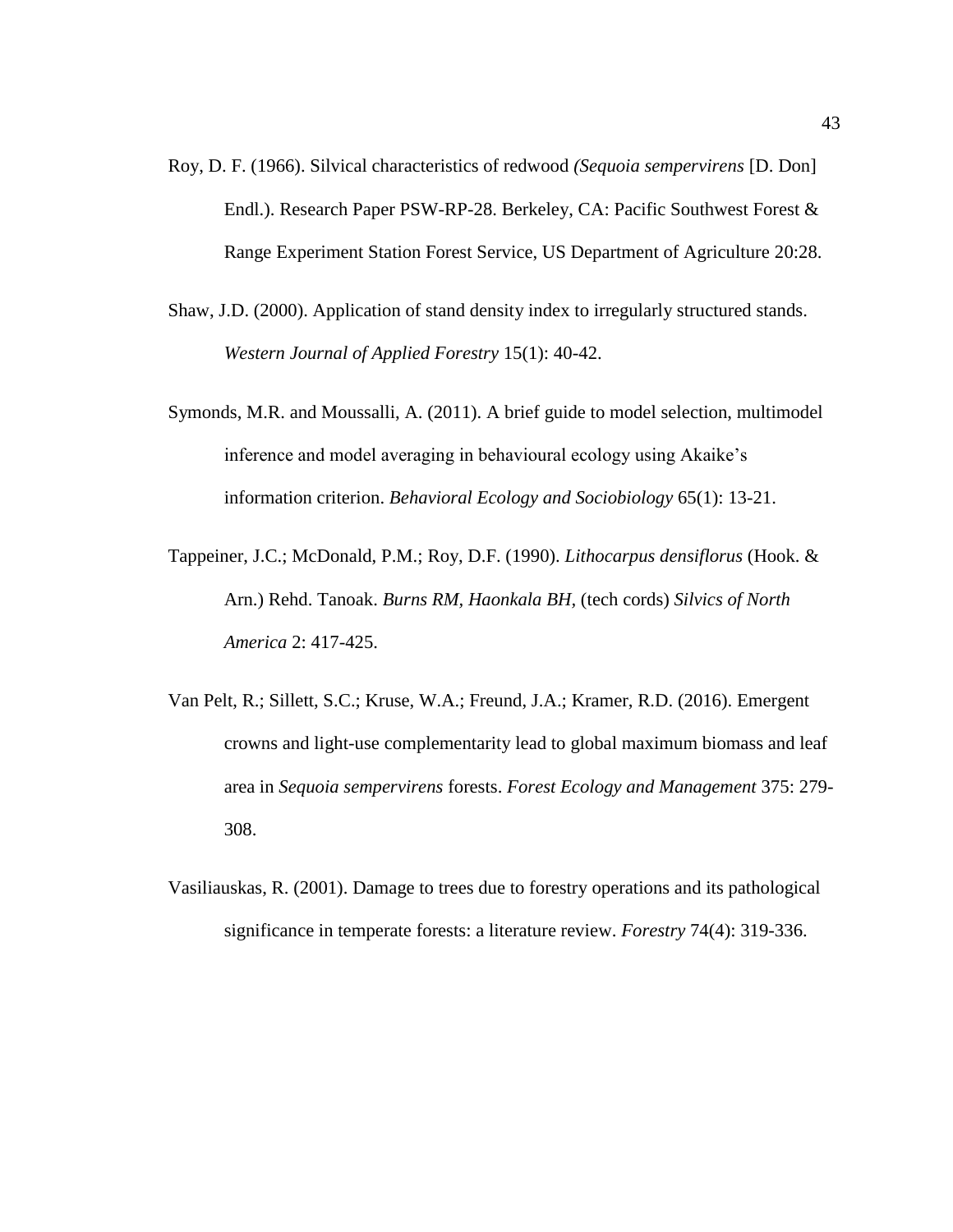- Webb, L. A., Berrill, J. P., & Lindquist, J. L. (2017). Long term results of early density management of a third growth redwood stand. Gen. Tech. Rep. PSW-GTR-258. Albany, CA: US Department of Agriculture, Forest Service, Pacific Southwest Research Station 258: 267-278.
- Wiant Jr. H.V. and Powers, R.F. (1966). Sprouting of old-growth redwood. In: Proceedings of the 1966 Society of American Foresters Annual Meeting. Society of American Foresters, Washington DC USA 88–90p.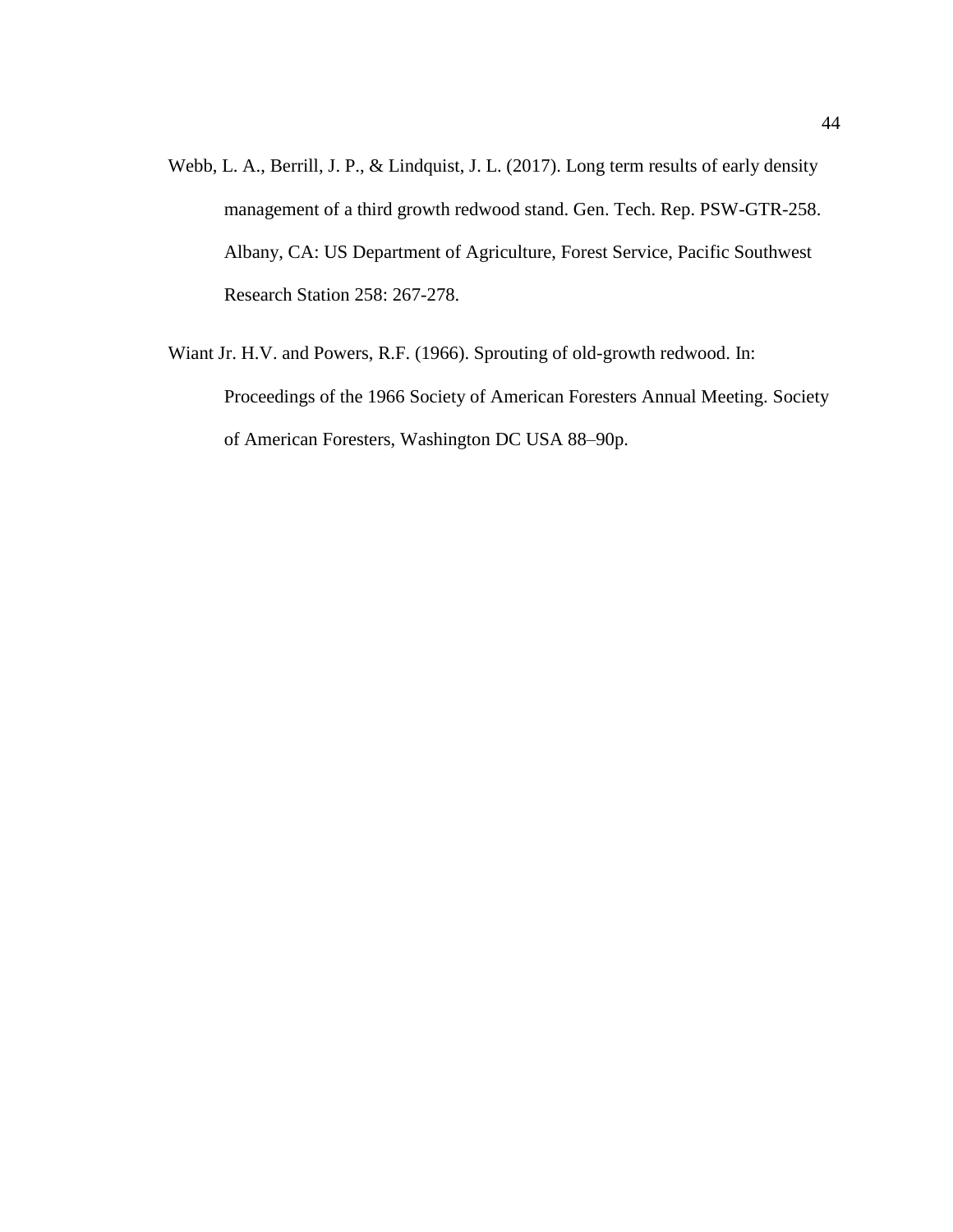# APPENDIX A

<span id="page-52-1"></span><span id="page-52-0"></span>Appendix A. Schematic diagram of the desired stand structure following the four treatments prescribed at each replicate.